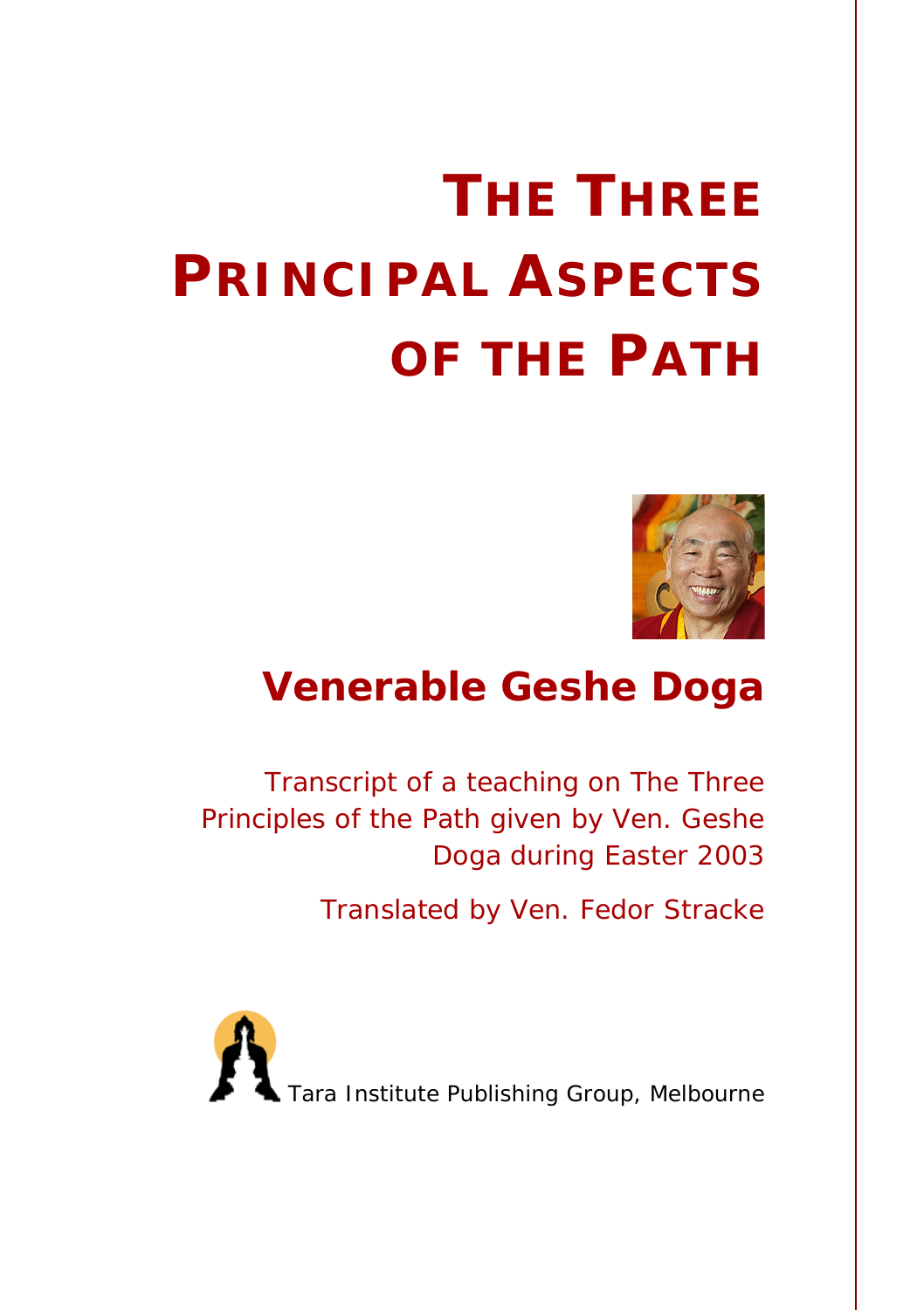# Dedication

*We dedicate the merit from compiling and publishing these teachings to the long life of the Venerable Geshe Doga, Tara Institute's resident teacher since 1984.*

*We also dedicate the merit to the flourishing of the Buddha's teachings, to bring happiness to all sentient beings, and for all suffering to end.*

#### **Publisher:**

Tara Institute Publishing Group 3 Mavis Avenue Brighton East 3187 Victoria, Australia www.tarainstitute.org.au

#### **Copyright © Tara Institute 2017**

All rights reserved. No part of this publication may be reproduced, stored in a retrieval system or transmitted in any form by any means without the prior permission of the copyright owner. Please direct any enquiries to the publisher.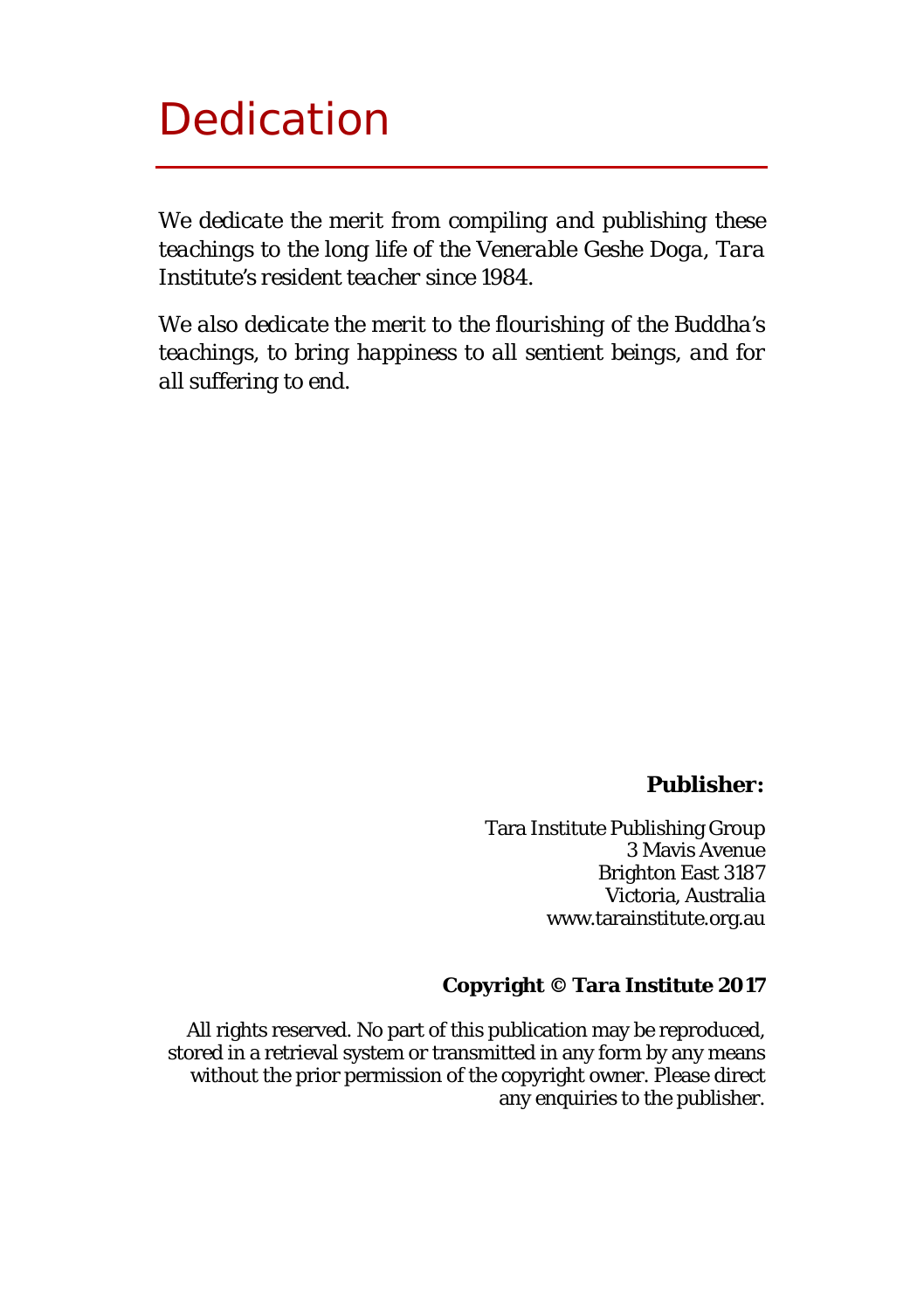# **Contents**

| The purpose of generating renunciation 14                  |
|------------------------------------------------------------|
|                                                            |
| The definition of having generated renunciation 29         |
|                                                            |
| Why we must generate this mind 31                          |
| Generating the mind of enlightenment  32                   |
| definition of having generated the mind of<br>The          |
|                                                            |
| The reason to meditate on the right view 42                |
|                                                            |
| The definition of not having completed the analysis of the |
| The definition of having completed the analysis of right   |
| Uncommon characteristics of the Prasangika 51              |
| Having Gained Definite Ascertainment, Advice on Pursuing   |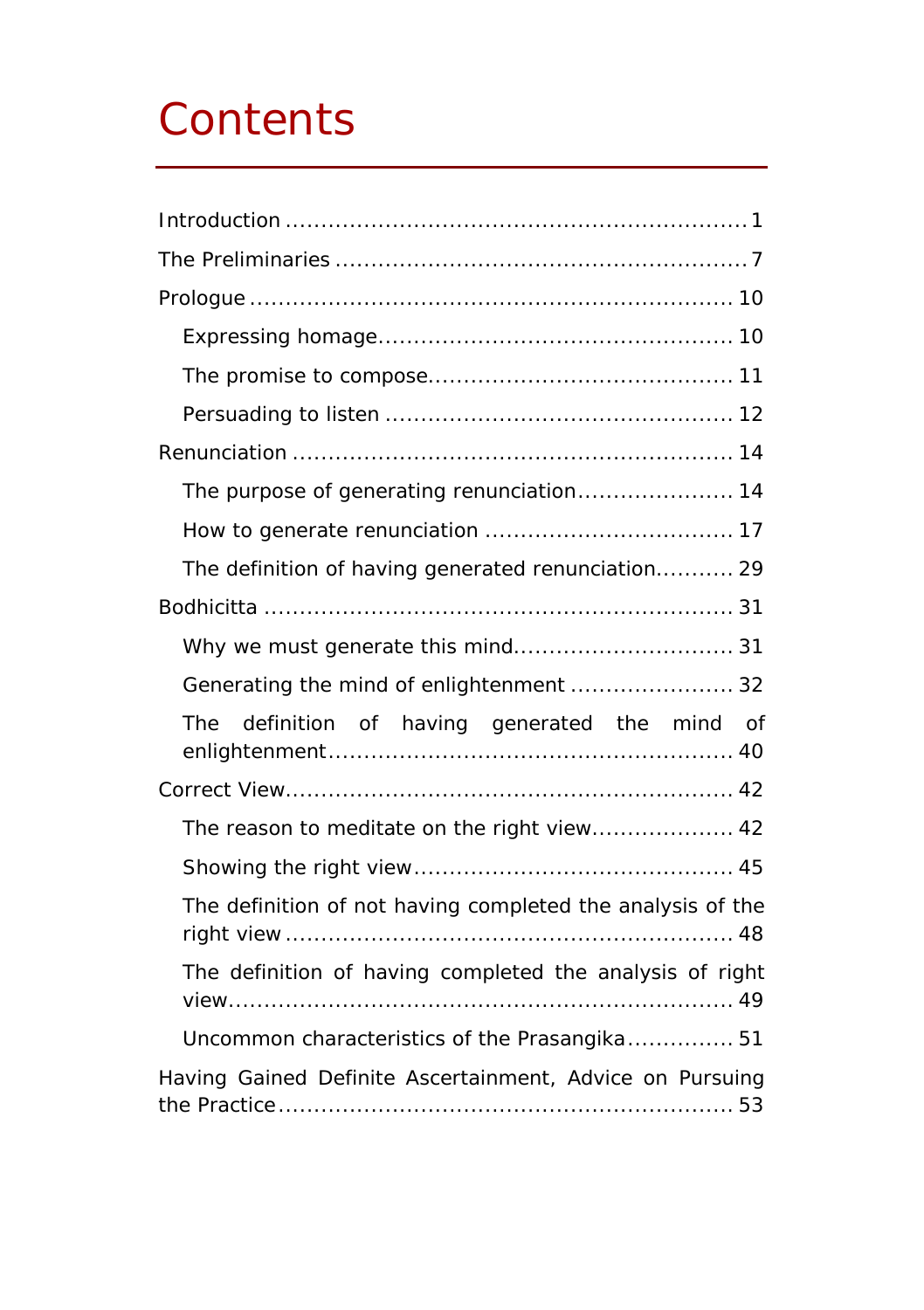# <span id="page-3-0"></span>Introduction

Everyone wants to be happy and to avoid suffering. So, from that point of view, we are all exactly the same, even though some might be more vocal about their situation than others. Regardless of whether we are Dharma practitioners or not, attaining happiness and avoiding suffering is what governs our actions.

We need to create the conditions for happiness and accumulate sufficient material resources to sustain our bodies, at the very least. But we also work hard to provide for more than these basic needs. So we need to check whether these efforts have brought us happiness.

The fact is that, although our material conditions are excellent, we are still unhappy and dissatisfied. We can see that, despite our accumulation of a wealth of material things, we can't really be happy unless we generate some mental peace.

We need to generate the motivation of definitely wanting to attain inner happiness. If we have mental happiness and peace, we won't be overwhelmed by physical suffering. Through recognising the importance of having a happy and clear mind, we can see the necessity of attaining it.

In Australia, there is an abundance of material resources. Even those who say they don't have any money in most cases have enough to eat. There are those who always say, 'I don't have enough money', but when they take out their wallet it is filled with money!

Having a relationship with another person also won't lessen our suffering or increase our inner happiness. You might want a good partner, but that person is not going to turn up at the door saying, 'Hello, I am the good partner you have been looking for'! Finding a good partner depends upon your own efforts.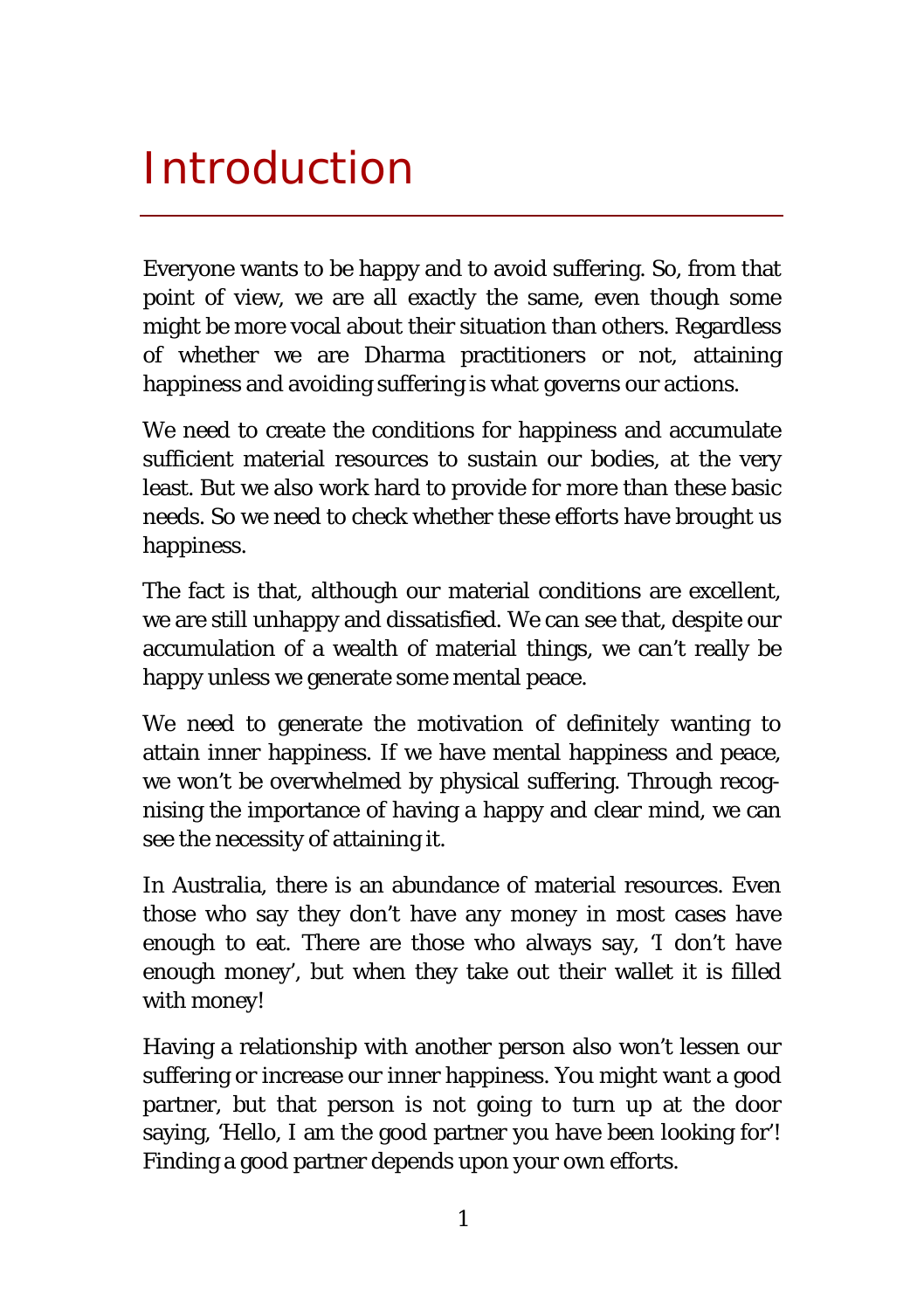Whether it is for a worldly purpose or for a Dharma purpose, success always depends on our own efforts. Others can't give us happiness; it is something we have to generate for ourselves, using appropriate ways and means.

Many people say, 'Although I have material possessions and a good worldly life, I feel that my life is empty'. They feel desperate because they don't know how to change that feeling of emptiness. How can they achieve the happiness and peace they are looking for?

There are many different ways of thinking about how to find inner happiness. Some feel that if they go to a remote and isolated place where there is no television, no washing machine, and so forth, and where they are completely isolated from modern life, they will achieve happiness and peace. They feel that the source of their mental disturbance lies in their environment, or in troubles and tensions within the family, and that if they escape that by isolating themselves, they will be happy.

Some feel they will be able to attain true happiness by practising meditation, and others feel they will be able to attain true happiness by becoming a monk or nun.

Then there are those, including Dharma practitioners, who throw away all their possessions, which they feel are a distraction and a burden. Non-Dharma practitioners can even discard their wife or their husband for this reason!

The basic problem for all of these people is that they lack a subdued mind, and they won't be able to solve their problems until they subdue their mind. Subduing the mind and gaining control over it is the only solution. We are controlled by our mind, and if it is under the control of the afflictions, then we, too, are under the control of the afflictions.

So the task is to take control of our mind, because if we leave our mind under the control of the afflictions, our quality of life will be harmed. To see the importance of this, we just have to analyse the kind of life created by a mind controlled by the afflictions.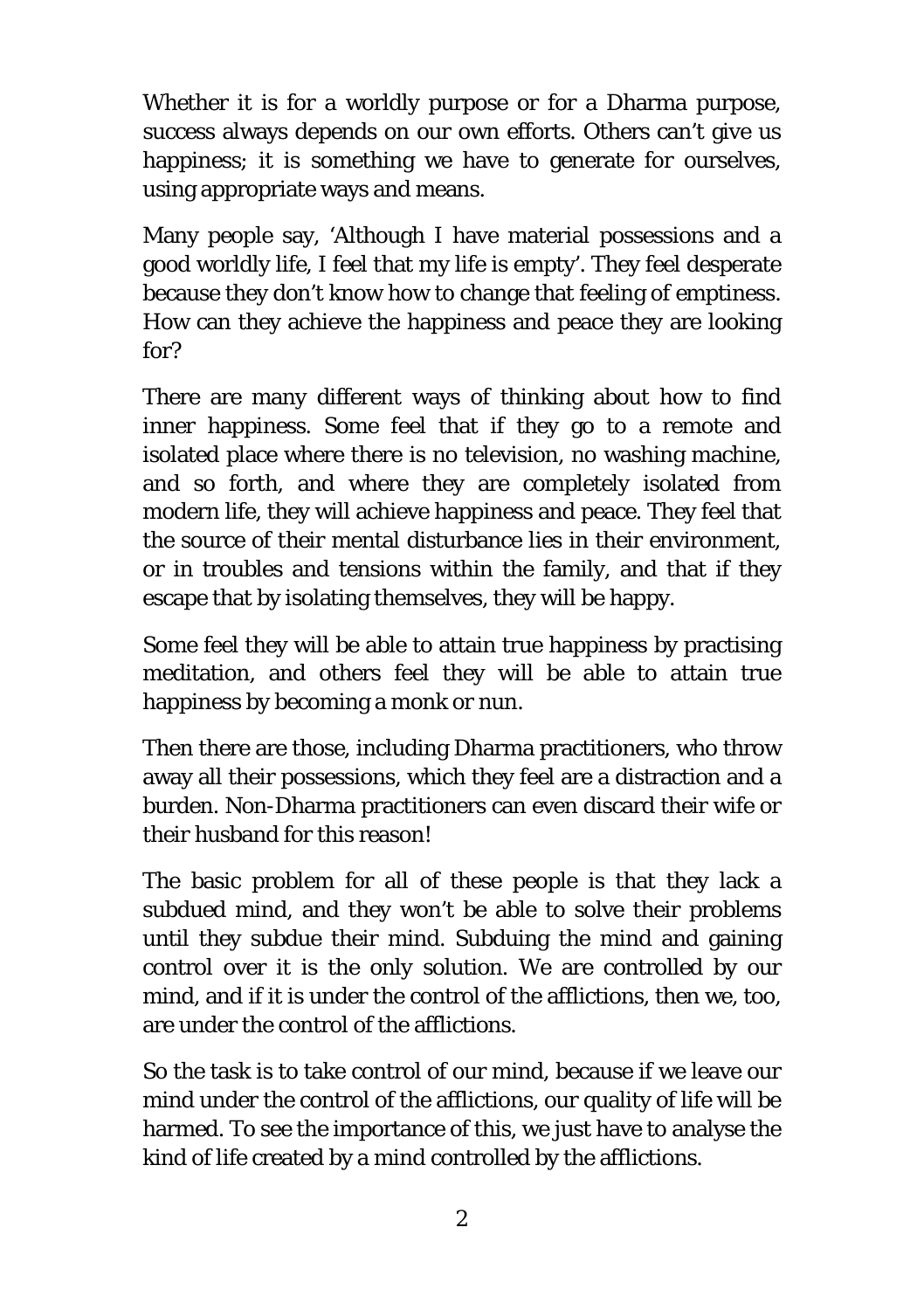When the mind is controlled by the affliction of attachment to another, for example, there is a lot of confusion. We are unhappy when we can't obtain the object of our attachment, and even if we do obtain it, the relationship is a fickle, unstable and unsatisfactory one.

Likewise, if our mind is under the control of jealousy or pride, we engage in a range of actions that only create confusion. Of course, there's no need to mention the problems anger brings.

Next, we need to look at the positive aspects of the mind. Do we have the ability to oppose and overcome these different harmful mental attitudes? Could we overcome pride, for example, and all the other afflictions? Through this analysis, we will come to appreciate the potential of meditation.

The mind might initially be attracted to an object's beautiful or pleasant aspects. Then, attachment exaggerates these qualities, making the object seem even more attractive, so the attachment becomes even stronger.

We can counteract this attachment by generating a mind that apprehends exactly the opposite: the object's unpleasant aspects. By focusing on these unpleasant aspects, we can overcome the mind that is attracted to the object's exaggerated pleasantness.

Anger, on the other hand, is a mind generated by focusing on something that appears unpleasant. Here, the antidote is to focus on the pleasant aspects of the object of anger.

Afflictions are always present in the mind, but generating the antidotes to these afflictions will oppose and lessen them. Just knowing the technique is not enough – you have to actually put it into practice. Then your experience will help you gain insight into how afflictions can be opposed by their antidotes.

Normally, when afflictions are generated, we just leave them in the mind, and don't attempt to lessen them by applying the different antidotes. That's when problems arise.

Instead, we should acquaint the mind, through meditation, with the different types of antidotes to the different types of afflictions.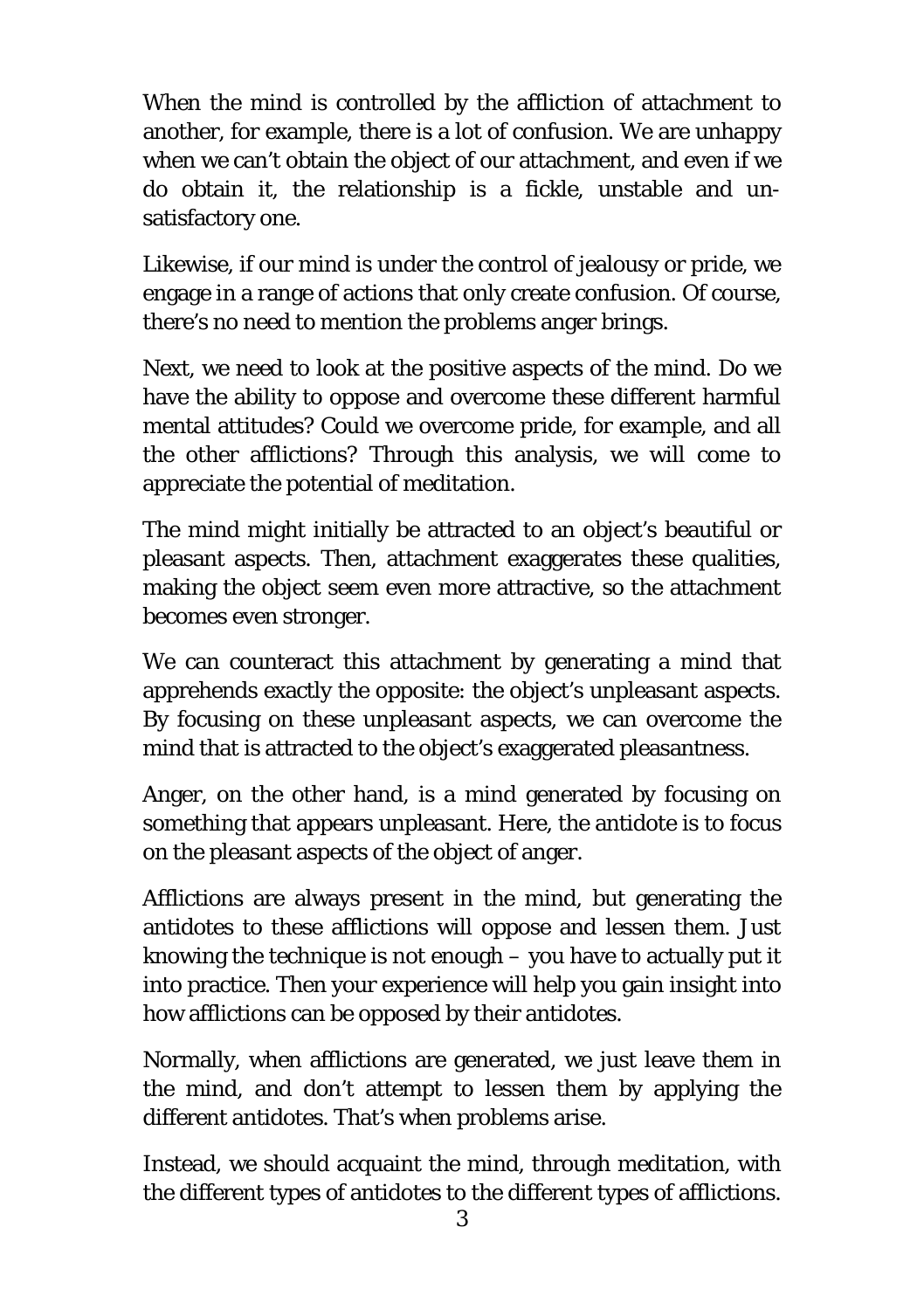The result of applying the different antidotes and lessening the afflictions is inner peace and happiness.

I often get asked, 'What happens when anger, or attachment, or pride arise at my work place? Do I then have to sit down and meditate at work?' That's a legitimate question. We are supposed to oppose afflictions, and they can arise in the workplace.

But for obvious reasons, it is just not possible to get into a meditation posture and do half an hour of meditation. Rather, before going to work, you have to motivate your mind properly, and then try to maintain mindfulness of your motivation and meditation practice while you are at work.

We can recognise the significance of a having a happy and peaceful mind, and the impact this has on our lives and on the lives of those around us. For example, if one member of a family has a happy and peaceful mind, that can also influence the other members of the family to generate a similar attitude. Conversely, if one family member feels empty, unhappy and dissatisfied, those around them will feel the same.

When people feel unhappy, nothing they do will make them happy. Drinking tea won't lead to happiness; eating good food won't lead to happiness; and travelling to other countries won't lead happiness. Without inner happiness, none of those activities will provide much joy. But with inner happiness, drinking tea will be enjoyable, good food will be enjoyable, and travelling will be enjoyable. So a having a happy and peaceful mind is important for both ourselves and others.

In summary, there are three major factors preventing the attainment of inner peace and happiness: craving for the hap-piness of this life; craving for the perfect samsaric perfection<sup>[1](#page-6-0)</sup> of future lifetimes; and self-cherishing, which is attachment to our own happiness.

<span id="page-6-0"></span><sup>&</sup>lt;sup>1</sup> The Tibetan term translated here as samsaric perfections, or splendours of samsara, has no direct equivalent in English. It refers to all the things that beings in the three higher realms view as sources of happiness, such as good food, lovely possessions, perfect friends, and so forth. Seeing these as perfections and clinging to them with exaggerated desire is a major source of suffering.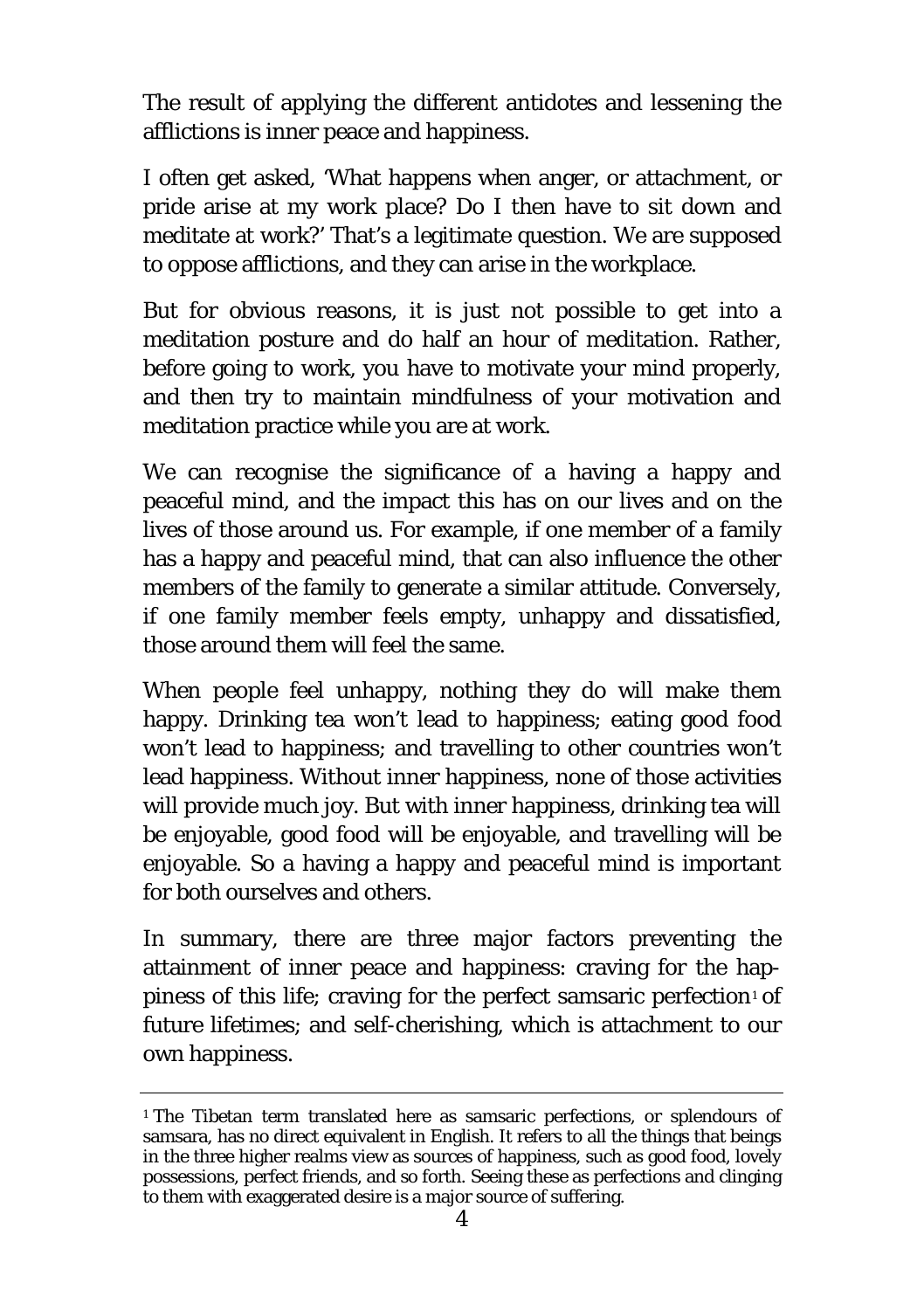The lam-rim teachings explain that there are three types of mental capacity:

- Beings of **small capacity** overcome craving for this life. For these people, there are the teachings on refuge and cause and effect, and on the purification of non-virtuous karmas though the four powers. These will lessen the craving for happiness in this life, and direct the mind towards the happiness of future lives.
- Beings of **medium capacity** practise renunciation in order to overcome craving for samsaric happiness and happiness in future lifetimes. Here, there is the practice of the three higher trainings of morality, concentration and wisdom, through which these practitioners can free themselves from cyclic existence. By engaging in these practices, attachment to samsara will decrease and the wish to attain enlightenment will be strengthened.
- Beings of **great capacity** engage in the practices of generating bodhicitta and the six perfections in order to lessen and overcome self-cherishing.

Generating these different types of virtuous attitudes is the practice of Dharma, and it has to happen on the basis of our own mind, which is the cause of a vast number of problems and sufferings.

Generating the antidote to attachment with one simple meditation on impurity can counteract that attachment, and through this Dharma practice, you can free your mind from the this type of suffering.

By making use of the antidotes, we can get rid of all of the afflictions, which cause all of our problems. Just as we clear out possessions that are useless and keep those that benefit us, we should do the same with our mind. By putting the Dharma into practice, we can rid ourselves of all the mental attitudes that cause us suffering, and develop those that benefit us, which include the three principal aspects of the path that we are about to study.

The Buddha said, 'We are our own enemy, and we are our own protector', meaning that we can only find happiness by starting to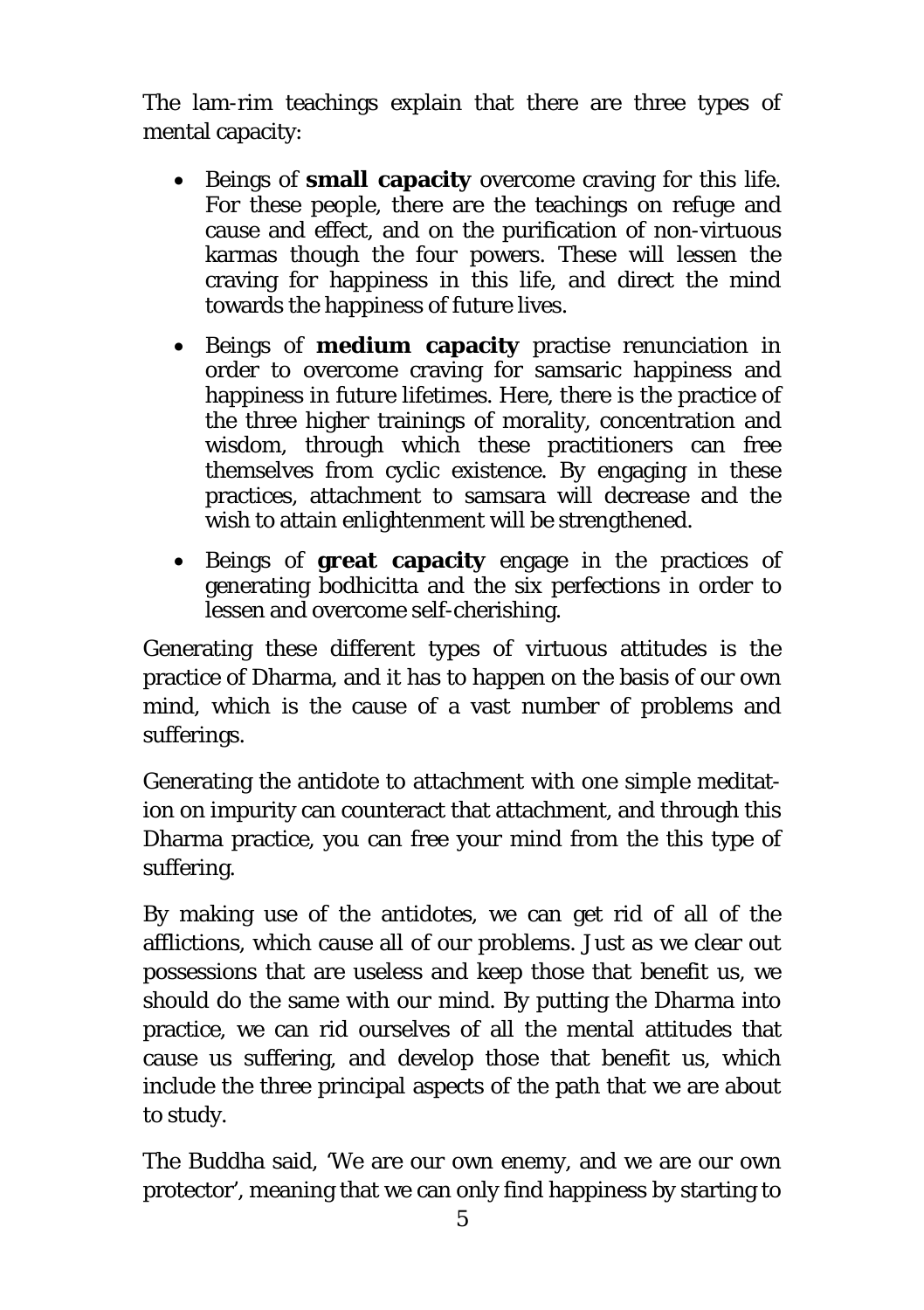take of care of our mind. It is important to think about this point. We are all too aware of the harms created by others, while being quite unaware of our own mental attitudes that cause harm not only to others, but also to ourselves.

\*\*\*\*\*\*\*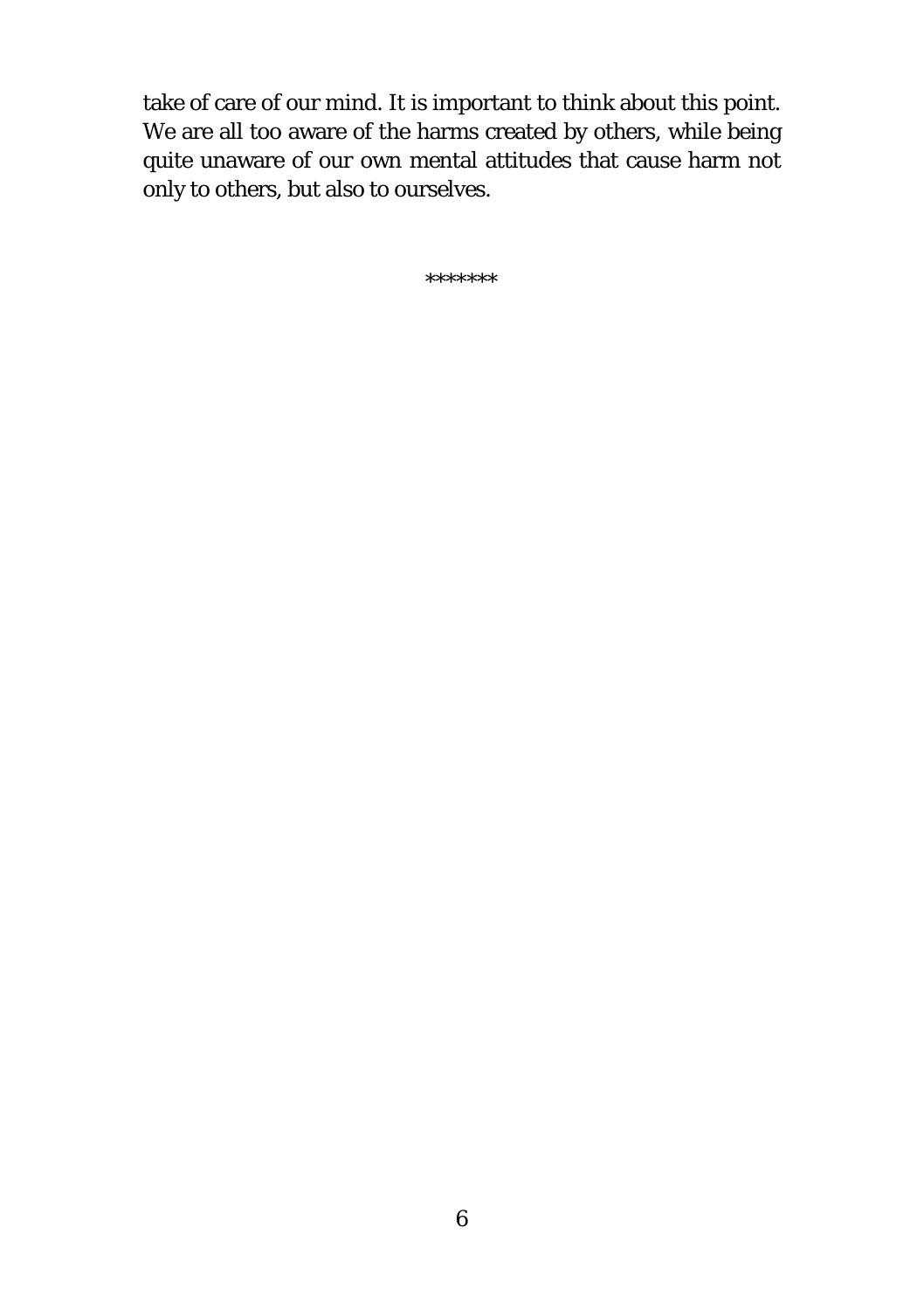# <span id="page-9-0"></span>The Preliminaries

The text we are about to study, *The Three Principal Aspects of the Path,* was composed by Lama Tsongkhapa in accordance with the teachings of the Buddha.

All of the Buddha's teachings are subsumed into these three principles of the path, so if we practise them, we are practising the essence of all of the Buddha's teachings.

**Renunciation** is the wish to attain liberation from cyclic existence, which counteracts grasping at samsaric perfections. If the practice of virtue, which is the cause for ethical actions, is not held with renunciation it will not be the cause for liberation.

The greater the renunciation, the more our Dharma practice will develop. Renunciation acts as an antidote to our craving for the samsaric perfections of this life and of future lives, which inflict so much harm on us. While samsaric perfections may be beneficial, it is the grasping at them that causes harm. Of course, we need to eat and drink, and so forth, but when we grasp at them, they became the cause of suffering.

Renunciation counteracts the craving for samsaric perfections. While it is not necessary to give up samsaric perfections, it is essential to counteract our craving for them. Understanding that we can develop renunciation without giving up samsaric perfections enriches our renunciation.

Throwing dry wood on a fire reinforces the flames of the fire. Likewise, if we try to satisfy our cravings for samsaric perfections, those cravings will just be reinforced. We can observe this directly for ourselves. The happiness that we all want is achieved by giving up this craving for samsaric perfections.

**Bodhicitta** is the wish to attain enlightenment for the benefit of all sentient beings, which counteracts self-cherishing thoughts. If your practice is not held by the thought of bodhicitta, it won't be the cause of the omniscient state of enlightenment.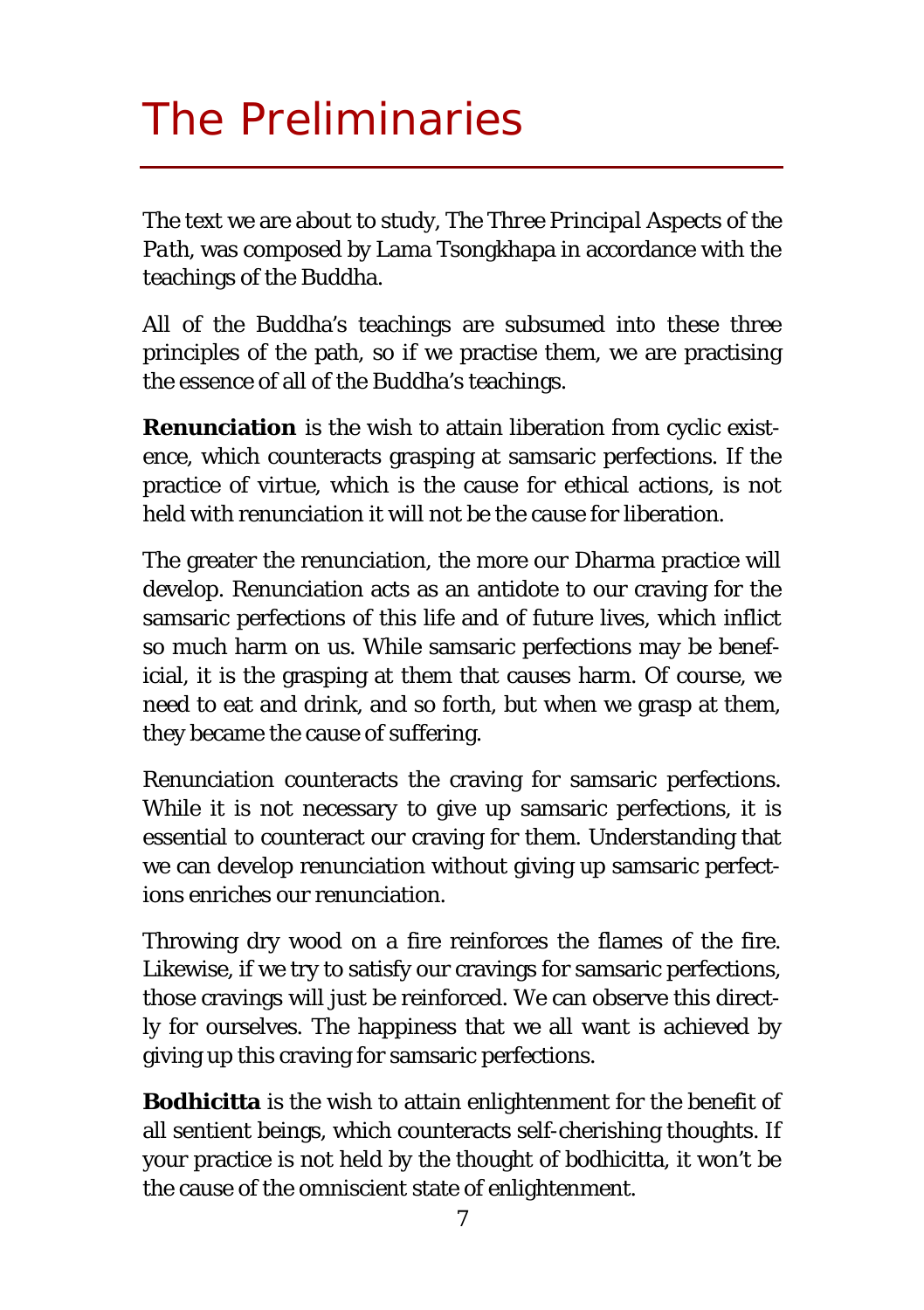In order to counteract self-cherishing, we need to generate bodhicitta, because without it, we won't be able to benefit others. We need to value the happiness of others at least as much as we value our own. If we cherish our own happiness, we should also cherish the happiness of others. Likewise, if we have an aversion to our own suffering, we should have an aversion to the suffering of others.

Without generating the altruistic attitude of bodhicitta, we won't be able to accomplish the welfare of others, so we need to counteract self-cherishing thoughts with renunciation. When Dharma practice is held with both renunciation and bodhicitta, it becomes the cause for liberation and enlightenment.

**Correct view** is the view that realises emptiness. Although you might have perfected renunciation and bodhicitta, it is impossible to achieve enlightenment without meditating on emptiness. The correct view of emptiness counteracts self-grasping.

For as long as we don't have the correct view of emptiness, we will always grasp at an inherently existing self. Regardless of whether that grasping is strong or weak, it leads to confusion. By analysing the nature of the self, we find that that it does not exist in the way it is apprehended. That is the understanding of emptiness, which is a very precious piece of wisdom.

These three principles of the path have to be integrated into our own Dharma practice. If Dharma practice is combined with the thought of renunciation, it will become the cause for liberation. If Dharma practice is done on the basis of bodhicitta motivation, it will become the cause for enlightenment. If Dharma practice is combined with the view of emptiness – the view that the virtuous practice lacks inherent existence – it will counteract true grasping.

The Buddha taught for the purpose of leading his disciples to liberation and enlightenment. He taught that we need to build up the two accumulations in order to attain enlightenment – the accumulation of merit and the accumulation of wisdom.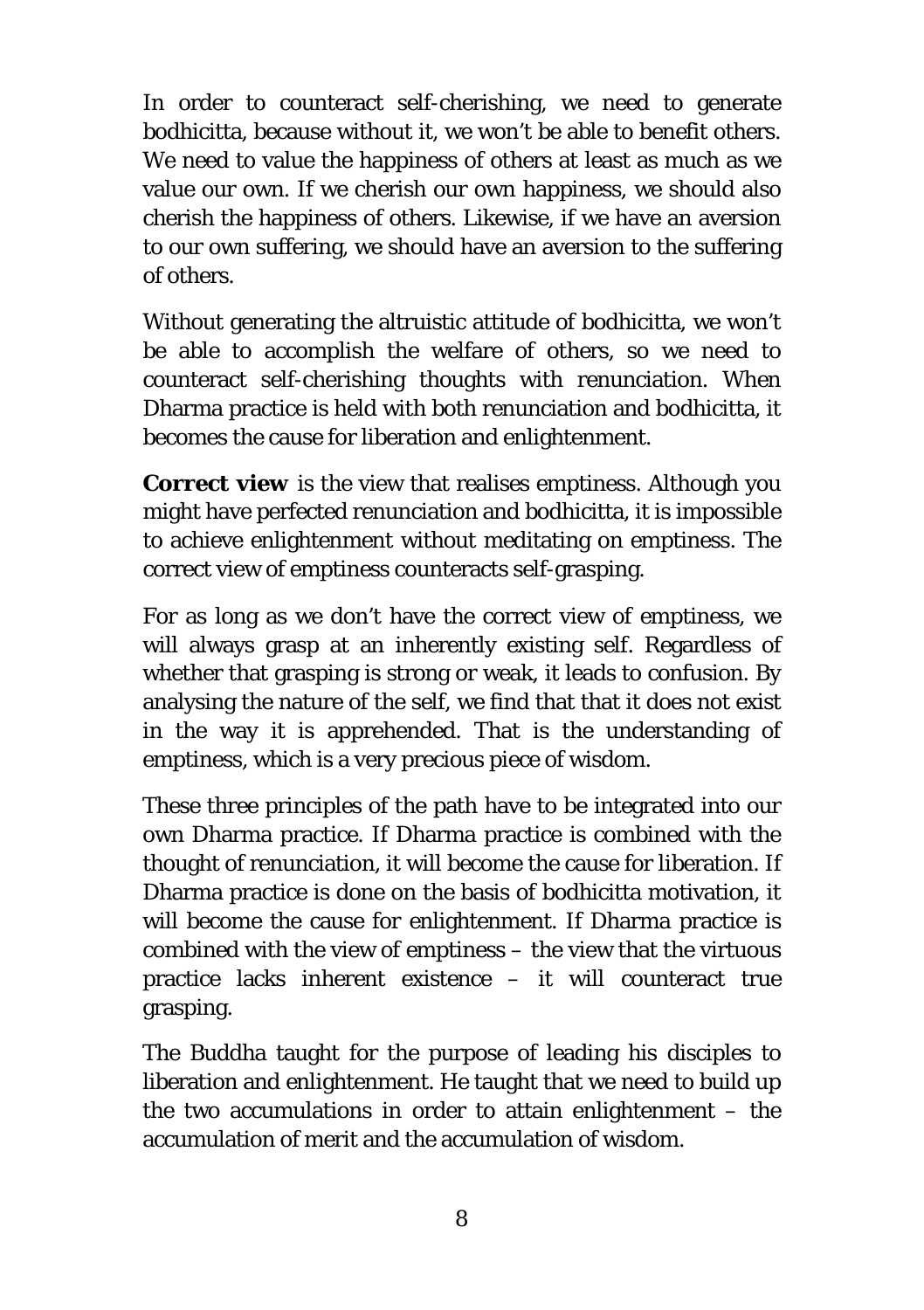The accumulation of merit primarily consists of great compassion and the practice of bodhicitta, while the accumulation of wisdom primarily consists of the wisdom realising the mode of abiding or emptiness. Both bodhicitta and the correct view of emptiness depend upon the cause of renunciation: without renunciation bodhicitta won't arise, and without renunciation one will not be able to build up the two accumulations.

These two accumulations are the causes for the different aspects of an enlightened being: the accumulation of merit acts as the cause for the form body of a buddha or the *rupakaya*; and the accumulation of wisdom acts as the cause for the truth body of a buddha or the *dharmakaya*, which is the omniscient mind of a buddha. To attain both the mind and physical body of a buddha, we need to build up these two accumulations of merit and wisdom, and that depends upon renunciation.

\*\*\*\*\*\*\*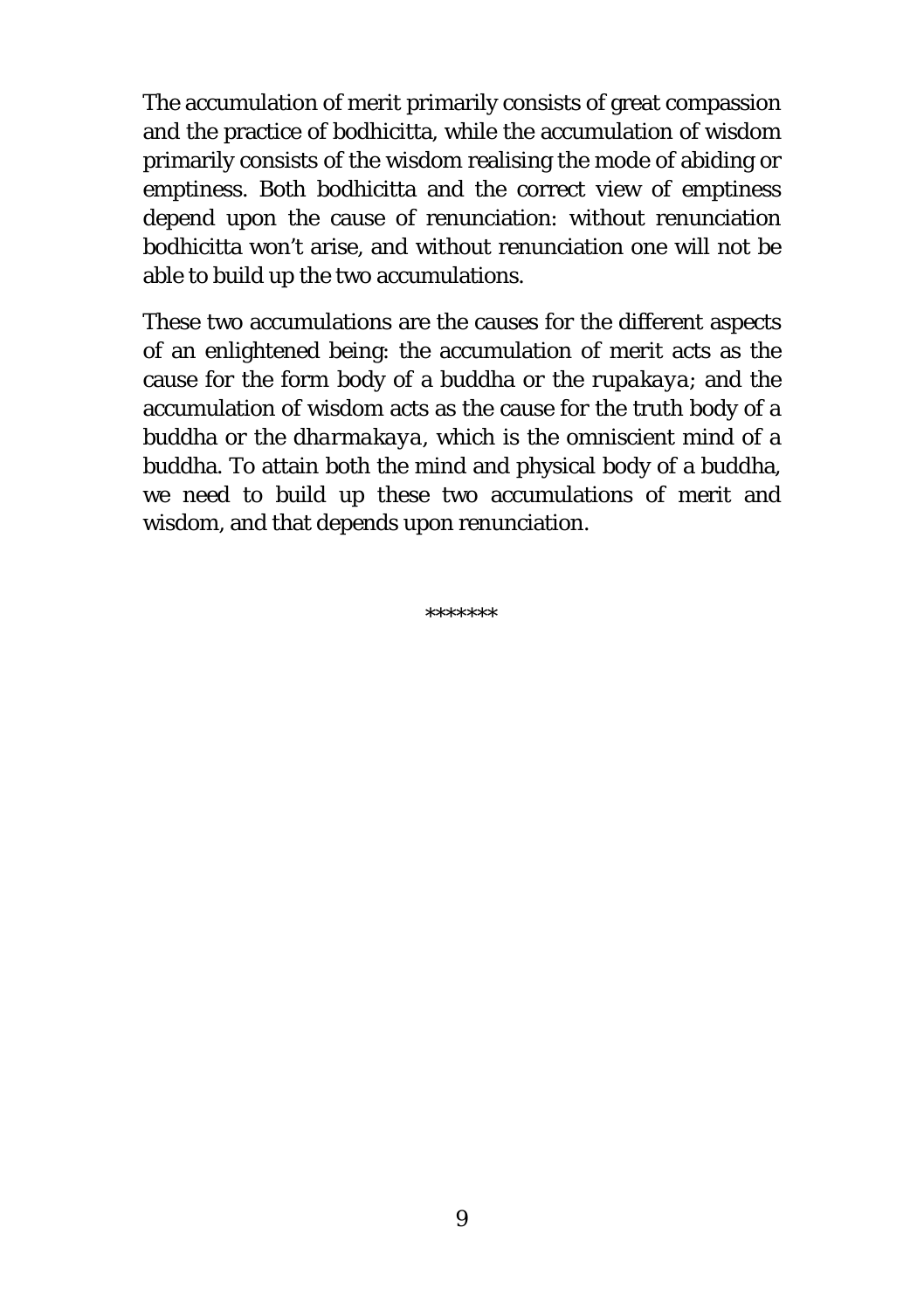# <span id="page-12-0"></span>Prologue

We might wish to practise the three principal aspects of the path. but this is impossible without the advice of a qualified teacher. Thus, the text commences by paying homage to the venerable lamas or gurus.

# <span id="page-12-1"></span>Expressing homage

#### *I bow down to my perfect gurus.*

Unlike the homage to Manjushri in other texts, here, homage is paid to the lineage lamas of the profound tradition, and the lineage lamas of the extensive tradition. As Lama Tsongkhapa practised on the basis of strong guru devotion, we should do likewise if we want to have success in following the path.

#### QUALITIES OF THE TEACHER

Just as we need someone to teach us how to engage in ordinary activities, it is the same with the practice of Dharma. If we are about to enter the road to the lower realms, we need to have someone who will guide us the opposite direction. That teacher or lama should have experience on the path, and if he doesn't have that experience, he should at least have a good, pure understanding of the teachings.

Now I don't have any experience on the path, but I have studied a bit. I didn't study for the purpose of becoming a scholar, or for material wealth, and so forth; my sole purpose was, and is, the thought of being able to practise the pure Dharma before I die.

The qualities a lama should possess can be related to three stages of the lam-rim.

Firstly, the lama should have little attachment to the samsaric perfections of this life, and a strong interest in the Dharma. Having those qualities elevates such a person above ordinary people, who are primarily interested in what they see as the perfections of this life.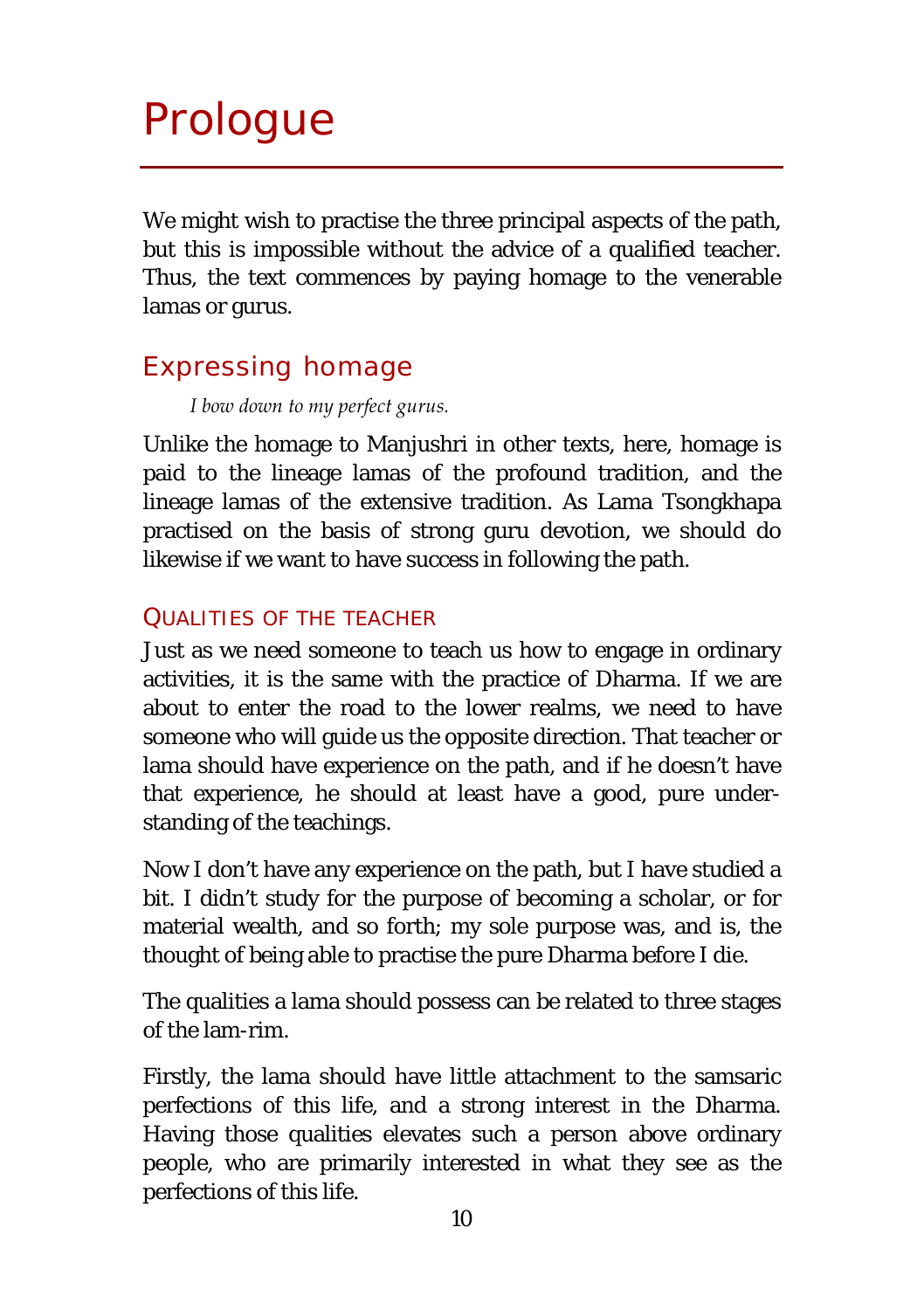Secondly, the lama should be experienced with the pure thought of renunciation, having completely given up any attachment to the perfections of cyclic existence in order to attain complete liberation from samsara. The Tibetan word *jetsun* is often translated as 'venerable'. It has the connotation of someone who turns their three doors of body, speech and mind towards Dharma.

Thirdly, the lama should generate the thought of making the happiness of other sentient beings more important than their own happiness, and consider the welfare of others as far more important than their own. A lama is someone who has overcome self-cherishing thoughts and cherishes others, and then engages in accomplishing the welfare of others.

In Tibetan the *la* means high and the *ma* is a term of negation. Together, they mean 'there is nothing higher'; thus the literal meaning of the term lama is 'the highest'.

So the teacher, or lama, should view the next life as more important than this one, and consider others as more important than themselves. They should have more qualities than faults, and more qualities than the students.

It is important that the lama has more qualities than faults, because any faults will be transmitted to the students, who usually follow the advice of the lama. They will like what he regards as good, and dislike what he regards as bad. If the lama holds a mistaken view, for example, that mistaken view will be transmitted to the students.

# <span id="page-13-0"></span>The promise to compose

*1. The essential meaning of the Victorious One's teachings, The path praised by all the holy victors and their children, The gateway of the fortunate ones desiring liberation – This I shall try to explain as much as I can.* 

We can relate the essence of all the teachings of the Conqueror or the Victorious One to renunciation  $-$  it is the essence of the teachings of the Conqueror.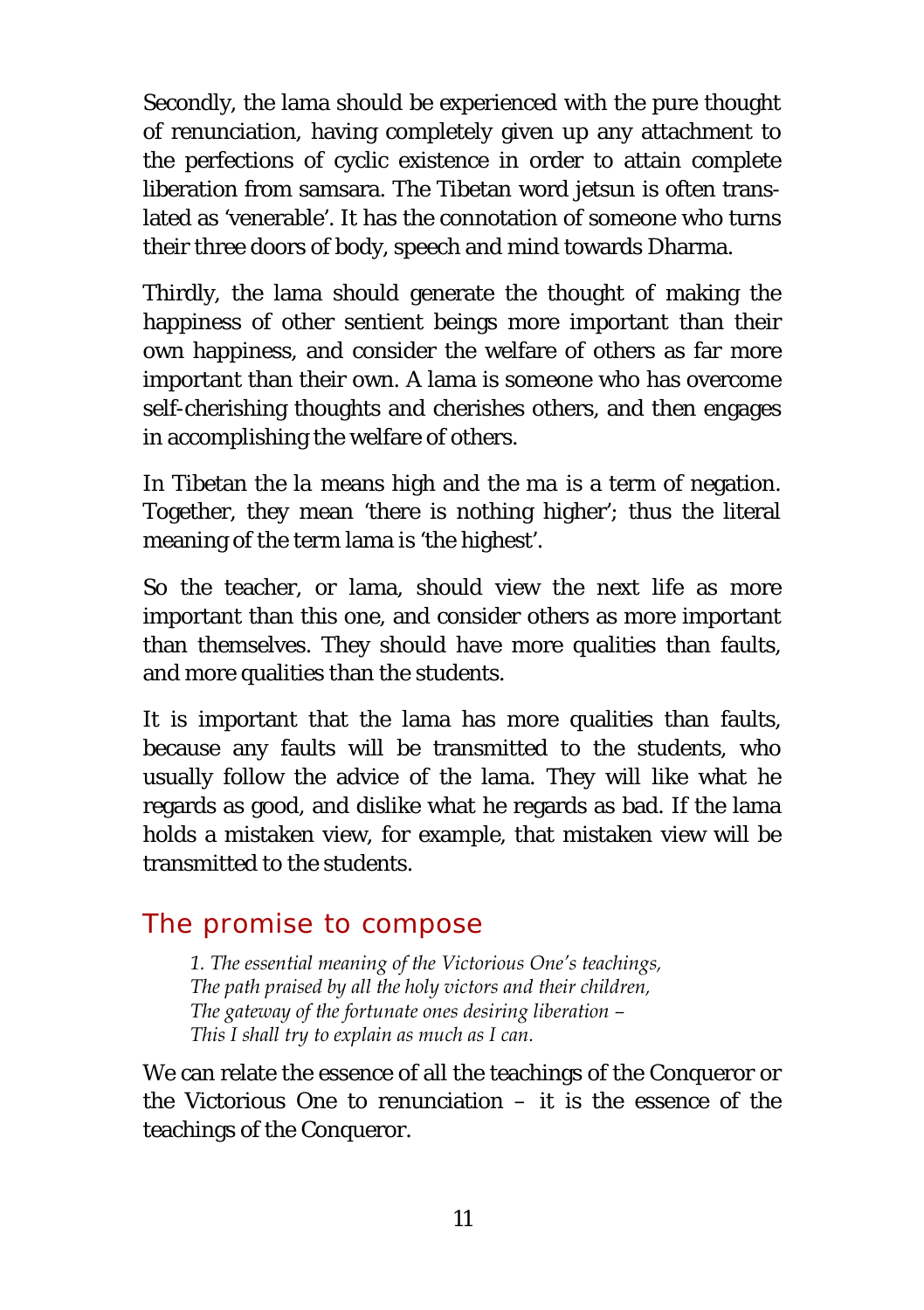The path praised by the conquerors' or victors' children is bodhicitta. Bodhicitta is the life force of the buddhas and the bodhisattvas and the buddhas, and that is why the path is praised by the conquerors' or holy victors' children.

The gateway of the fortunate ones desiring liberation is the correct view of emptiness. As we said before, without the quality of emptiness, it is impossible to attain liberation.

# <span id="page-14-0"></span>Persuading to listen

Having covered the qualities of the lama or guru we now turn to the definition of a disciple.

*2. Those who are not attached to the pleasures of circling [samsara], Who strive to make freedom and endowments meaningful, Who entrust themselves to the path pleasing the Victorious Ones - You fortunate ones: listen with a calm mind.*

Those who are not attached to the joys of samsara should make good use of this precious human rebirth with its freedom and endowments.

The way to make this leisure and freedom meaningful is by combining Dharma practice with renunciation and bodhicitta. This combination is the cause for liberation and enlightenment, and without both, this rebirth will merely be the cause for samsaric perfections.

The exhortation to listen with clear minds is directed at the fortunate ones who direct their minds towards the path pleasing to the Buddha.

'Freedom and endowments' refers to freedom from states that would prevent Dharma practice. Just having the freedom and leisure to practise the Dharma is not enough; this needs to be complemented by the opportunity you have to use your leisure for Dharma practice.

It would be a very sad state of affairs if you made no use of the opportunities provided by having the freedom and endowments of this precious human rebirth.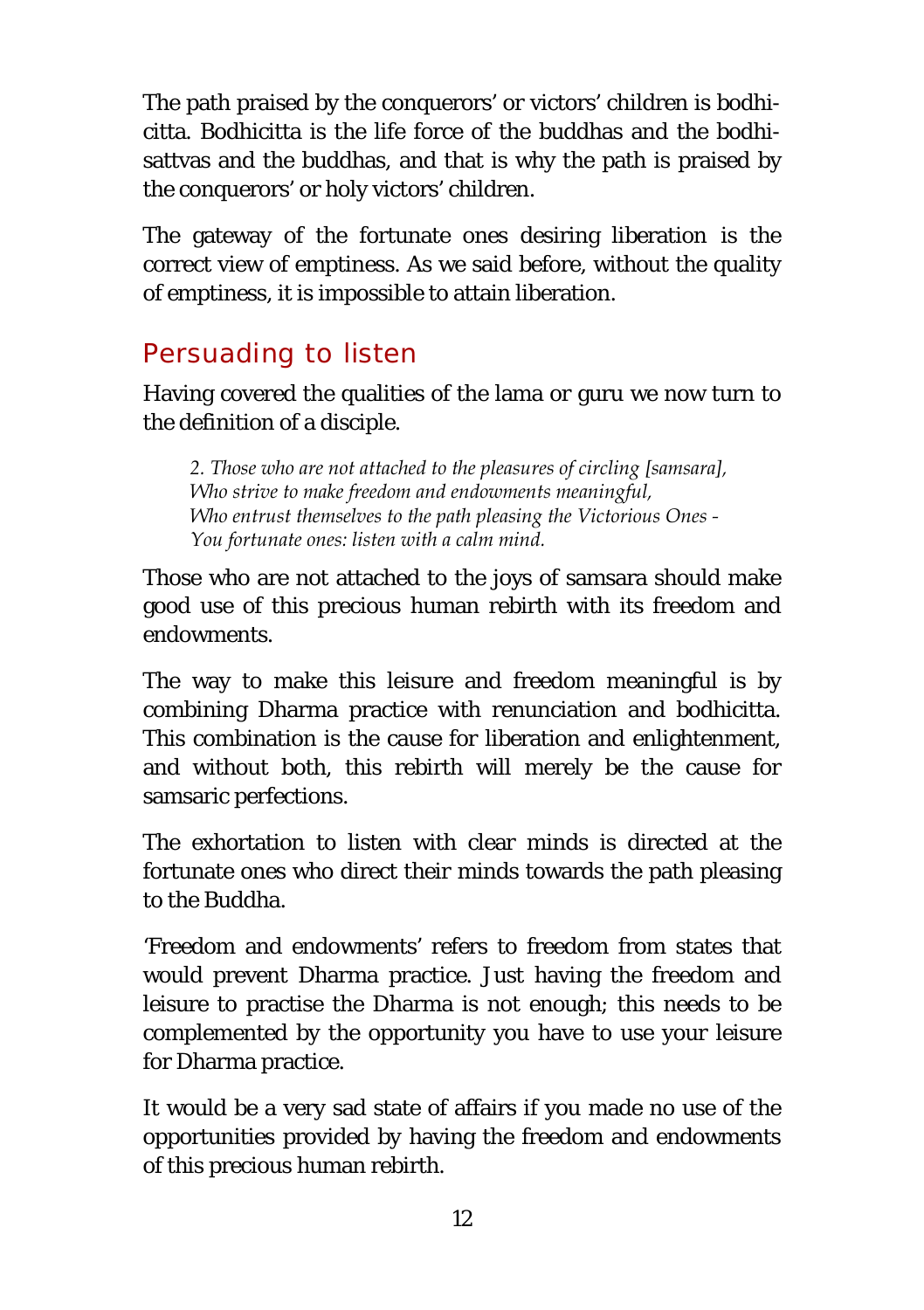The explanation of the main body of the text has four parts: renunciation; bodhicitta; the correct view of emptiness; and having gained definite ascertainment, advice on pursuing the practice.

\*\*\*\*\*\*\*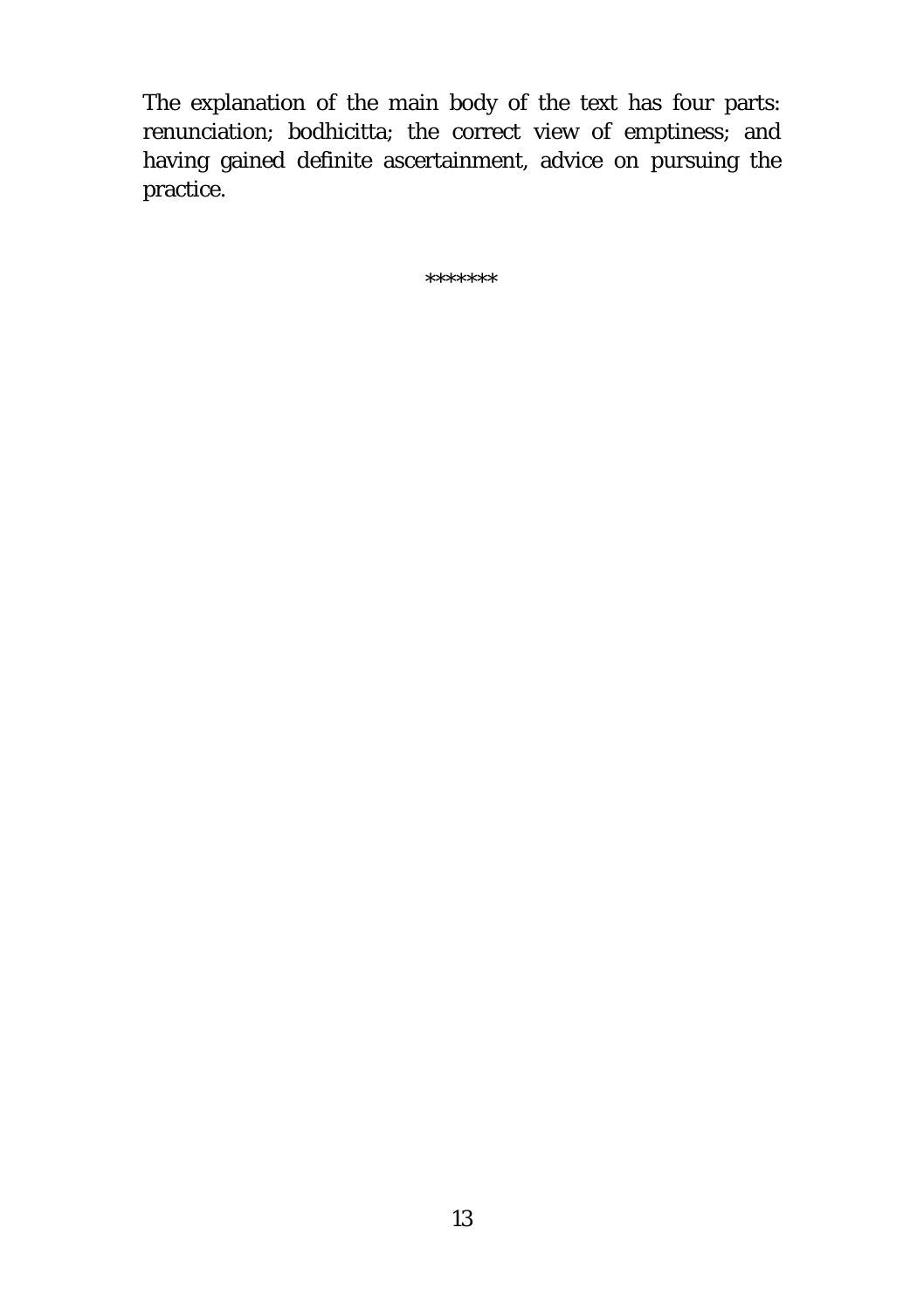# <span id="page-16-0"></span>Renunciation

## <span id="page-16-1"></span>The purpose of generating renunciation

*3. Without the complete intention definitely to be free from circling, There is no way to pacify attachment seeking pleasurable effects in the ocean of circling. Also, by craving for cyclic existence, embodied beings are continuously bound. Therefore, at the very beginning seek renunciation.*

Without wanting to attain liberation, we won't want to strive for it. So the first step is to want to be free from cyclic existence. It's like prisoners in gaol: if they don't have the motivation to escape, they won't want to escape.

What is liberation? It means freedom from the bonds of cyclic existence. Here, we can use the metaphor of being tied to a tree with a rope. The tree represents our five contaminated aggreg-ates<sup>[2](#page-16-2)</sup> and the rope represents karma and afflictions. The five contaminated aggregates are cyclic existence, and we are tied to it with the rope of karma and afflictions. Just as we have to untie the rope to free ourselves from the tree, we have to untie the rope of karma and afflictions to free ourselves from cyclic existence.

The aggregates are called contaminated aggregates because they are contaminated by karma and afflictions, and they are the source of all our suffering and problems. For as long as we have the aggregates, we will be exposed to further suffering. We might feel we have secured the conditions for samsaric happiness, but the unexpected always arises, with its problems and obstacles and suffering. That is the nature of the contaminated aggregates.

From the point of view of cause, the contaminated aggregates are generated by karma and afflictions, and from the point of view of result, the contaminated aggregates are the source of further

<span id="page-16-2"></span><sup>2</sup> The contaminated aggregates are form, feeling, recognition, compos-itional factors, and consciousness.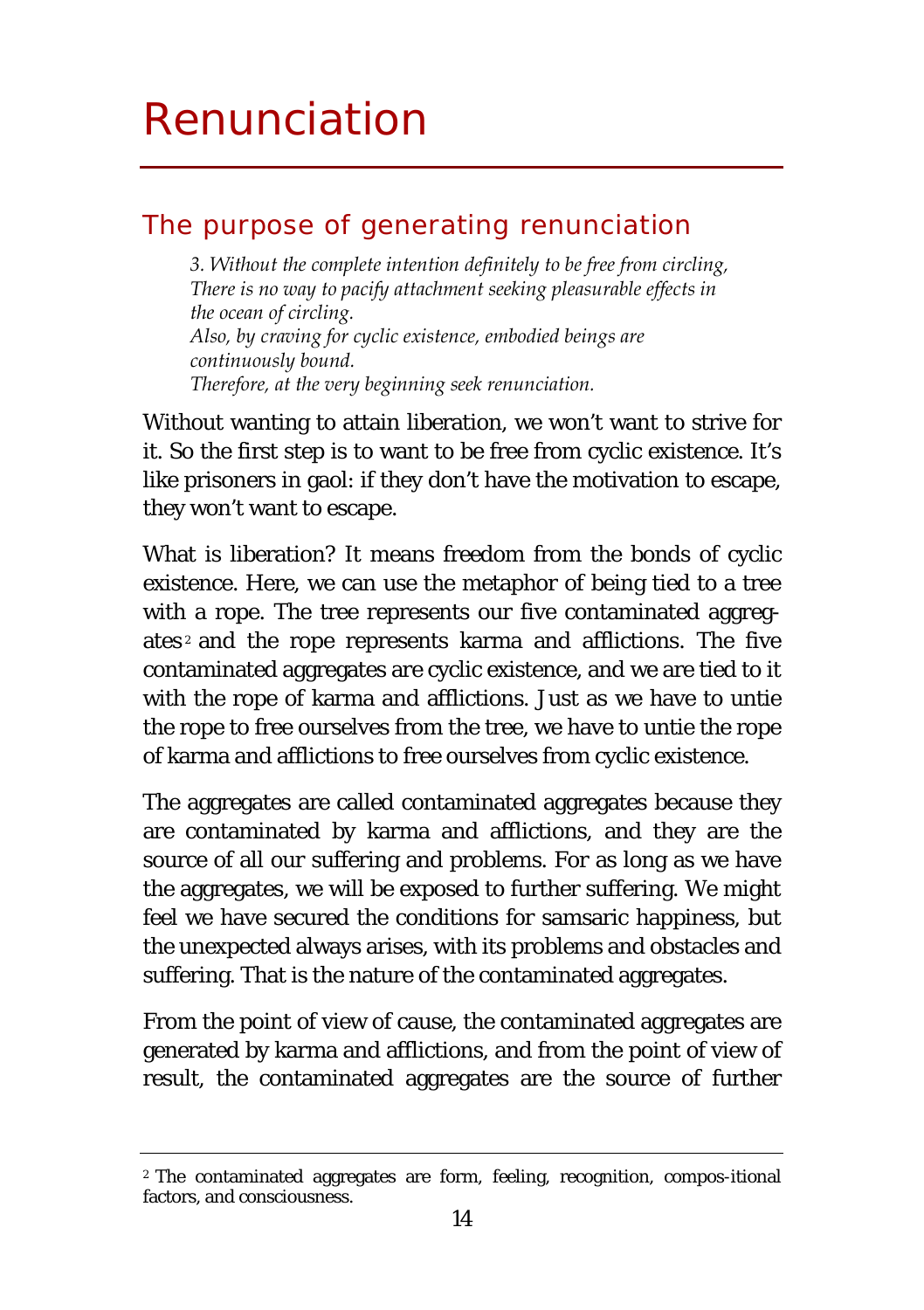afflictions and karma. So the contaminated aggregates arise from suffering, and they also send us towards suffering.

You might question why the precious human body with its freedom and endowments is still in the nature of the five contaminated aggregates. Do we really want to be free from them, or do we want to attain a precious human rebirth?

Here, there is an immediate point of view, and an ultimate or final point of view. From an ultimate point of view, we want to be free from the contaminated aggregates, and from the immediate point of view, even a precious human body is an object of abandonment. Yet, in order to abandon the contaminated aggregates, we need to have the basis of a precious human body so that we can practice the path. So from an immediate point of view, the precious human body is the basis for Dharma practice and is therefore necessary. Later, we get to the point where we will be able to abandon the precious human body.

It is important to keep in mind that it is possible to free ourselves from this samsaric body that has been generated through the faults of karma and the afflictions. Of the two, the afflictions are more significant. Their root cause is the ignorance that grasps at 'I'. From that grasping, attachment to what pleases the 'I' arises, as well as aversion to what is unattractive and unpleasing to that 'I'. So first there is ignorance, and then attachment and aversion are generated from that ignorance.

On the basis of attachment to the pleasurable and aversion to what we dislike, we engage in activities to attain one and avoid the other, and in the process we create karma. This motivation – to achieve what gives is pleasure and happiness and eliminate and lessen our suffering – drives us to engage in activities that actually harm others. This is how we accumulate non-virtuous karma. Therefore, we need to try to avoid generating attachment and aversion.

It's even better to avoid the faults of karma and afflictions from the outset. Karma is generated by the faults of attachment and aversion, but if there is no ignorance, the sequence of ignorance,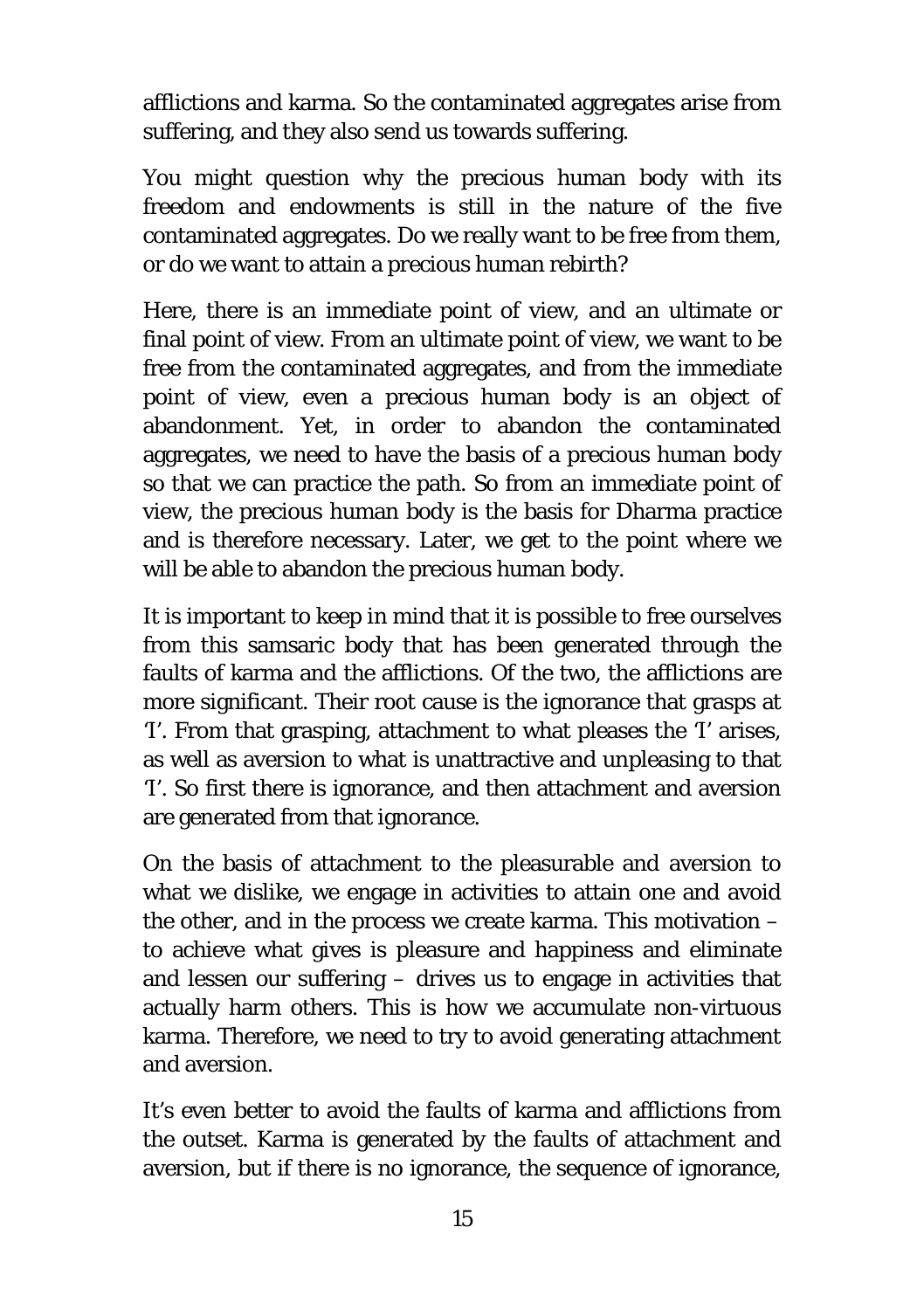attachment, aversion and karma is eliminated, even though the aggregates are contaminated. Because the afflictions have ceased, no new karma is accumulated, and the causes for suffering have been eliminated. That is how to break free from cyclic existence. When the aggregates are not contaminated, although we might take birth in cyclic existence, we won't experience any suffering or problems.

Of course, it is difficult to completely rid ourselves of the delusions, but by applying the antidotes, we can at least lessen them, and therefore lessen the accumulation of karma.

In order to generate renunciation, we need to reverse the craving for samsaric perfections and cyclic existence, and generate disgust for samsara and the contaminated suffering aggregates. It is important to view suffering with disgust, and we do this by understanding the nature of suffering. When we experience some intense problem or suffering, we should have the single-minded thought of being liberated from that suffering. Likewise, by reflecting on the suffering nature of samsara, we should think that nothing else is worthwhile, apart from becoming free from that suffering.

Without pure renunciation, there is still the thirst for the pleasures of samsara. So we need to develop pure renunciation in order to overcome that thirst. Otherwise, we won't be able to turn way from cyclic existence and work for liberation.

This covers the motivation of beings of both small and medium capacity. By reflecting upon the sufferings of the lower realms, we direct our minds towards the happiness of future lives, and give up grasping at the happiness of this life. By reflecting on the disadvantages of the samsaric perfections as a whole, we turn our minds towards liberation, and give up grasping at any type of samsaric happiness.

Therefore, in order to lessen attachment to our bodies, we should try to lessen grasping and attachment to samsaric perfections, samsaric places, samsaric vessels, and so forth. The greater the attachment to our body, the more problematic it becomes,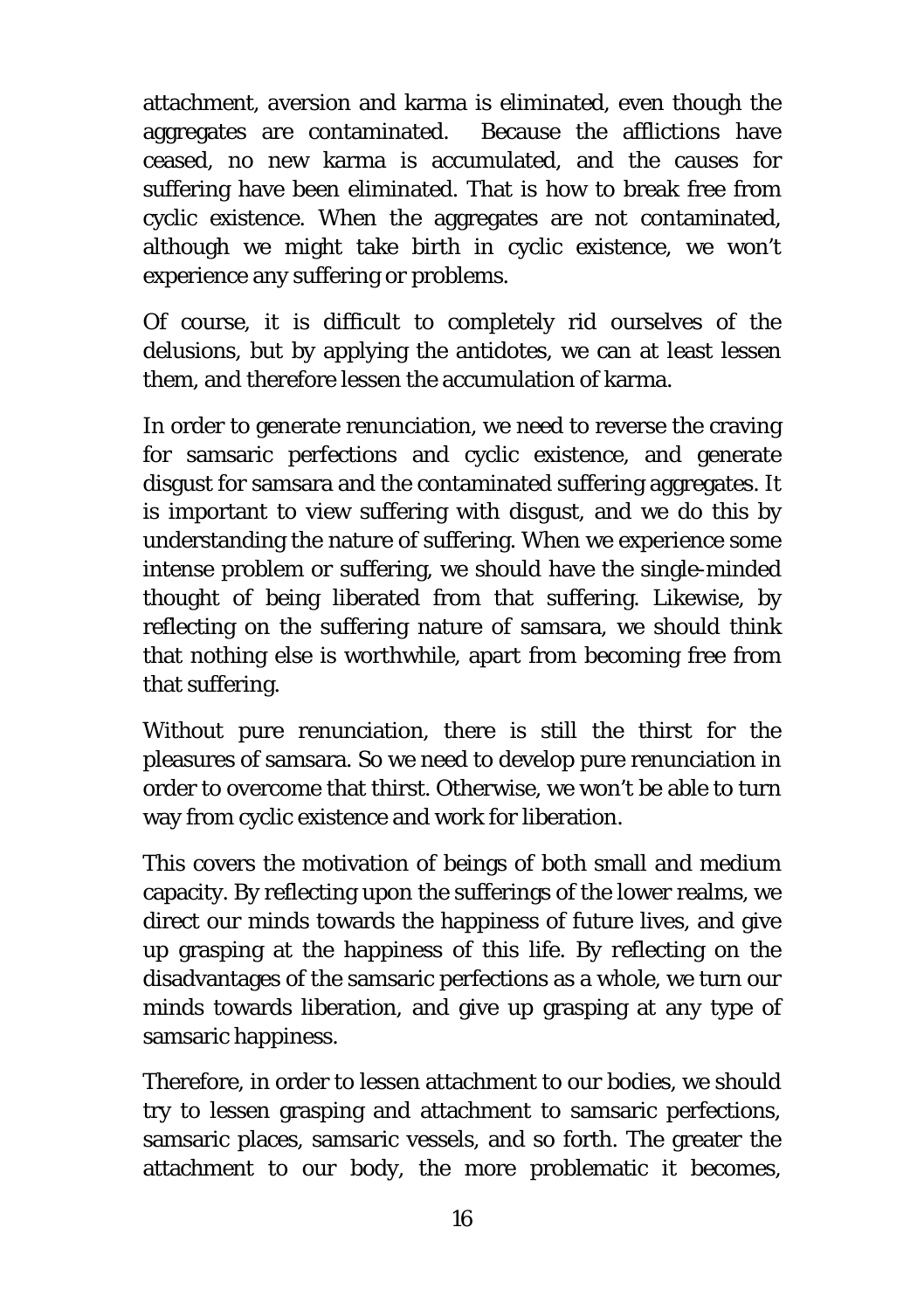because there is always something wrong with it. Some might feel they have a nice face, but their hair is not perfect, or there is something wrong with their lips, or some other aspect of their body. There is always something to find fault with, so the body is a constant source of problems.

It is important to lessen attachment to our bodies and any type of samsaric perfection – a place, a vessel, or samsara itself – because the less craving and grasping we have, the more peaceful and content our mind will be.

It is grasping at our body, friends and material possessions that keeps us in cyclic existence. The time will always come when other people won't be able to help us out when we face a problem. So it is a good idea to make some effort now to give up that grasping.

# <span id="page-19-0"></span>How to generate renunciation

Liberation doesn't come about by itself, and in order to achieve liberation we first have to generate renunciation.

### GIVING UP ATTACHMENT TO THE PERFECTIONS OF THIS LIFE

*4ab. Freedom and endowments are difficult to find And life has no time to spare.*

If our mind is driven by attachment to this life and we fall under the control of various distractions, all of our actions will be directed at attaining this life's happiness.

We have to reverse this attraction to the happiness and comforts of this life – pleasant sounds, friends, fame, and so forth. The way to do this is by reflecting upon the precious human rebirth, the difficulty of finding another precious human rebirth, and death and impermanence.

Through meditation on these topics, we realise that the perfections of this life are without any essence, and we generate the wish to become free from these distractions and turn our minds towards the happiness of future lives.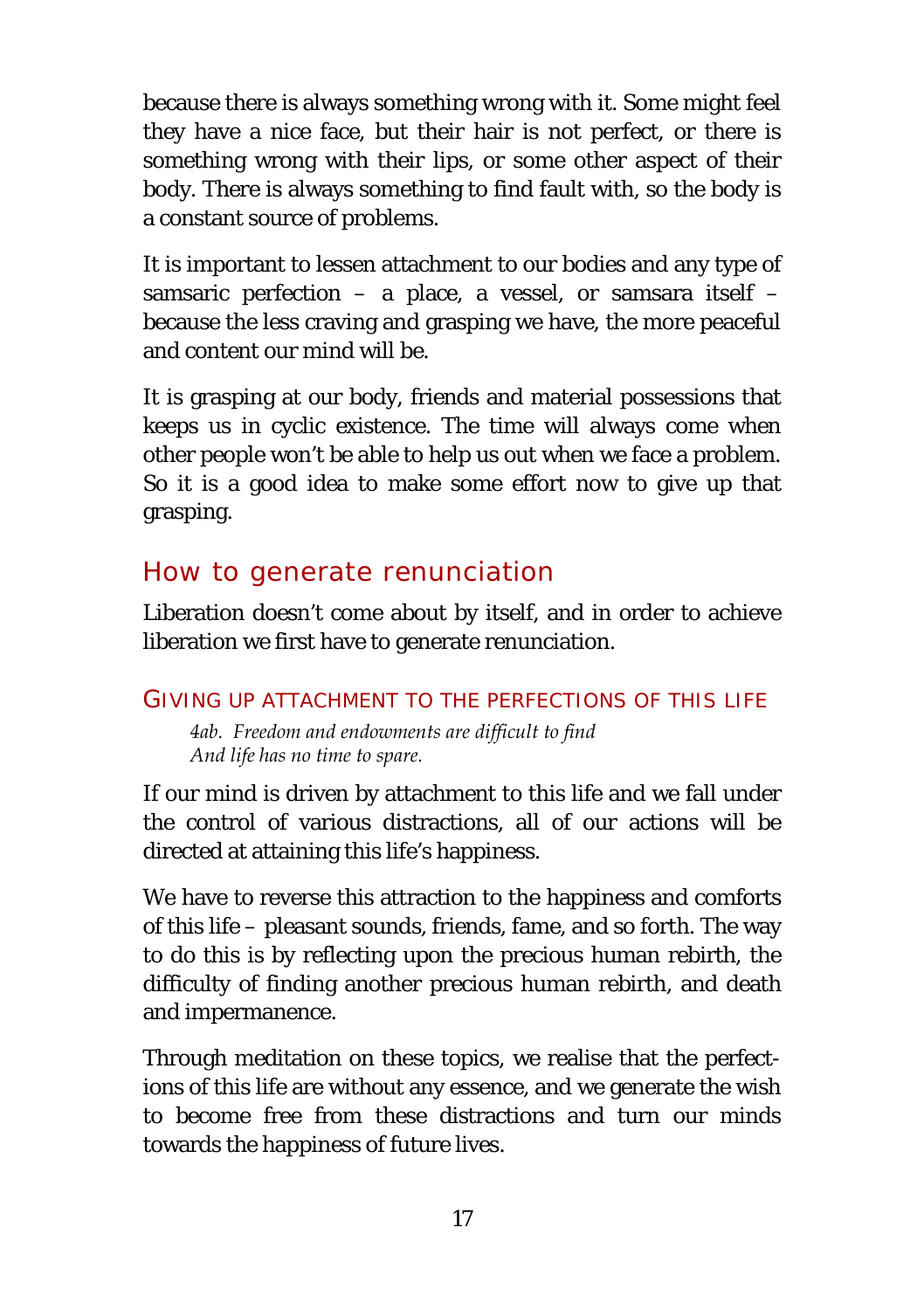#### *The precious human rebirth*

To reverse any attraction to the happiness of this life, we first have to reflect upon the nature of the precious human rebirth with its eight leisures and ten endowments, and realise that without those leisures and endowments, we would not be able to practise the Dharma purely. When we realise the difficulty of finding such an opportunity again, this will automatically counter the thought that there is no need for haste in using this precious human rebirth.

Having reflected on the great meaning of our precious human rebirth, we can take individual liberation vows, bodhisattva vows, and tantric vows. Furthermore, on the basis of this precious human rebirth, we can create the virtuous karma to attain higher rebirths in the next life, or liberation from cyclic existence, or even enlightenment. When we realise all the great things we can accomplish on the basis of this precious human rebirth, it will automatically lessen any grasping at the happiness of this life, which we will see as small and insignificant by comparison.

The way of giving up attachment to this life is to reverse our attraction to its samsaric perfections. This doesn't mean giving up our possessions, but refers to giving up grasping and attachment to our possessions. Those who are rich and have a lot of material possessions can still give up being attached to this life without giving up their possessions.

Even though the Seventh Dalai Lama, Kelsang Gyatso, lived in a palace, he didn't regard any of the objects, apart from his robes, as his own. So it is possible to give up attachment to material goods, while still maintaining ownership of them.

Reflecting on these points and giving up our attachment to the happiness of this life will contribute to our practice. When Atisha was requested to give teachings, he would always say, 'Renounce this life, and meditate on compassion and bodhicitta'. Indeed, the person who does not give up attachment and grasping at the perfections of this life is not regarded as a Dharma practitioner. Likewise, the person who hasn't given up grasping at the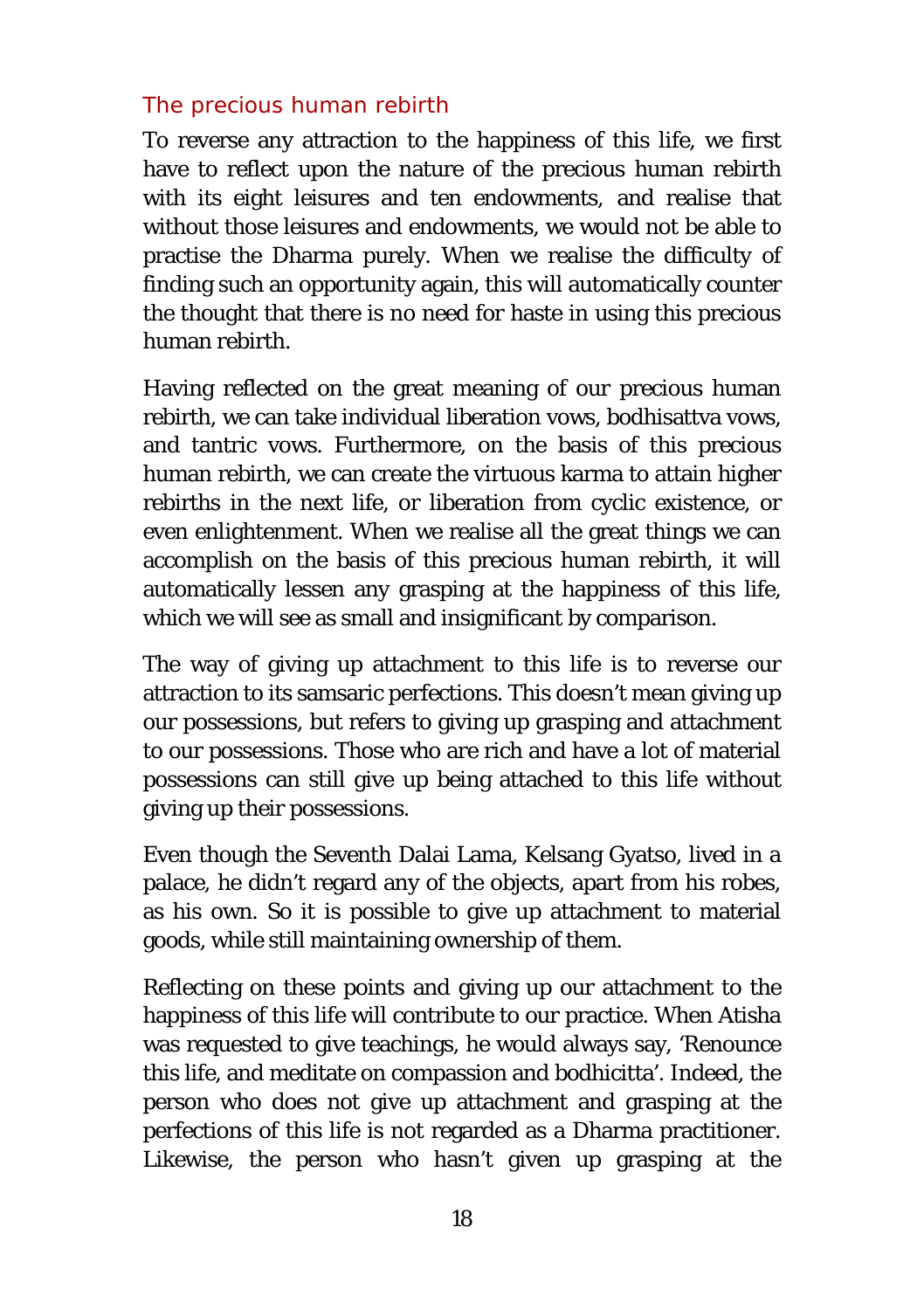perfections of samsara won't, in general, be able to generate liberation.

The Kadampa tradition says we need to give up attachment to this life. Having given up food, clothing, and worrying about our appearance, we can still be concerned about what others might think. Thoughts of whether others will regard us as a successful meditator or Dharma practitioner might arise. Giving up attachment to praise and fame is said to be the most difficult attachment to give up. It depends on the individual – some find attachment to food hard to give up, for example, while others can be attached to their clothing.

Desire for praise and fame are two of the eight worldly dharmas [3](#page-21-0), which arise from attachment to the happiness of this life. If someone praises us or talks pleasantly to us, we are happy, but we are unhappy if that doesn't happen. Dislike is generated because of attachment towards the good things in life, and if we are attached to the good things in life, implicitly we feel aversion to the opposite. It is the same with being happy when praised and unhappy when not being praised. If we are not attached to the happiness of this life, we will be happy if we are praised, but there will be no aversion to not being praised.

When a person is attached to praise and fame, they are happy when someone praises them today, but unhappy when someone else is praised tomorrow. This sense of unhappiness arises because of attachment to praise.

While those not attached to praise will, of course, be happy when they are praised, when they see someone else being more highly praised, it isn't a problem for them. They are able to think, 'Oh they are being praised more than me. How nice for that other person', because they are not attached to praise.

<span id="page-21-0"></span><sup>3</sup> The eight worldly dharmas are: being attached to pleasurable sensations and unhappy with suffering; being happy if one receives praise and being unhappy when one doesn't; being happy if one is famous and unhappy when one is not renowned; and being attached to material possessions and unhappy when we lose them or don't get them.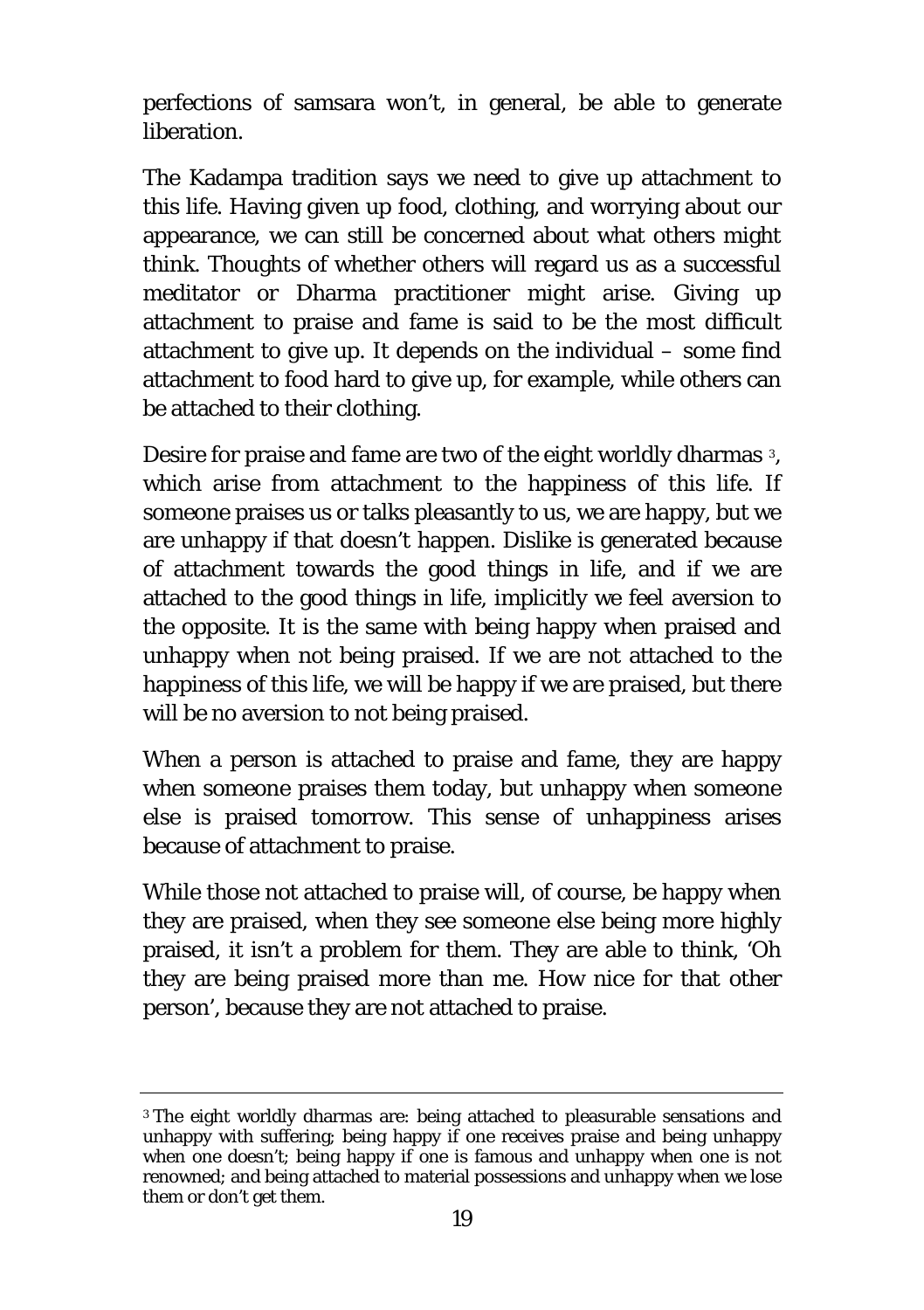For the person attached to praise, hearing someone else being praised more than themselves is unbearable, resulting in jealousy and anger. So their attachment to praise has led to non-virtue. The person who is not attached to praise has a different point of view. Because of the way they view things, hearing someone else being praised more than themselves is an opportunity to rejoice and thus accumulate virtue.

#### THE IMPERMANENCE OF THIS PRECIOUS HUMAN REBIRTH

There is no definiteness about when this precious human rebirth will end. At the time of death, the happinesses of this life – such as material possessions, friends, relatives, even our body – aren't of the slightest use. Reflecting on how the things of this life are useless at the time of death automatically lessens our attraction towards them.

When we die, the mind leaves the body like a guest leaving a guesthouse. Just as a guest doesn't own any of the places where he stays, the mind can't claim ownership of any of the bodies it inhabits. At the time of death, the mind doesn't cease to exist, but continues. At that time, the mental continuum has only two possibilities: it can either take a happy rebirth, or it can take a suffering rebirth in the lower realms.

If we consider these two possibilities, we will quickly see that the possibility of taking rebirth in the lower realms is not one we would like to take  $-$  we would find the suffering that animals experience, for example, very difficult to bear. So, being fearful about suffering, we look for ways to avoid being reborn in the lower realms.

By taking wholehearted refuge in the Buddha, Dharma and Sangha based on that fear of the sufferings of lower realms, and developing faith in the ability of the Three Jewels to rescue us from those sufferings, we practise the law of cause and effect, thereby avoiding and purifying black karmas, while accumulating white karmas. If we put our minds to it, we will definitely be able to take another rebirth in a happy realm.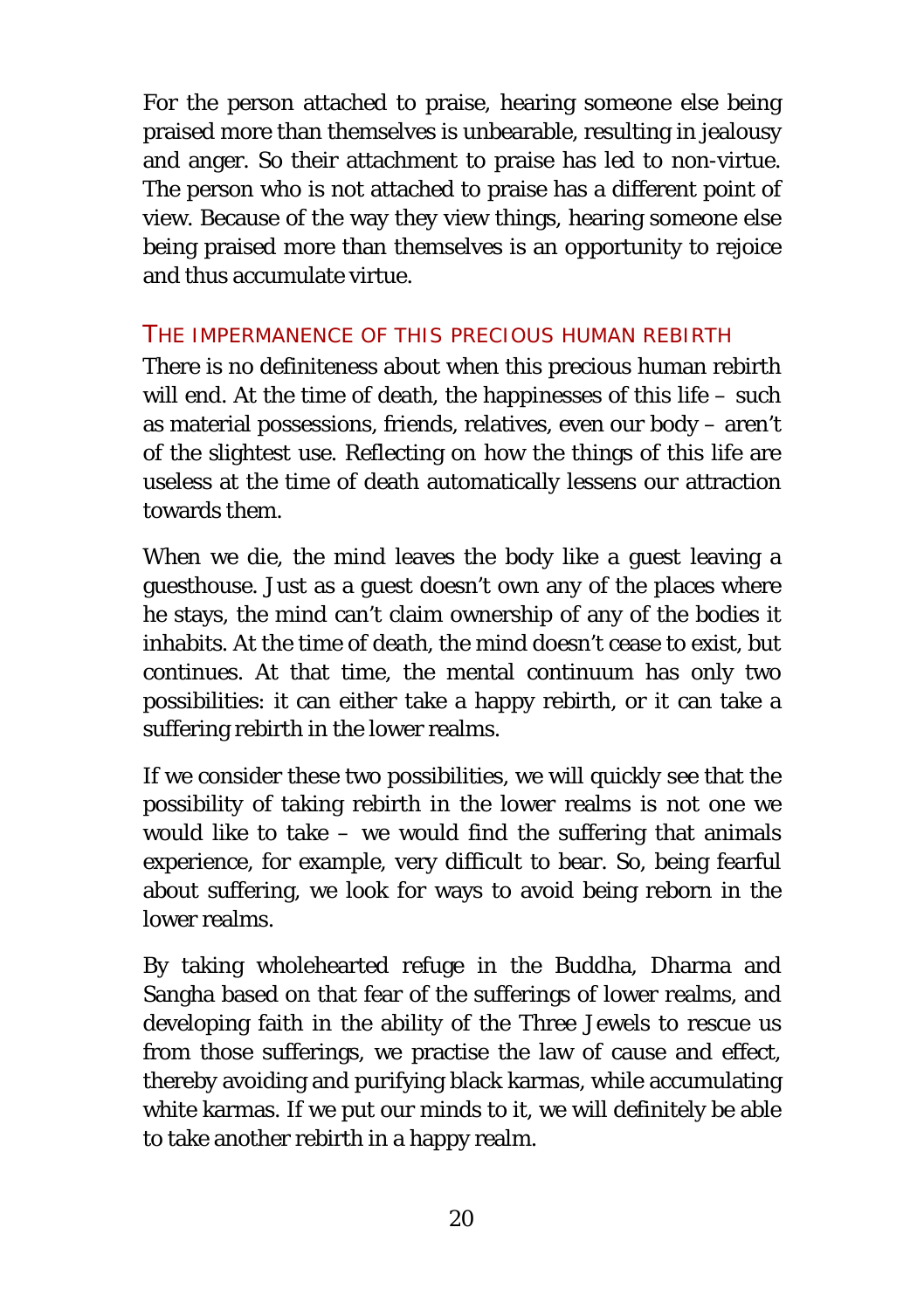When we reflect on the importance of our future lives, our attraction to this life will automatically lessen. We will generate mental peace, and as the time of death approaches, we should be able to have a calm, peaceful mind, and be confident that the fruit of our practice will be rebirth in a happy realm.

As our future life draws closer, we move further and further away from the present life. This process of constantly moving further away from the present life while the future life comes closer and closer is ongoing. We should remember there are only two alternatives: either a happy rebirth or a suffering one. In order to avoid one and accomplish the other, we have to create the causes for a higher rebirth, and reverse any attraction to this life. The more we turn our attention towards our future life, the more our attraction to this life will automatically lessen. Our mind will become calmer and more peaceful and we will have a degree of certainty at the time of death.

We should remember that while we are definitely able to achieve a happy rebirth in the next life, there will still be some suffering and it won't be a perfect life. Even if we stop accumulating nonvirtuous karma now, and start to purify the non-virtuous karmas we have created, we will still not be free from the many virtuous and non-virtuous karmas we have accumulated since beginningless time. As a human, we will still encounter the suffering of birth, sickness, aging, and death. And even in a happy human existence, we will still meet with what we don't want, and be separated from what we desire. By becoming aware of this, we realise that no future rebirth in cyclic existence can ever be satisfactory, as it is in the nature of suffering. From this, the wish to avoid rebirth in cyclic existence altogether arises.

### GIVING UP ATTACHMENT TO THE PERFECTIONS OF FUTURE **LIVES**

As we work on reversing the craving for this life, we will naturally be concerned about the happiness of future lifetimes. We might think, 'How can I ensure that I have sufficient material wealth, a good body, a nice circle of friends and so forth in my next life?'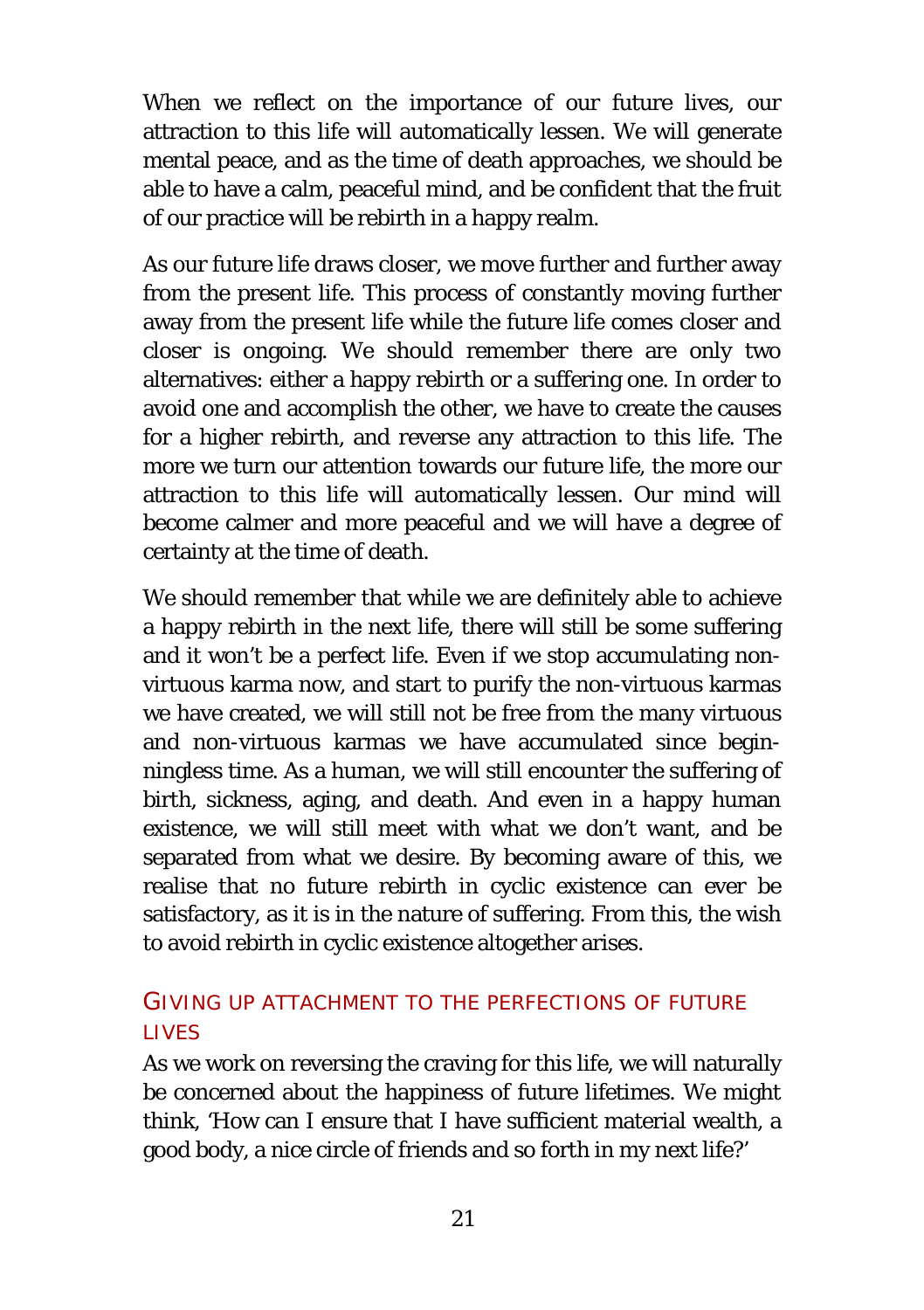We have to realise that, even if we had a rebirth with perfect material conditions, enough to eat and drink, a perfect body, a perfect circle of friends, a perfect house – in fact, a perfect samsaric existence – it would be still be unsatisfactory, because we would still be within cyclic existence, and hence would encounter the general sufferings of cyclic existence.

The next two lines of the root text read:

*4cd. By thinking over and over again that actions and their effects are infallible, and [contemplating] the miseries of cyclic existence, Attraction to the appearances of future lives is reversed.*

We have to reverse any craving for the happiness of a future life in cyclic existence, and turn the mind towards liberation. The way to reverse any attraction of future lifetimes is to repeatedly think about the infallible effects of karma and the misery of this world.

Of course, there's no need to mention that if someone wants a rebirth with perfect material conditions and a perfect body in order to be able to benefit others, then this bodhicitta motivation should not be abandoned. Wanting better resources and a good body, and so forth, means that it will be easier to help others, so this altruistic motivation does not need to be reversed. In fact, it is good to have the altruistic motivation of accumulating the karma for a happy future life in order to be able to benefit sentient beings.

Within this life, we find people who are naturally inclined to help other sentient beings. That comes about because of their practices in their previous lives. If we make similar preparations by accumulating positive karma in this life, we will be naturally altruistic and compassionate in future lives. It's good to keep in mind that if we accomplish the purpose of others then, implicitly, we also accomplish our own purpose.

In order to renounce cyclic existence, we need to reverse our attraction to the happiness of future lives. We do this by contemplating the suffering of cyclic existence.

As stated in the lam-rim, the only possible effect of virtue is happiness, and the only possible effect of non-virtue is suffering.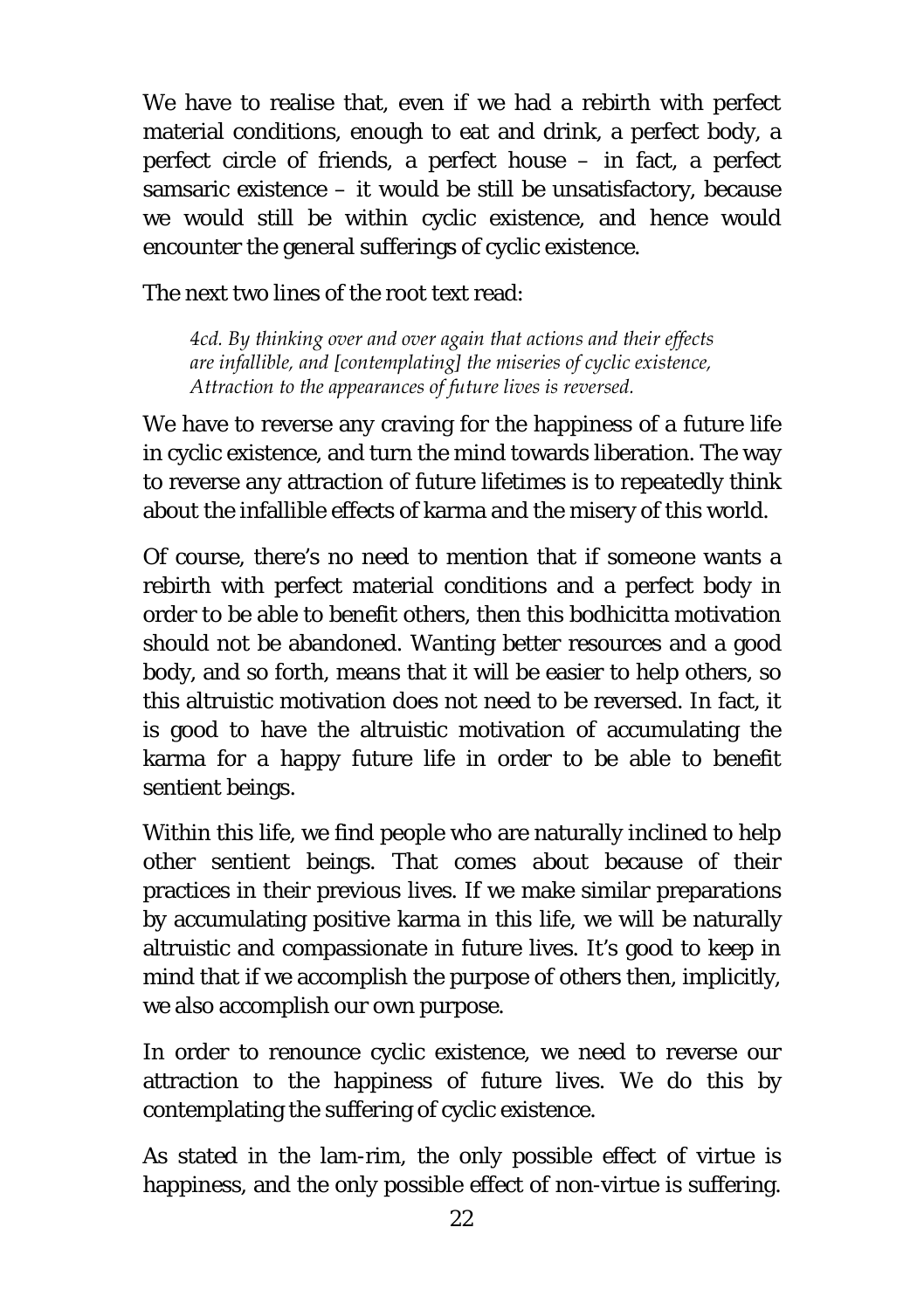Suffering can never occur as an effect of virtue, and happiness can never occur as an effect of non-virtue. The law of cause and effect is infallible: virtue creates happiness and non-virtue creates suffering. Over the course of time, we have accumulated innumerable virtuous and non-virtuous karmas, and the karmic potency of each of those karmas has been placed as a karmic seed on our mind stream. That accumulation of karmic seeds goes from one life to the next, until each of them meets the necessary causes and conditions to ripen.

Throughout various lifetimes, our virtuous and non-virtuous karmas will ripen, and we will experience happiness and suffering as a result. For as long as those karmas continue to ripen, we will circle in cyclic existence, taking happy and suffering rebirths as a result of the ripening of those karmas.

### *The general contemplation of karma*

Karma has four aspects:

- Karma is **definite**. The result of karma is always definite – virtue can only lead to happiness and non-virtue can only lead to suffering.
- Karma **increases**. Even small karmas with a very light karmic potential will increase over time, so even a very small action can ultimately lead to a vast result.
- The **potential of karma doesn't dissipate over time**. It remains on the mental continuum from lifetime to lifetime, until it meets the causes and conditions to ripen. It doesn't dissipate by itself.
- You **don't experience karma if you have not personally created it**. What you experience is the ripening of karma that you have personally created. You cannot experience the ripening of karma that was created by others.

### *Specific aspects of karma*

Each complete karmic action has three results: the ripened result; the effect similar to the cause; and the possessed effect.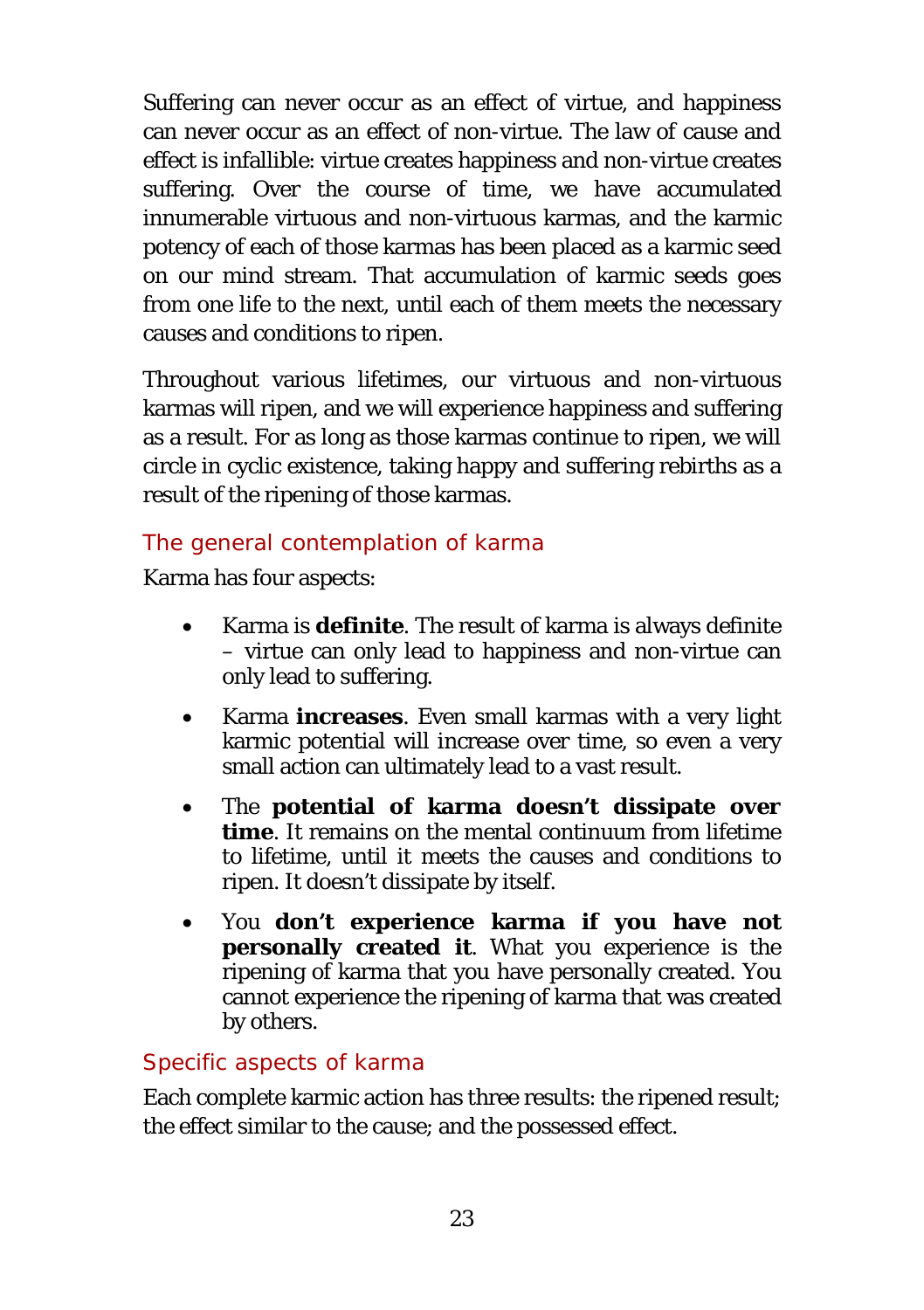Here, we have to reflect on the ten non-virtuous actions and the ten virtuous actions, and how each complete individual action brings about those three results, which will have a transforming effect. Conversely, if we don't reflect upon the three effects of each individual karma, then any meditation on karma won't have much effect.

For as long as we are in cyclic existence, those accumulated karmic imprints will remain, and we will continue to experience their results. We will also continue to accumulate further new karmas, because for as long as we are in cyclic existence, we will still be driven by the afflictions. It is this combination of karma and the afflictions that causes further rebirth in cyclic existence, where previously created karmas ripen, causing further afflictions to be generated, which again cause the accumulation of further karma, and so on. The process perpetuates itself continuously, for as long as we are in cyclic existence. By recognising that karmas are generated through the influence of the afflictions, we realise that, for as long as we are controlled by the afflictions, we will be bound to cyclic existence and continue to create karma.

By reflecting on this process, you will generate the wish to be free from that cycle of karma and afflictions. You will understand the necessity of becoming free from the afflictions, and the possibility of freeing the mind from them.

The moment you free your mind from the afflictions is the moment you attain liberation. It is important to understand that it is possible to free our minds from the afflictions, because this inspires us to strive for liberation.

#### *Suffering*

We need to reverse our attraction to worldly pleasures by reflecting upon their disadvantages. That then generates the wish of wanting to become free from cyclic existence, which is liberation.

As mentioned previously, reversing the craving for samsaric perfections doesn't mean having to give away all your possessions. Indeed, it is possible to give away your possessions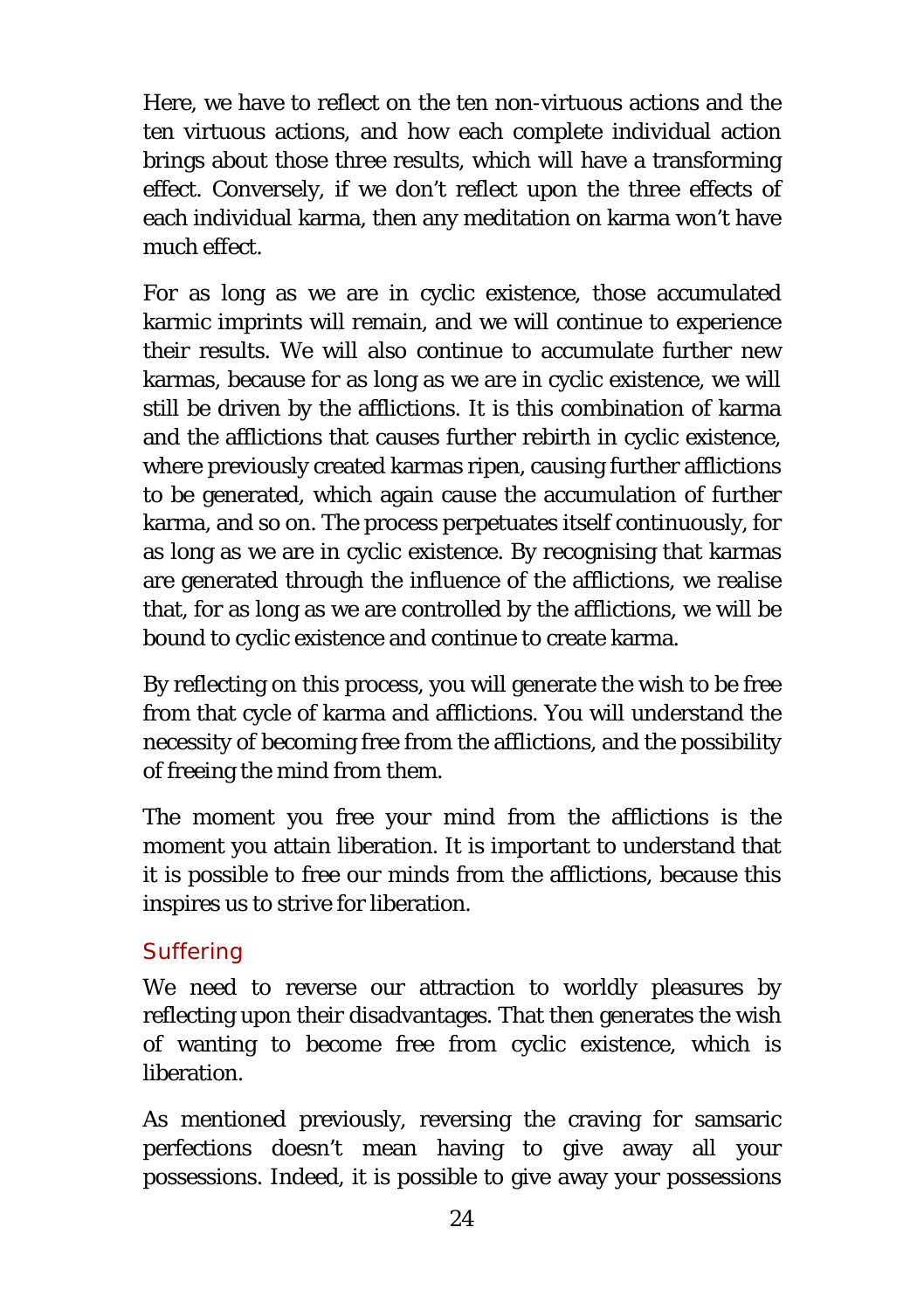without giving up craving for the samsaric perfections. The way to achieve renunciation is to reflect upon the sufferings of cyclic existence.

In general, there are three types of suffering:

**The suffering of suffering** refers to the suffering of pain. An example is a headache, which we can counteract that with a painkiller.

**The suffering of change** is more subtle. For example, when we acquire a new possession, such as a car, we start out with a very happy state of mind. Then, as time progresses, that feeling of happiness dissipates. Finally, the object becomes more of a burden than a pleasure. What starts out as happiness changes to suffering.

**Pervasive compounded suffering** relates to the contaminated aggregates. Here, there are two points of view.

One point of view is that the contaminated aggregates are pervasive from the peak of cyclic existence down to the very depths of the hell realms. The other point of view relates to the current contaminated aggregates being pervaded by the suffering result of the previously accumulated non-virtuous karma and afflictions. This is compounded, because these current contaminated aggregates will cause future suffering in future lives.

So the current contaminated aggregates are pervaded by the suffering caused by previous karma and afflictions, and they are also the source of our future experiences of suffering.

We should remember that, even though we may take a happy rebirth in the human realm, we will still experience suffering, because it is a rebirth with contaminated aggregates, and we will still be exposed to the specific sufferings associated with a human rebirth – birth, aging, sickness and death, along with being separated from what we want, being too close to what we don't want, and not finding the things we desire.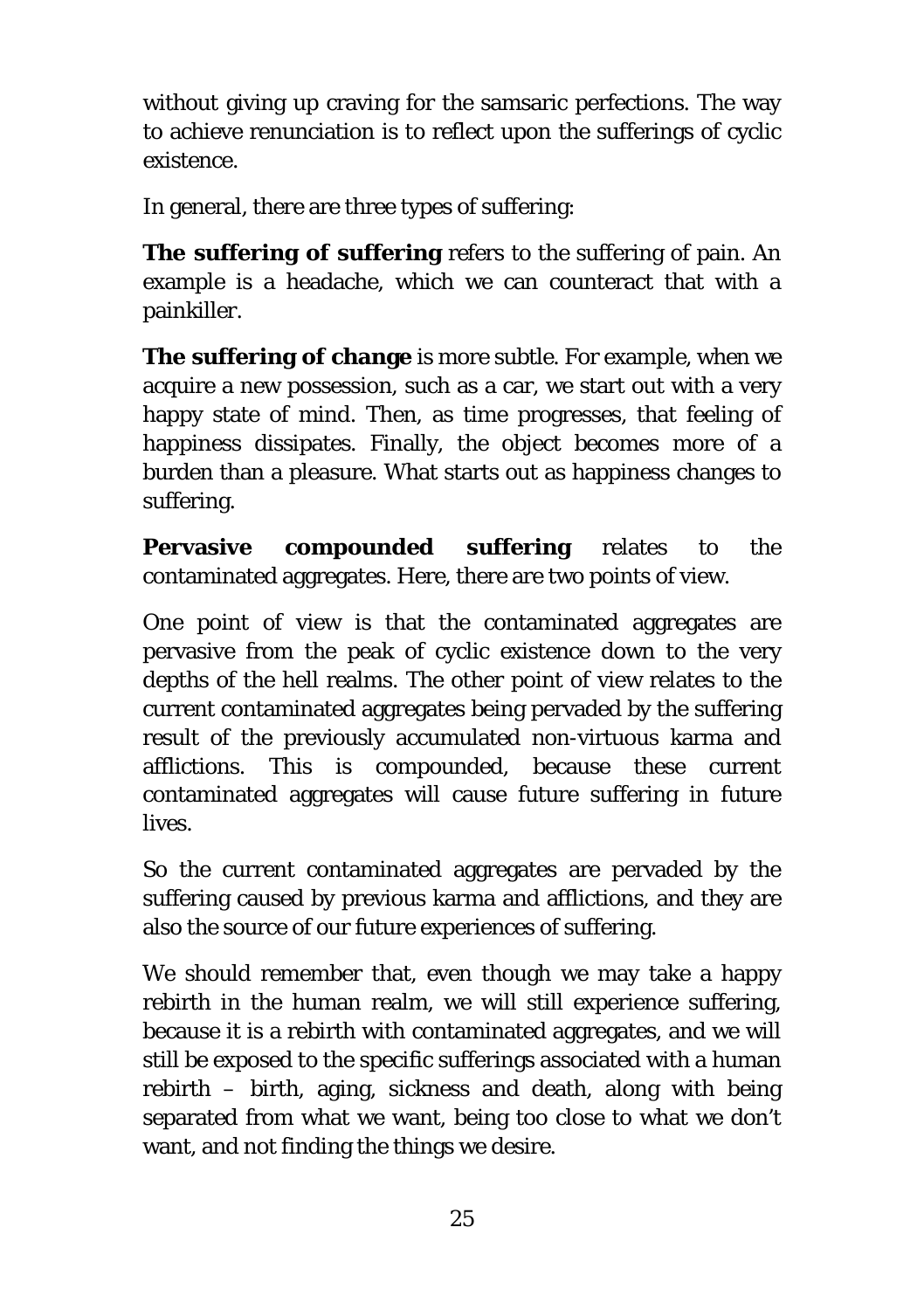Recognising this, we realise that, for as long we have contaminated aggregates, we cannot experience happiness. Then we develop the determination to become free from those contaminated aggregates.

### *The six sufferings of cyclic existence in general*

We usually place great faith in what we view as the perfections of cyclic existence, seeing them as stable and reliable. But we must understand they are anything but that. By gradually reducing faith in these superficial perfections, our minds will turn to liberation.

**1) The fault that nothing is definite:** The fact that nothing is definite has to be contemplated seriously. Those whom we regard as friends won't be our friends forever; those who are our enemies won't be enemies all of the time; and those who are strangers won't be strangers all of the time. Being aware of that uncertainty about friends, enemies and strangers will prevent a lot of suffering.

If someone is our friend, we will place great faith in them and assume they will be our friend forever. If they turn away from us, that will cause us great suffering, because we will have lost what we have become attached to.

However, if, at the outset, we are aware that friends are not forever, this will lessen the opportunity for suffering. Similarly, if a person is our enemy and we feel aversion arising, if we remember that nothing is definite and that this person could easily turn into our friend, that can lessen our aversion. If someone is a stranger, our awareness that nothing is definite will help us not to be indifferent towards that person.

Shantideva said that friends and enemies change constantly. Our friends when we go to bed can be transformed into our enemies when the sun rises. This happens all the time, without any obvious cause. It could have been some action on our part, or something that other people have said about us. The point is that someone can change from being a friend to an enemy overnight.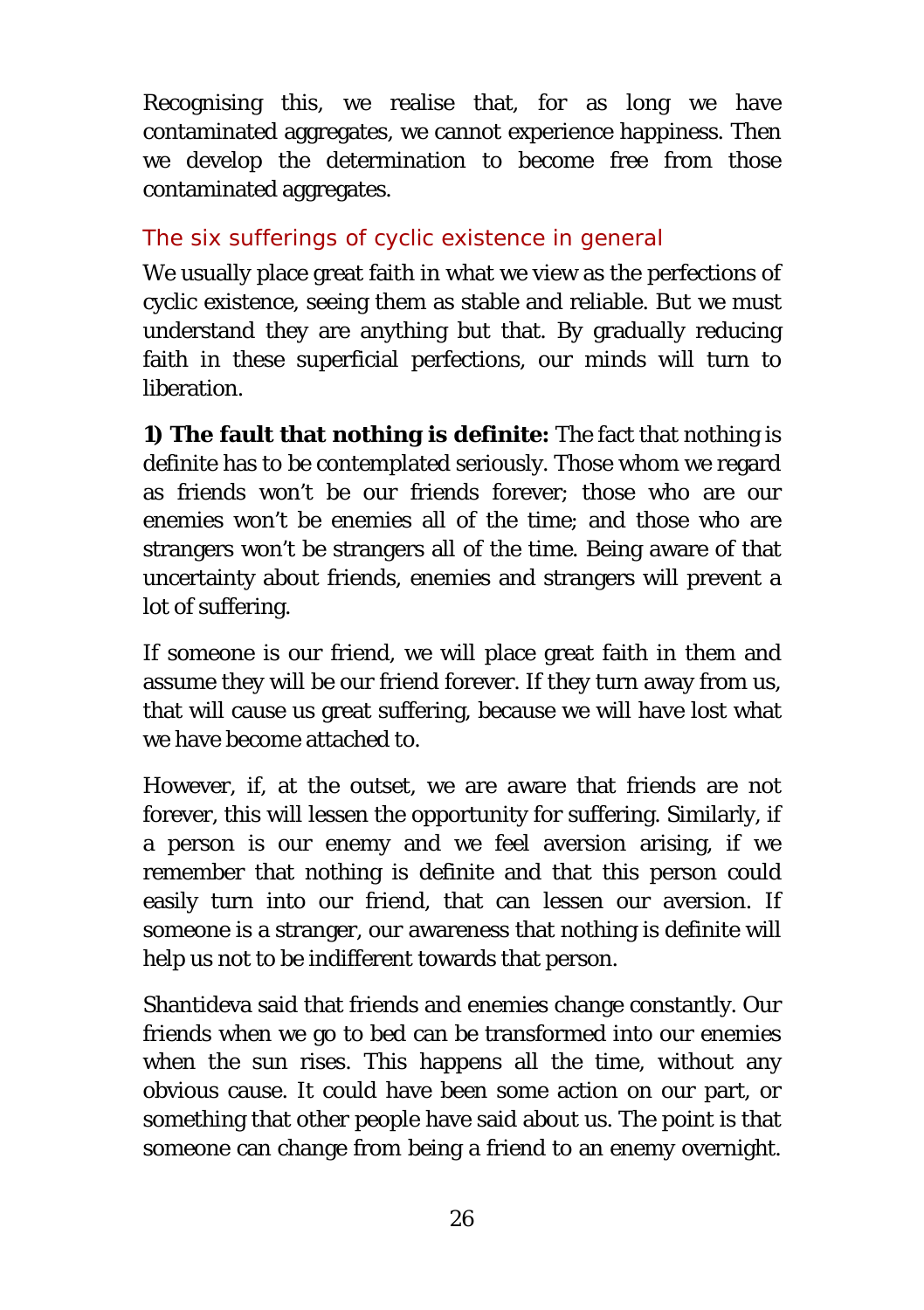Therefore, we shouldn't grasp tightly at the idea that friends and enemies are concrete realities.

Reversing this strong grasping at enemies, friends, and so forth will lessen our suffering. Lessening the grasping at someone as an enemy will lessen our own suffering; lessening the grasping at friends will also lessen our suffering. In general, realising this fault of samsara will reduce this kind of suffering.

**2) The fault of dissatisfaction:** No matter how much we enjoy what we see as the perfections of cyclic existence, there is no satisfaction to be found there. Rather, it is the opposite. The more we have, the more we want. We've all seen the person who, if they have ten, they want a hundred; if they have a hundred, they want a thousand; if they have a thousand, they want ten thousand; and so on. Rather than giving satisfaction, getting more only increases their thirst for more.

While it is difficult to exist without attachment, reflecting on the fault of dissatisfaction will help us better understand the nature of cyclic existence. Knowing that contentment is not to be found in cyclic existence will also help lessen attraction to the perfections of cyclic existence.

**3) The fault of having to leave behind one's body**: Normally, we grasp at our body as our greatest possession. In fact, we can't grasp at our body as a possession, because it doesn't belong us. Sooner or later, we will have to give it up without any choice about when or where. It can never be a possession, because we will definitely have to give it up.

If we did own our body, we could say things like, 'Oh the body that I have now is good enough for me'. But you know that is not the case, because sooner or later, each of us will have to leave our body behind.

**4) The fault of having to take rebirth again and again**: Without any choice, we will take further rebirth in cyclic existence, again and again, due to the force of karma and the afflictions. The direction of our rebirth is determined by the force of our karma. We can take rebirth from a higher realm to a lower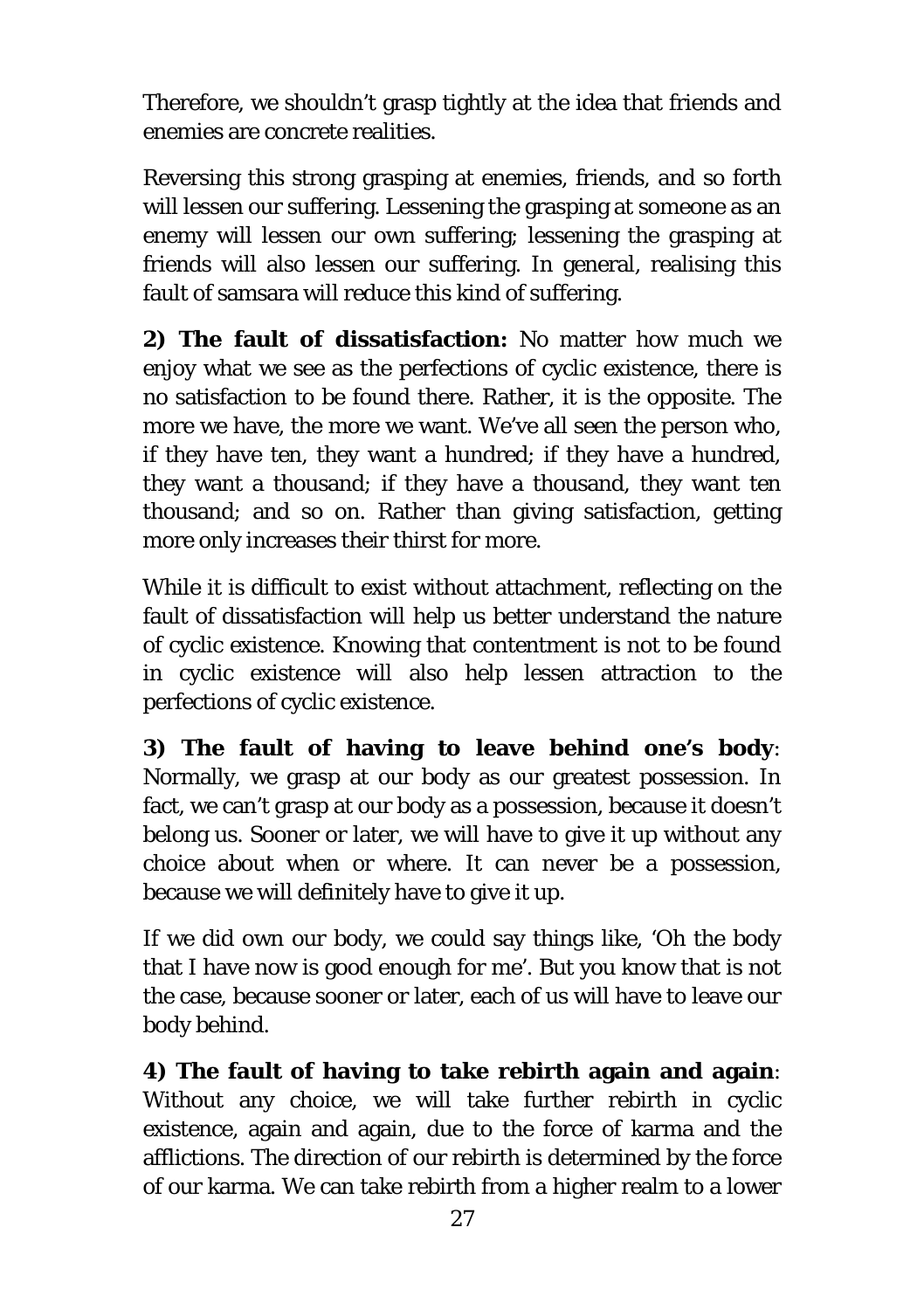realm, or rebirth from a higher realm to an even higher realm, or from a lower realm in a higher realm, and so forth. We don't have any say in this. We can't say, 'Oh I don't want to go there, I want to take rebirth here' or 'I want a rebirth with an even better body'. We have no choice in the matter.

**5) The fault of constantly going from high to low and low to high:** You might think, 'Oh if I have a higher rebirth it might not be so bad', but that is not certain, as you can go from that higher rebirth to a lower rebirth. Even in one life, people can go from being a head of state to prison. We have also seen the opposite, where a prisoner becomes someone with immeasurable qualities. Nelson Mandela comes to mind.

Considering this point will help us maintain our equilibrium. When we experience fortunate situations, we will be aware that these conditions are not permanent. This will prevent us from becoming overexcited and proud. If we are in an unfortunate situation, remembering impermanence will prevent our mind from becoming too downcast and depressed, because we will be aware that in cyclic existence, nothing lasts forever. Sooner or later, what is down will go up, and what is up will go down. Having a good understanding of this point will help our mental stability.

**6) The fault of loneliness:** We wander around in cyclic existence alone and our only companions are our mind and the omnipresent mental factors. As we go from one life to the next, there will be nobody to accompany us. We travel around in cyclic existence by ourselves and experience our own suffering and happiness. When the effects of our karma ripen, no one else can experience them; we have to experience those ripening effects ourselves.

It is important to recognise that the source of refuge lies in the virtuous potential within our mind. Mental happiness and satisfaction are generated by our own mind. Even if it is difficult to do, try to turn your attention towards the happiness of future lives. You might not be able to achieve a 100% focus, but you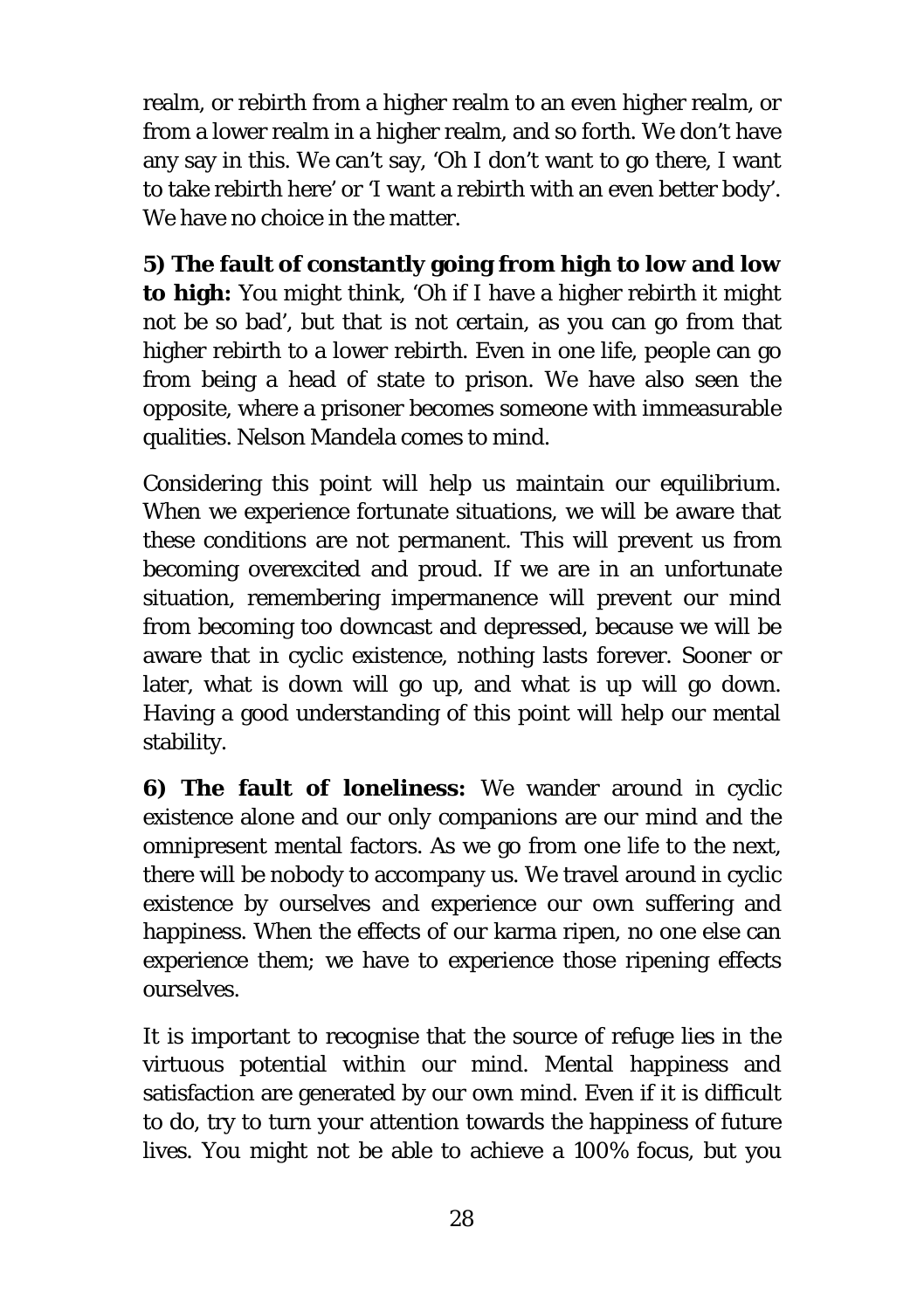should have at least 40% or of your attention focused on the happiness of future lives.

# <span id="page-31-0"></span>The definition of having generated renunciation

*5. When, by having contemplated in that way, There is no arising, even for a second, Of attraction to the perfections of cyclic existence, And all day and night the intention seeking liberation arises – Then at that time the thought of renunciation has been generated.*

Here we need to contemplate the rarity, the great potential, and the transience of this precious human rebirth. Contemplating the general sufferings of cyclic existence and the sufferings of the lower realms will generate the wish for liberation and an aversion to cyclic existence. It is said that when you reach the point where there is not one atom of attraction to the perfections of cyclic existence, you will have attained renunciation.

When the thought of wanting to attain liberation arises naturally day and night, you are said to have produced renunciation. If someone is a worrier, worries arise without any effort, and the person worries about things all the time. Similarly, you are said to have generated renunciation when the thought of wanting to attain liberation from cyclic existence is generated day and night.

On the basis of having generated renunciation and the wish to attain liberation from cyclic existence, you engage in the practice of the three higher trainings of morality, concentration and wisdom. Practising the higher training of **morality** counteracts the physical distractions; the higher training of **concentration** counteracts mental distractions and the two obscurations (distraction and mental sinking); and the higher training of **wisdom** counteracts the ignorance that grasps at inherent existence.

Renunciation is generated by reflecting on our own suffering and the nature of our five contaminated aggregates, then realising that as long as one is within cyclic existence, there will be no long-lasting happiness.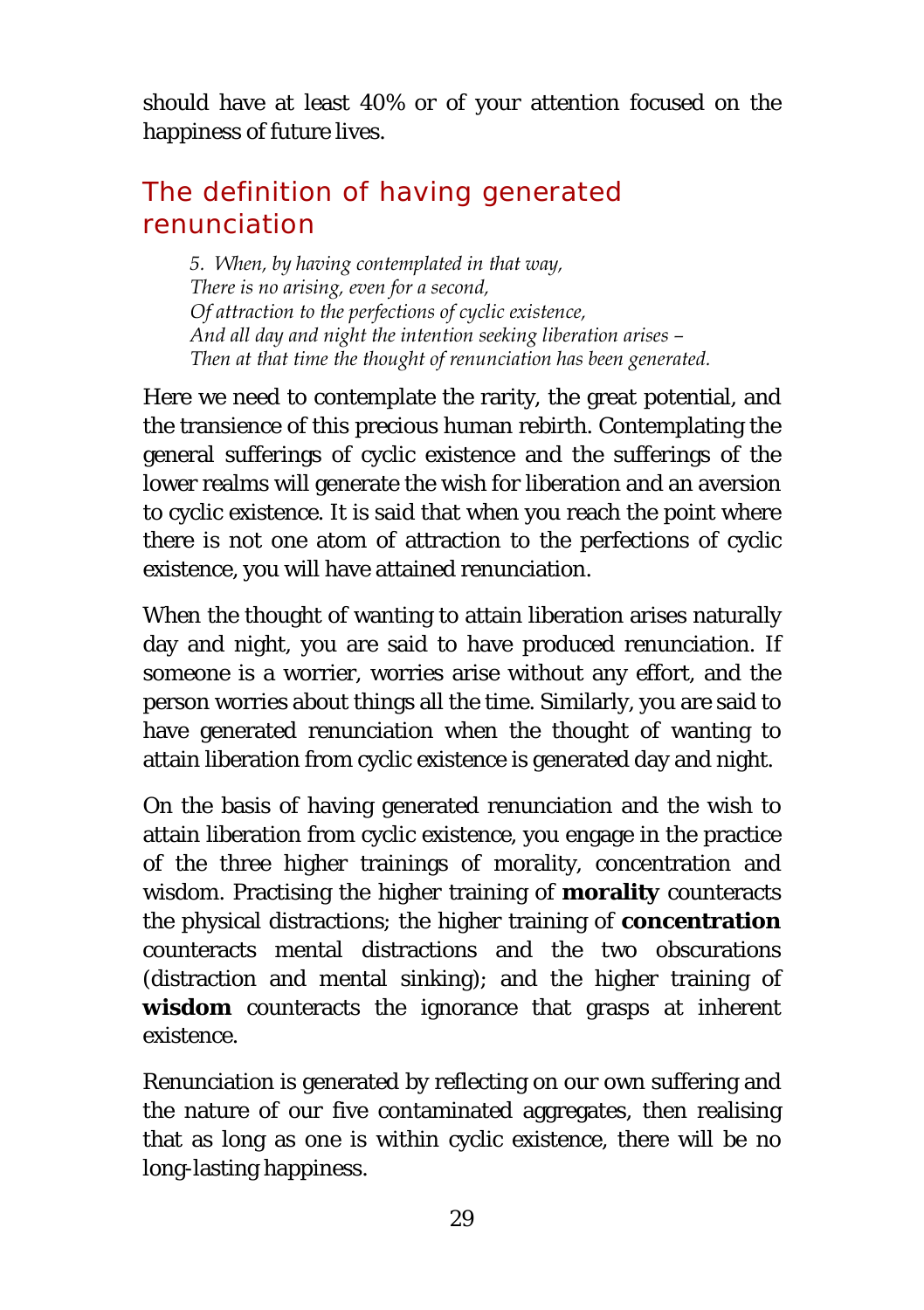There is a strong relationship between our own suffering and compassion, because we can't generate compassion for the suffering of others if we haven't comprehended the depth of our own suffering. When we understand that others also experience such suffering, we generate strong compassion and empathy for them.

That is why renunciation has to precede bodhicitta. Without renunciation, we can't generate compassion; without compassion we can't generate bodhicitta; and without bodhicitta we can't attain buddhahood. So accomplishing the welfare of others all depends on renunciation. At this point, then, we widen the scope of our motivation.

\*\*\*\*\*\*\*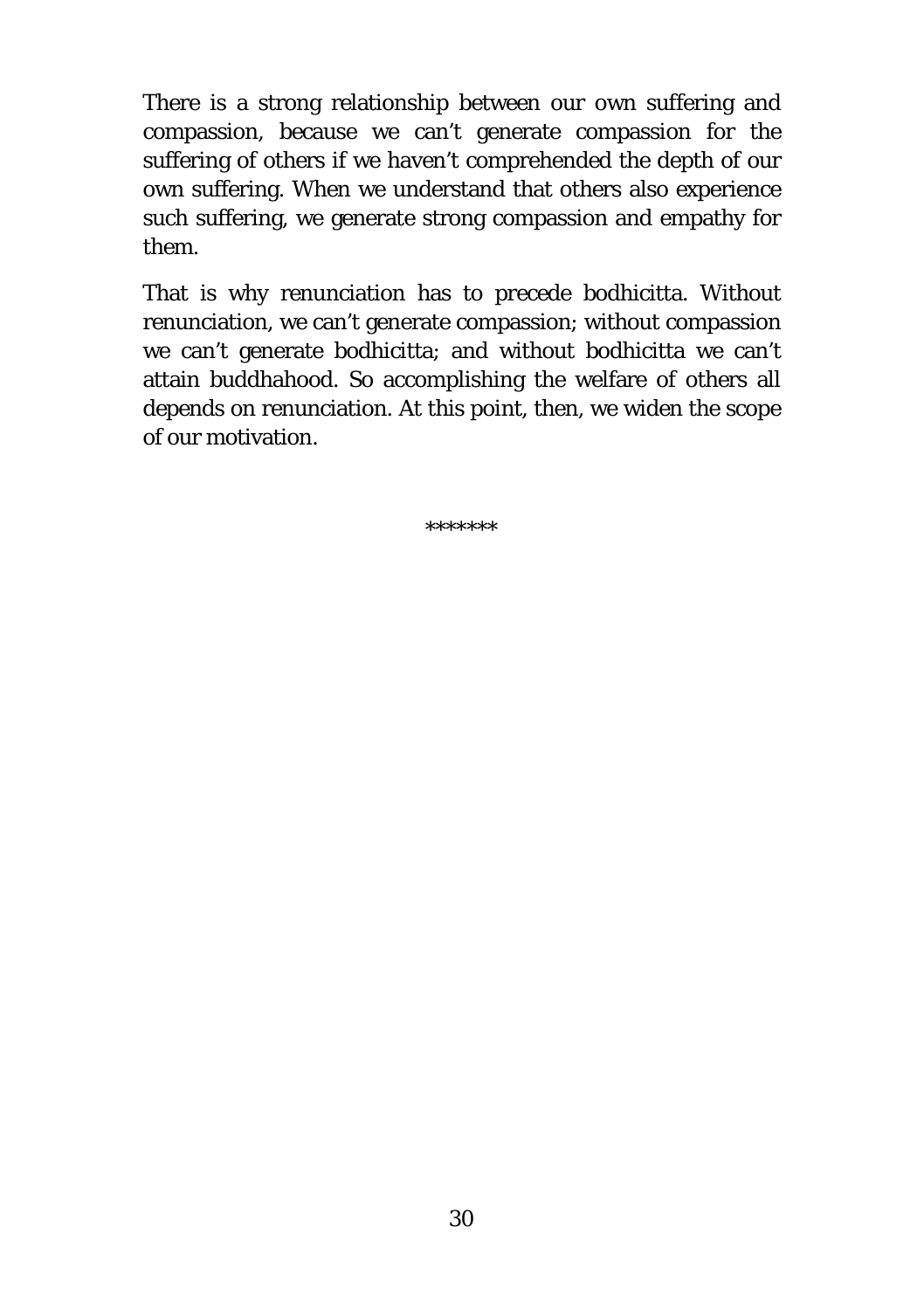# <span id="page-33-0"></span>**Bodhicitta**

# <span id="page-33-1"></span>Why we must generate this mind

*6. Even if renunciation has been developed, If it is not possessed by the mind of enlightenment It does not become the cause of the perfect bliss of unsurpassed enlightenment. Therefore, the wise generate the supreme mind of enlightenment.* 

Renunciation alone will not lead the perfect bliss of unsurpassed enlightenment; it has to be combined with bodhicitta. Therefore, bodhisattvas generate bodhicitta.

Renunciation is a practice common to both Hinayana and Mahayana practitioners. Practitioners on the hearer and solitary realiser paths also practise renunciation. What distinguishes a bodhisattva from a hearer or solitary realiser is the generation of bodhicitta.

Because of this, bodhisattvas outshine hearers and solitary realisers, and are the object of praise and offerings by the buddhas. With bodhicitta, every action one engages in becomes the cause for enlightenment.

Everyone has some concern for the welfare of others, and this concern can be developed until it becomes, at the very least, a generated form of bodhicitta. Although this bodhicitta does not arise spontaneously, we can at least make an effort to generate it.

When we develop bodhicitta, which arises out of a concern for the welfare of others and the wish to liberate all beings from all their suffering and give them happiness, we will come to understand that achieving these goals is only possible if we ourselves have attained the perfectly enlightened state of a buddha. Therefore, we will turn our mind towards enlightenment in order to accomplish the welfare of all sentient beings.

All of our actions, Dharma as well as worldly, should be based on making an effort to generate bodhicitta. Bodhicitta is based on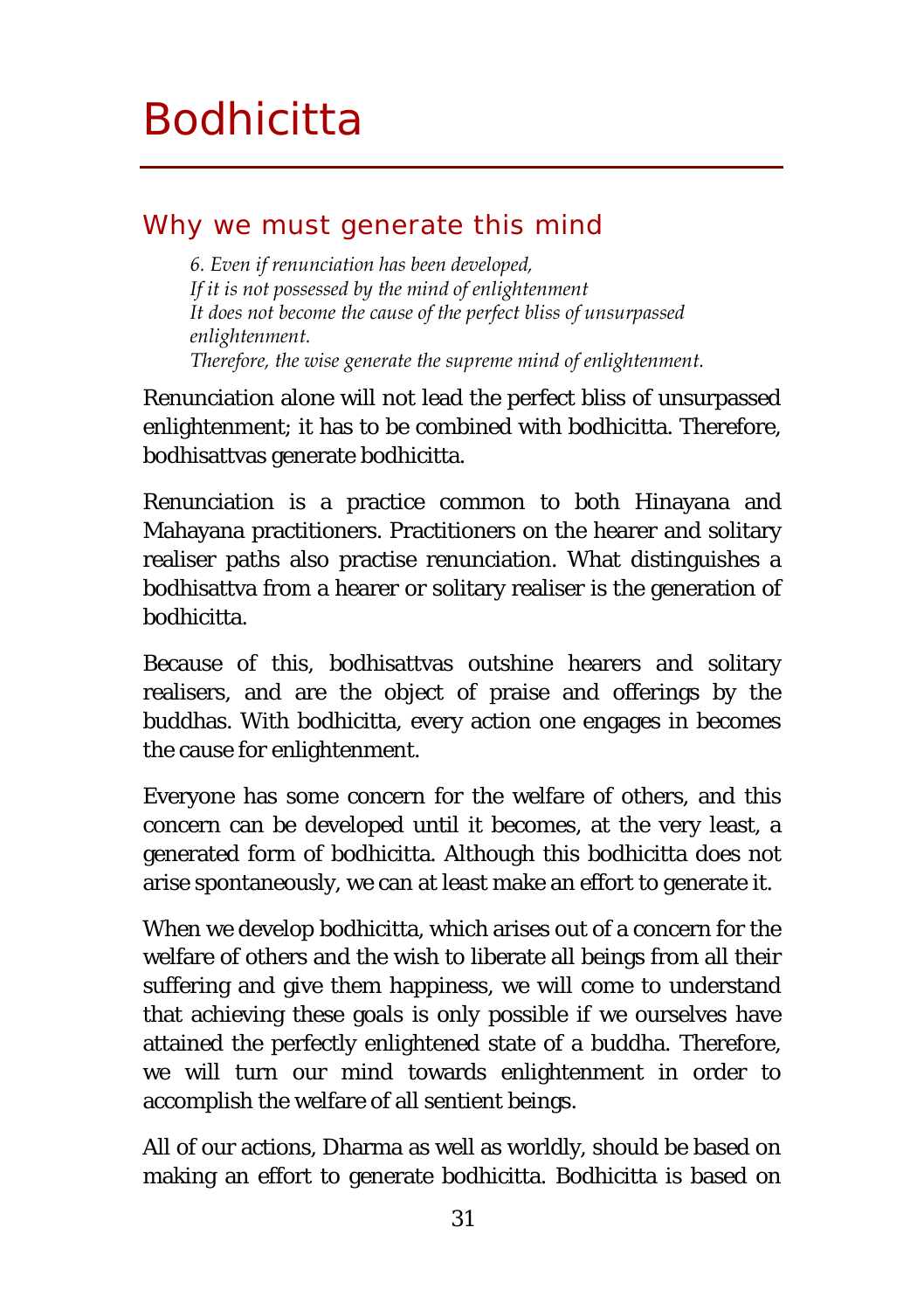love and compassion; the stronger the love and compassion, the stronger will be our bodhicitta. Bodhicitta is essential, regardless of whether one practises the path of sutra or tantra.

# <span id="page-34-0"></span>Generating the mind of enlightenment

One of the two main methods for generating bodhicitta is the Sevenfold Cause and Effect meditation sequence.[4](#page-34-1)

With this method, the generation of **bodhicitta** (7) is preceded by **superior intention** (6), which is the altruistic determination to personally liberate all sentient beings from their suffering and establish them in perfect happiness. Superior intention is preceded by **great compassion** (5), which is the nondiscriminating compassion of wanting to liberate all sentient beings without distinction or discrimination. In turn, great compassion is preceded by the special kind of **love** (4) that is based on feeling concern for all other sentient beings, in the same way that a mother is concerned when one of her children is ill. That love based on dearness is preceded by the determination to **repay the kindness** of all mother sentient beings (3), which is preceded by **remembering the kindness** of your own mother (2). This in turn is preceded by recognising that **all sentient beings have been your mother** at some time in the past (1), which forms the basis of seeing all sentient beings as being near and dear.

The foundation is meditating on the **equanimity** that does not discriminate between sentient beings, through holding some close and some distant, and being indifferent to others.

*7. Constantly swept away by the current of the four powerful rivers, Tied by the tight bonds of karma, so hard to undo, Caught in the iron net of self-grasping, Completely enveloped by the total darkness of ignorance,*

*8. Endlessly reborn in boundless cyclic existence, Ceaselessly tormented by the three sufferings – Thinking that all mothers are in such a condition Generate the supreme mind of enlightenment.* 

<span id="page-34-1"></span><sup>4</sup> *Developing Bodhicitta Through the Sevenfold Cause and Effect Practice*, Ven. Geshe Doga, 2016. TI Publishing, https://goo.gl/PmFroK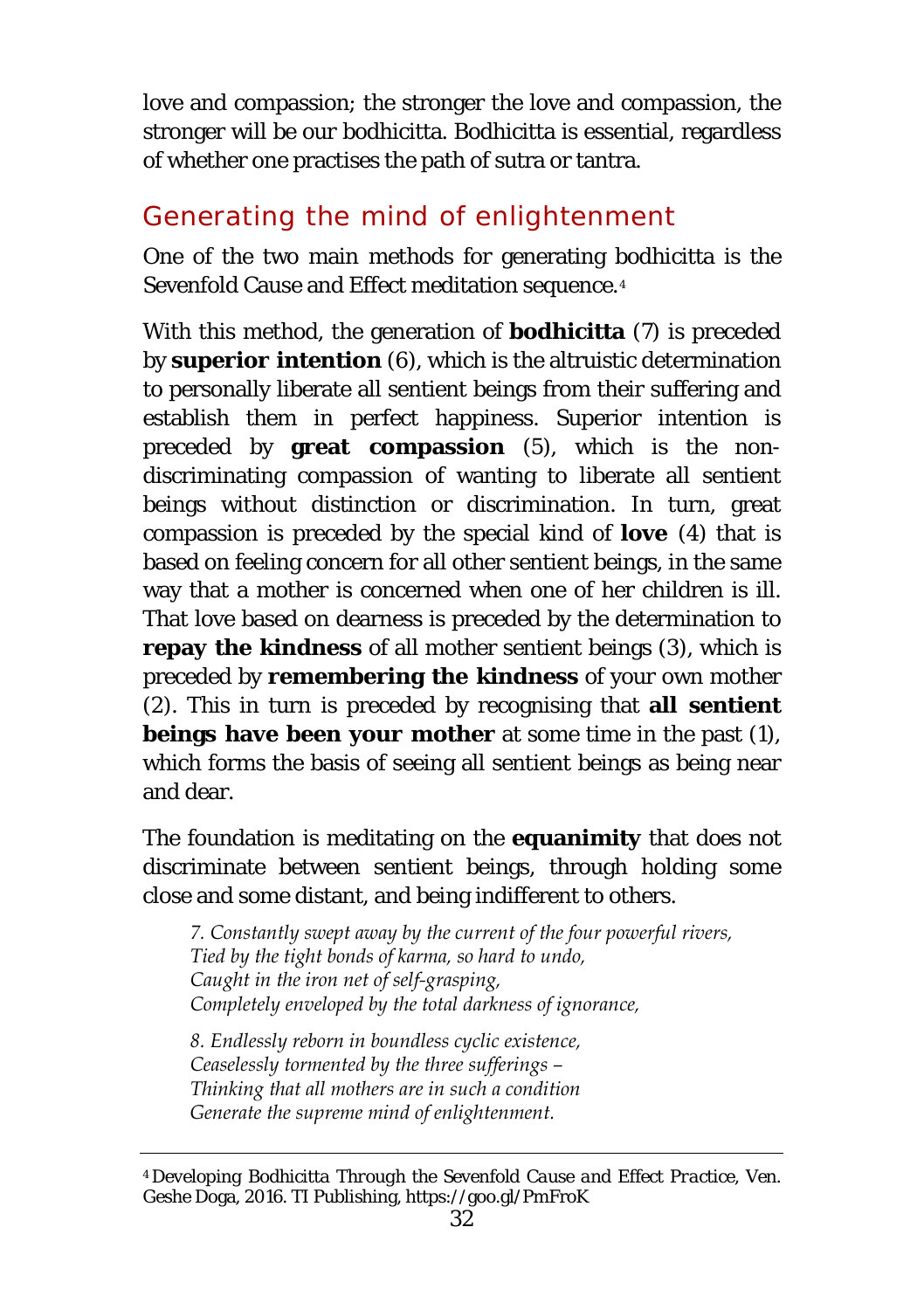There are different interpretations of what the four rivers mentioned in the first line represent. The easiest is that the four powerful rivers are birth, aging, sickness and death. In more elaborate explanations, the four rivers are attachment, view, existence and ignorance. But for our purposes, we'll use the first interpretation.

So the four powerful rivers represent the ocean of cyclic existence in which we experience birth, aging, sickness and death without respite. If we fall into a river, there is, of course, a chance of being able to swim to safety. However, as the next lines remind us, we are tied by the tight bonds of karma that bind us to cyclic existence.

Why are the bonds of karma so hard to undo? It is because we are caught in the iron net of self-cherishing. We create karma through the afflictions, and because we are caught up in the iron net of self-cherishing, it is very difficult to undo those bonds. We are constantly being swept along by the powerful combination of karma and self-cherishing, which are difficult to escape.

Continuing with the analogy, we might have some chance of being rescued from a raging river if someone saw us. However, as the next line of the verse says, sentient beings are completely enveloped by the darkness of ignorance. Just as being swept away by a river at night means we are unlikely to be seen and therefore rescued, we cannot escape the river of karma and self-cherishing, because we are all blinded by the darkness of ignorance. We are helplessly born and reborn over and over again in samsara, without respite, ceaselessly tormented by the three forms of suffering – the suffering of suffering, the suffering of change, and pervasive compounded suffering.

When everything seems to be going well and then suddenly problems and disturbances crop up, that's a sign our aggregates are contaminated and in the nature of pervasive compounded suffering.

Reflecting on the sufferings of sentient beings in this way brings about great compassion, which is the wish wanting to liberate all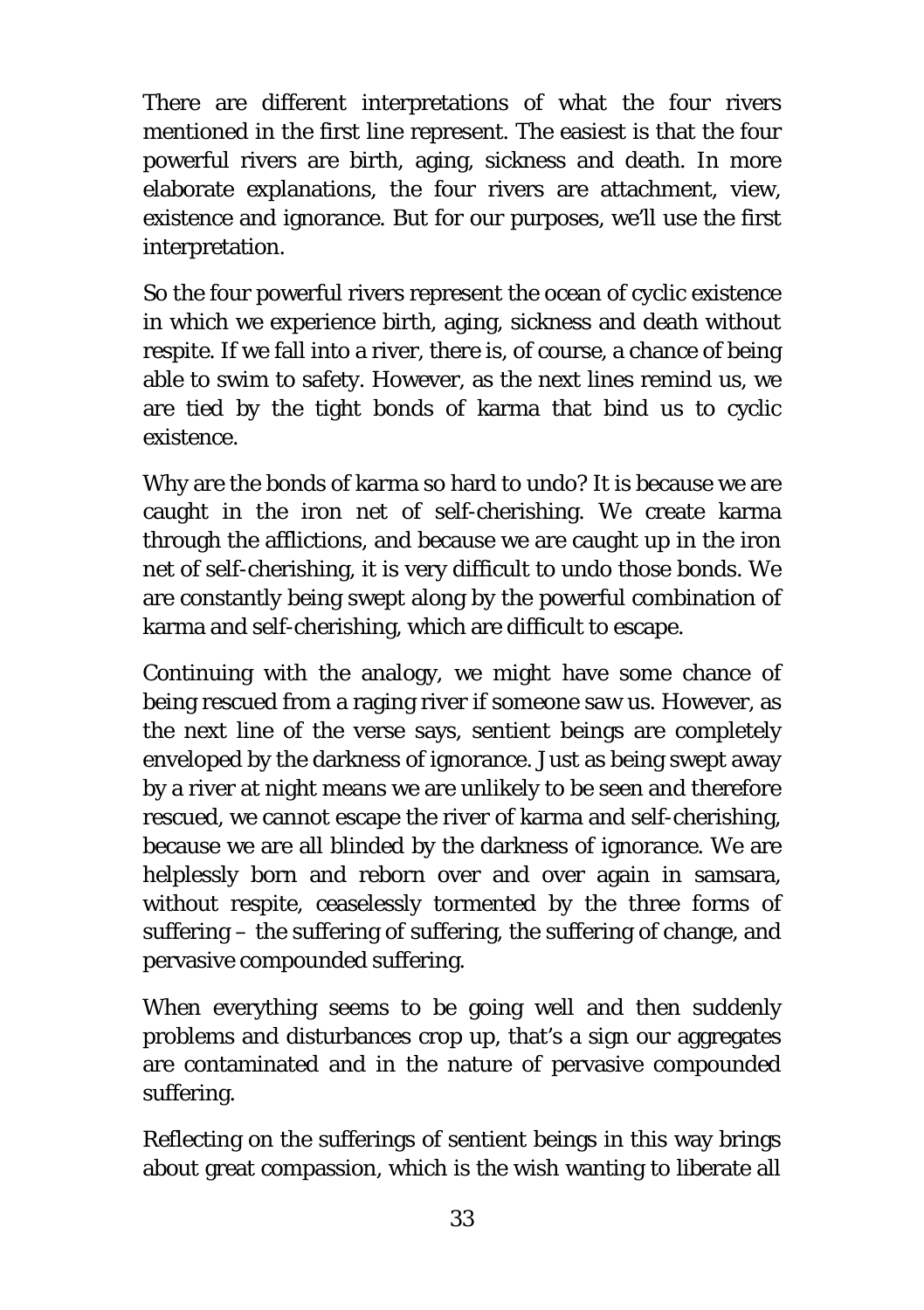sentient beings from their suffering. The corollary of this is boundless love, which is the wish of wanting all sentient beings to have happiness. So both love and compassion are concerned with the welfare of others.

Indeed, having already meditated on our own suffering, we can transfer that understanding to others. They are the same as us in that they want happiness just as much as we do, and they don't want suffering any more than we do. But, out of their ignorance of the causes of suffering, they engage in actions that bring about further suffering. Even though their actions are intended to bring about the happiness they desire, their actions are actually the cause for the opposite, which is more suffering.

#### THE FOUNDATION: DEVELOPING EQUANIMITY

Out of concern for the welfare of others, we turn our mind to enlightenment in order to accomplish their welfare. As we said before, accomplishing the welfare of others has to be preceded by a compassion and love that doesn't discriminate between people – that doesn't hold some sentient beings close and others distant, or feel indifferent to others.

In order to generate this non-discriminating compassion and love, the first step is to develop equanimity. The significance of meditating on equanimity is that it overcomes the mind that discriminates between friends and enemies, and which is indifferent to strangers.

Basically, you have to reflect on the uncertainty of cyclic existence, mentioned earlier. There is nothing certain about friends, enemies and strangers. Those who are friends now can easily become our enemies or strangers; those who are enemies now will easily become friends or strangers; and strangers can easily turn into friends or enemies. There is nothing definite about any of these three types of people.

We can take this further: those who we now regard as friends have been our enemies countless times in the past; those who are now our enemies have been our friends countless times in the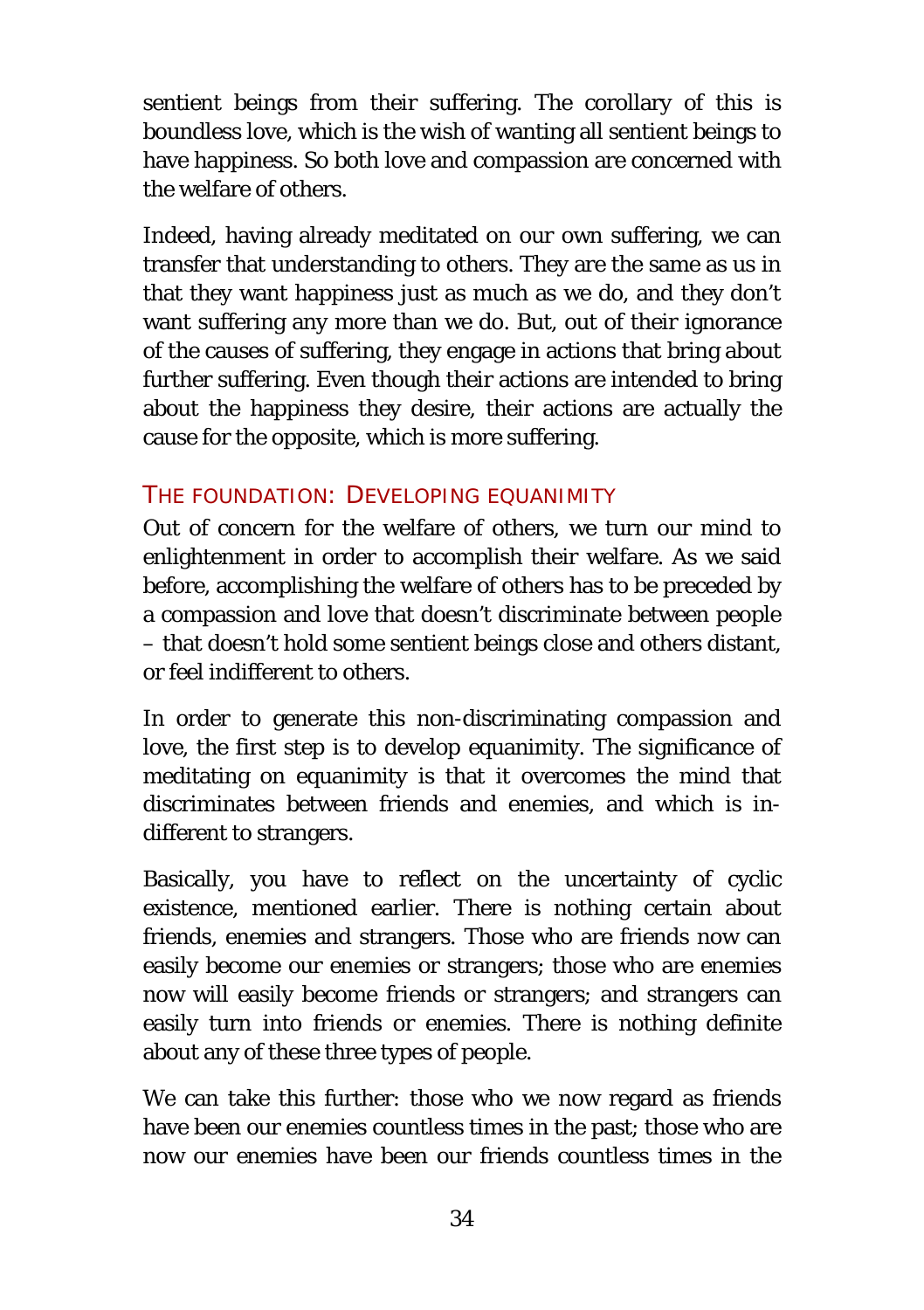past; and those who are now strangers have been both enemies and friends countless times in the past.

The only reason we categorise people as friends or enemies is because of events in recent times. We regard those who have caused us some harm or discomfort as enemies; those who have given us pleasure and happiness as friends; and those who haven't caused us any pleasure or discomfort with indifference. Classifying people as friends, enemies and strangers is very much based on our immediate circumstances. From a broader perspective, there is nothing definite about those labels of friend, enemy and stranger, and understanding this can lessen attachment and aversion towards other sentient beings.

The perfectly prepared foundation for developing bodhicitta is equanimity viewing all beings without discrimination. This meditation on equanimity is like preparing a canvas before beginning to paint, because the quality of the final artwork depends upon a perfectly prepared canvas.

### FIRST STEP: ESTABLISHING THAT OTHER SENTIENT BEINGS HAVE BEEN ONE'S MOTHER IN THE PAST

This step can only be done on the basis of past lives, because without past lives, it would not be possible for other sentient beings to have been our mother in the past. So initially, we have to establish the existence of past lives.

There are many who can actually remember their past lives. For example, Geshe Ngawang Dhargyey's reincarnation definitely recognised me when I first met him. He also recognised two of his disciples; he even remembered their names. That's a clear sign he remembers his past life and that he is a special reincarnation.

We can trace the stream of our present consciousness back to its beginning in this life. At the moment of conception, the consciousness entered the fertilised ovum. The fertilised ovum will not begin to divide until the consciousness enters it, even though consciousness is not physical and is intangible. So consciousness is essential to complete the process of conception,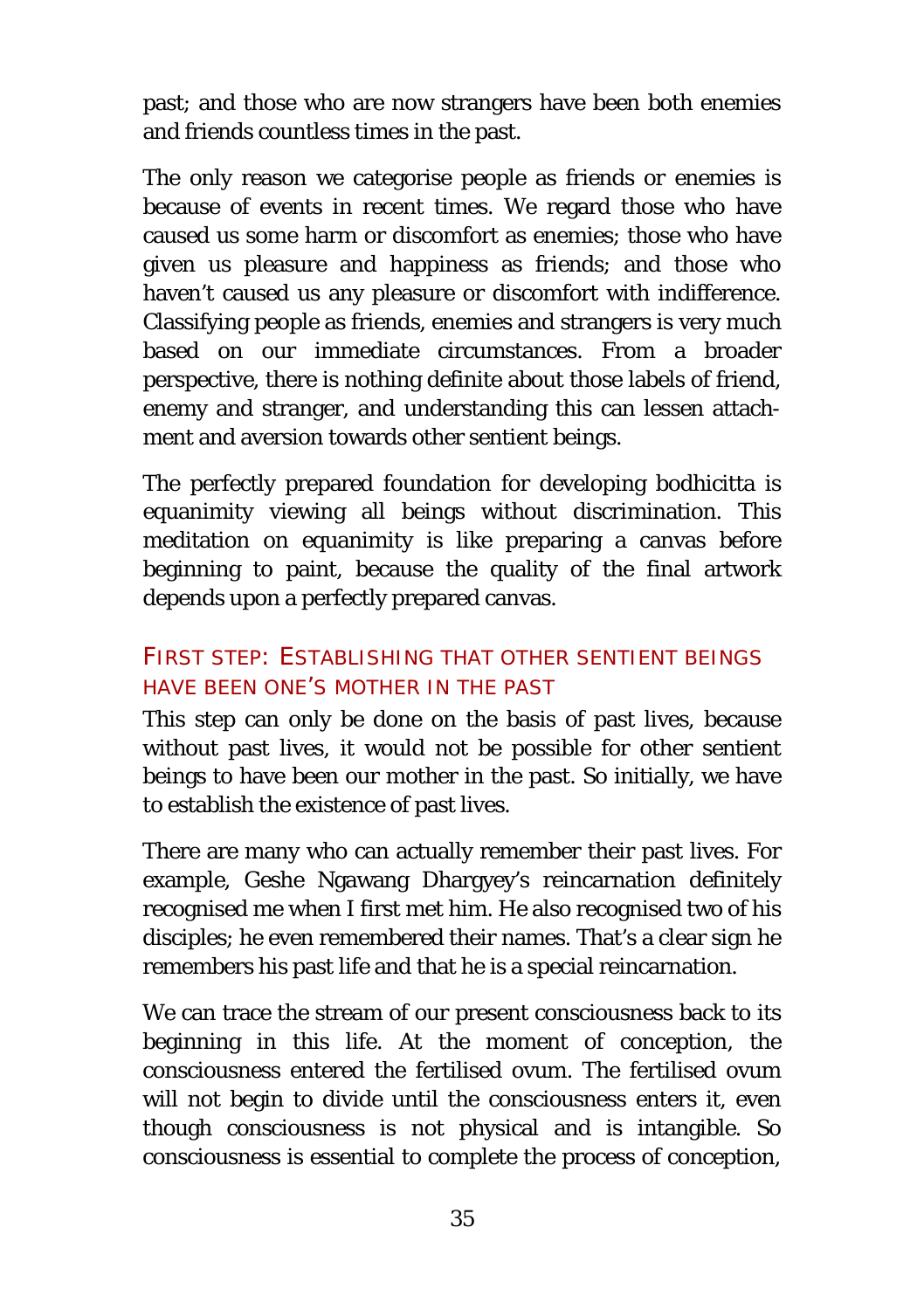and that's when the first moment of consciousness in this life is posited.

Since the consciousness is a continuum, it needs to come from somewhere. Where did the continuity of our consciousness come from? One possibility is that it may have come from our parents. However, if we look at the individual mental continuums of parents and their children, we find they are different. The mental continuum of each sentient being has its own individual characteristics. The way parents think is different from the way their children think, and the mental attributes of a child are different from the mental attributes of his or her parents.

So we can see that the child and the parents are not of the same mental continuum. It is, for example, possible that parents who do not have much attachment and desire will give birth to a child who turns out to have a strong disposition for attachment and desire. Likewise, parents who are quite peaceful can have a child have who exhibits a lot of aggression and anger.

Where does the child's consciousness come from? It can only come from the preceding moment of the same continuum. The first moment of consciousness in this life can only come from the mental continuity of a previous life, which came from the consciousness of a preceding life, which had to come from another preceding life. If we trace the continuity of consciousness, we can go back through countless past lives. Then we arrive at the conclusion that we have had an infinite number of previous lives. As there is an infinite number of past lives, there has to have been an infinite number of previous mothers in one form or another.

Through this reasoning, we arrive at the conclusion that other sentient beings have been our mother countless times in past lives.

#### SECOND STEP: REFLECTING ON THE KINDNESS OF MOTHERS

As we have all had direct experience of the kindness of our mother of this life, we transfer that understanding to all sentient beings, who have all been our mothers at some time in the past.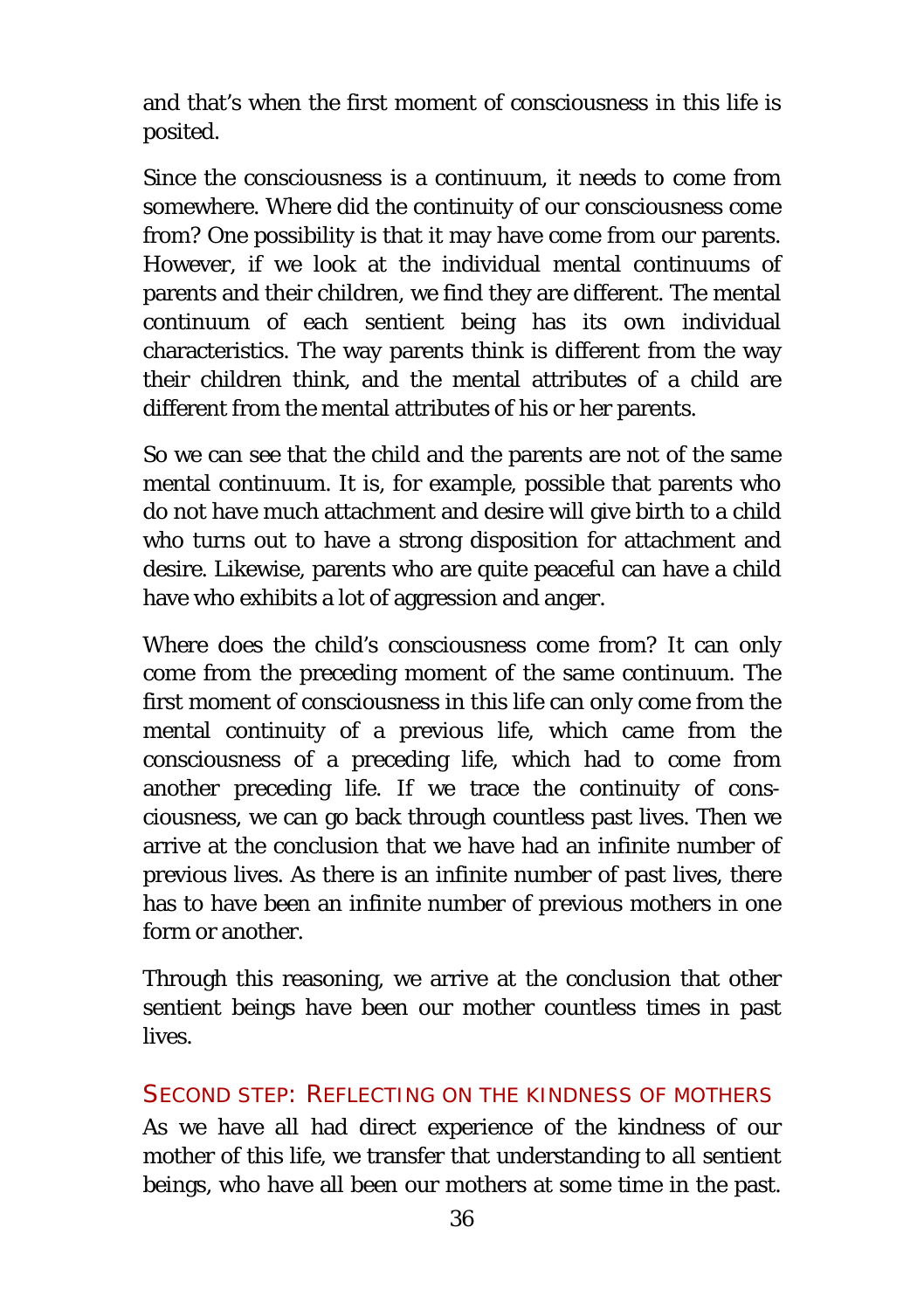They have been as kind to us in our past lives as our mothers have been to us in our present life.

There are some who have problems with the concept of the kindness of mothers, because they feel their mother wasn't particularly kind to them. These thoughts are based on times when their mother said something unpleasant, or criticised them, or whatever. But that's not considering the whole picture. It's easy to focus on one or two bad things and forget the many good things their mother did for them.

You only have to add up all the breakfasts, lunches and dinners that she prepared for you over so many years. When someone invites us to a meal or to a restaurant, we say, 'Oh that person has been really kind to me by inviting me to this meal', even if it is the only time they do it. By comparison, we can see how much kinder our mother has been. Many students have found this to be a useful way of overcoming their problem of appreciating the kindness of their mother.

#### THIRD STEP: REPAYING THE KINDNESS OF MOTHERS

Understanding that all sentient beings have been our mother in the past, we realise they have been just as kind to us in the past as our mother has been to us in this life.

Having received all this kindness from mother sentient beings in the past, not wanting to repay that kindness would, according to Lama Tsongkhapa, make us worse than an animal. Even animals have a limited capacity to repay the kindness shown to them. If an owner treats it kindly, a dog will zealously protect its owner's property, baring its teeth if someone tries to take that property. Even with its limited understanding, the dog tries to repay the kindness it receives from its owner.

We like it when other sentient beings smile at us and are kind to us – again, even animals can appreciate this when it is shown to them. When we smile at others or are kind to them, that generates happiness and comfort in the mind of the other. If sentient beings are kind to each other, they generate greater harmony and happiness. That's another aspect of our practice.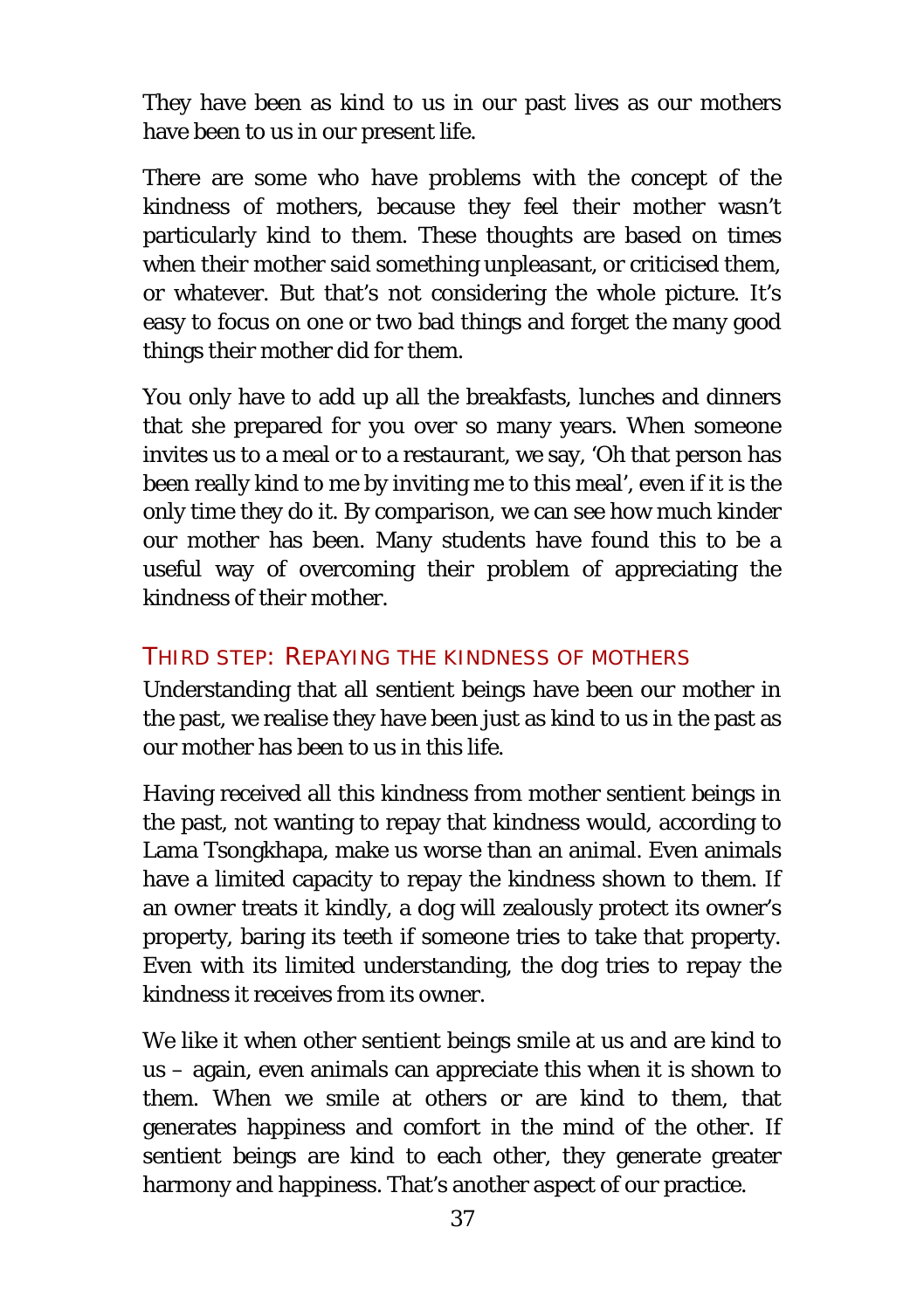Of course, the obvious way to repay the kindness of all mother sentient beings is to give food to those who don't have food, money to those who don't have money, and so forth. But helping in this way is only giving sentient beings temporary happiness. If we want to repay them by giving them ultimate happiness and complete freedom from suffering, we need to help each of them reach the state of enlightenment. To be able to do that, we need to first attain enlightenment ourselves. We must realise that we need to attain enlightenment for ourselves first, so that we can lead all other sentient beings to enlightenment as well.

Thus, we need to develop superior intention, which is taking personal responsibility for freeing all sentient beings from suffering and leading them all to perfect happiness. While wanting to help sentient beings be happy and be free from suffering in repayment for their past kindness is a wonderful intention, superior intention is different. With superior intention, we resolve to personally lead others to ultimate happiness and free them of all suffering.

The difference is like the trader who thinks, 'I want to buy those goods. It would be really good to buy those goods', and then makes the decision 'I am now going to buy those goods'. That is similar to the difference between reaching the stage of wanting to repay the kindness of sentient beings, and superior intention.

This intention to help others can be reinforced by contemplating how sentient beings are like a blind person without a guide who wanders towards the edge of a cliff. Sentient beings are blind, in the sense that they are blinded by ignorance. They don't have the wisdom-eye seeing the nature of cause-and-effect and ultimate reality, and they are without a guide to tell them the causes of happiness and the causes of suffering. Because of this lack of knowledge, they generate more causes for suffering and walk straight towards the abyss of the lower realms.

Recognising the situation that sentient beings are in will strengthen our wish to repay their kindness and develop the genuinely altruistic attitude of the superior intention.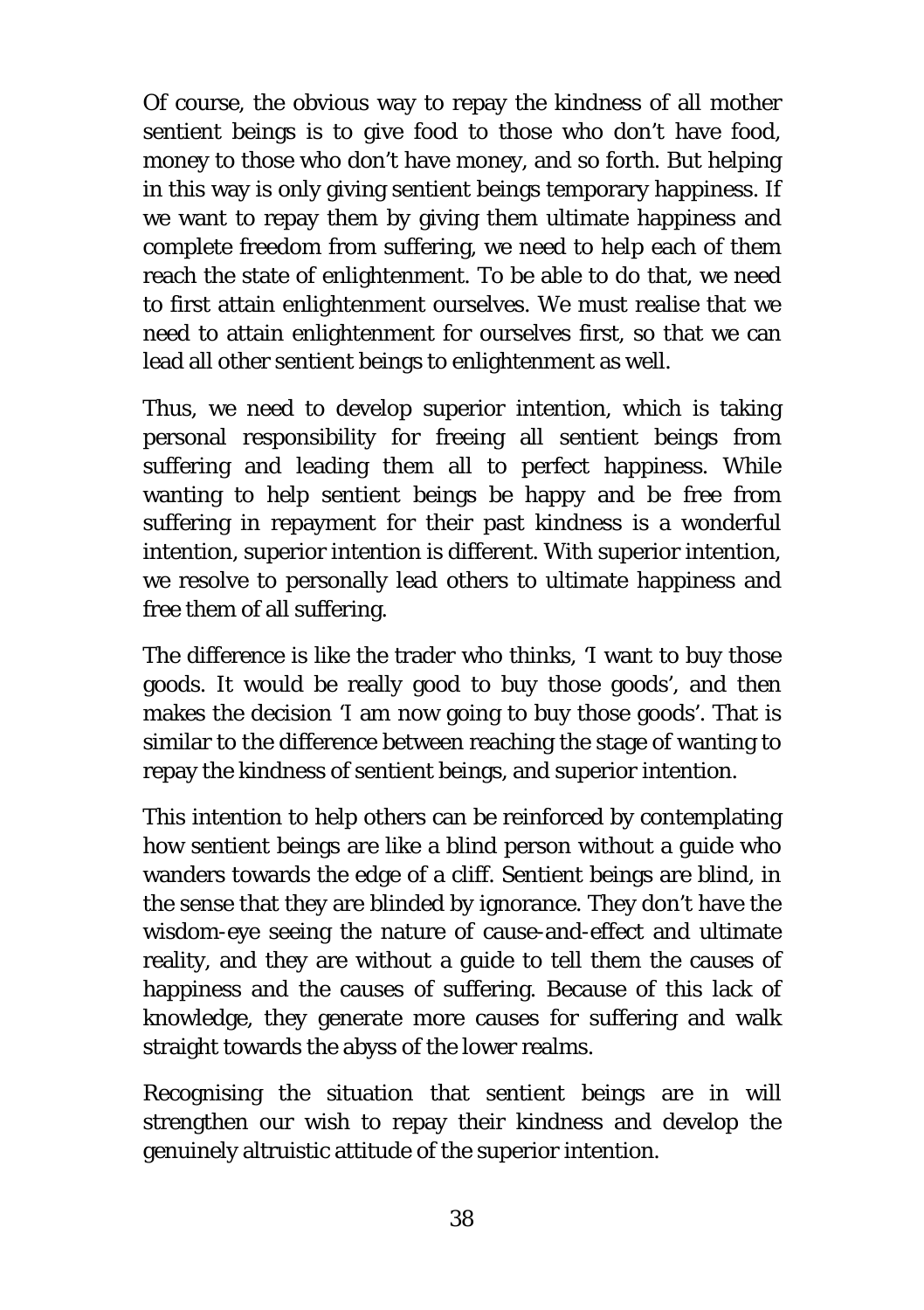### FOURTH STEP: GENERATING LOVE FOR ALL SENTIENT **BEINGS**

After the third step of repaying the kindness of sentient beings, the next step is to generate the love for all sentient beings that sees them as near and dear.

There's no need to undertake any additional meditation here, because we have already established sentient beings as being near and dear by remembering they have been our mothers in the past. Here, we want these near and dear sentient beings to have every possible type of happiness, and so the love for those who are near and dear is naturally generated.

#### FIFTH STEP: GENERATING GREAT COMPASSION

Here, we generate the non-discriminating great compassion that wants to liberate all sentient beings from every one of their sufferings. In general, love is the wish of wanting sentient beings to have happiness, while compassion is the wish of wanting sentient beings to be free from suffering.

The love arising from nearness and dearness, and the great compassion generated at this stage do not discriminate between friends, enemies and strangers. The love should arise naturally as a result of the third step. Here, we generate great compassion by reflecting on the suffering of all sentient beings.

#### SIXTH STEP: GENERATING SUPERIOR INTENTION

From the previous steps, we will have already developed the strong determination to lead all sentient beings to happiness, and free them from their suffering. In this next step, that mere wish is transformed into taking personal responsibility. We make a definite decision to personally bring all beings to happiness and remove their suffering. That doesn't mean asking others to do it, or sharing out the work; it means taking responsibility to personally bring about the happiness of all sentient beings, and free all sentient beings from suffering.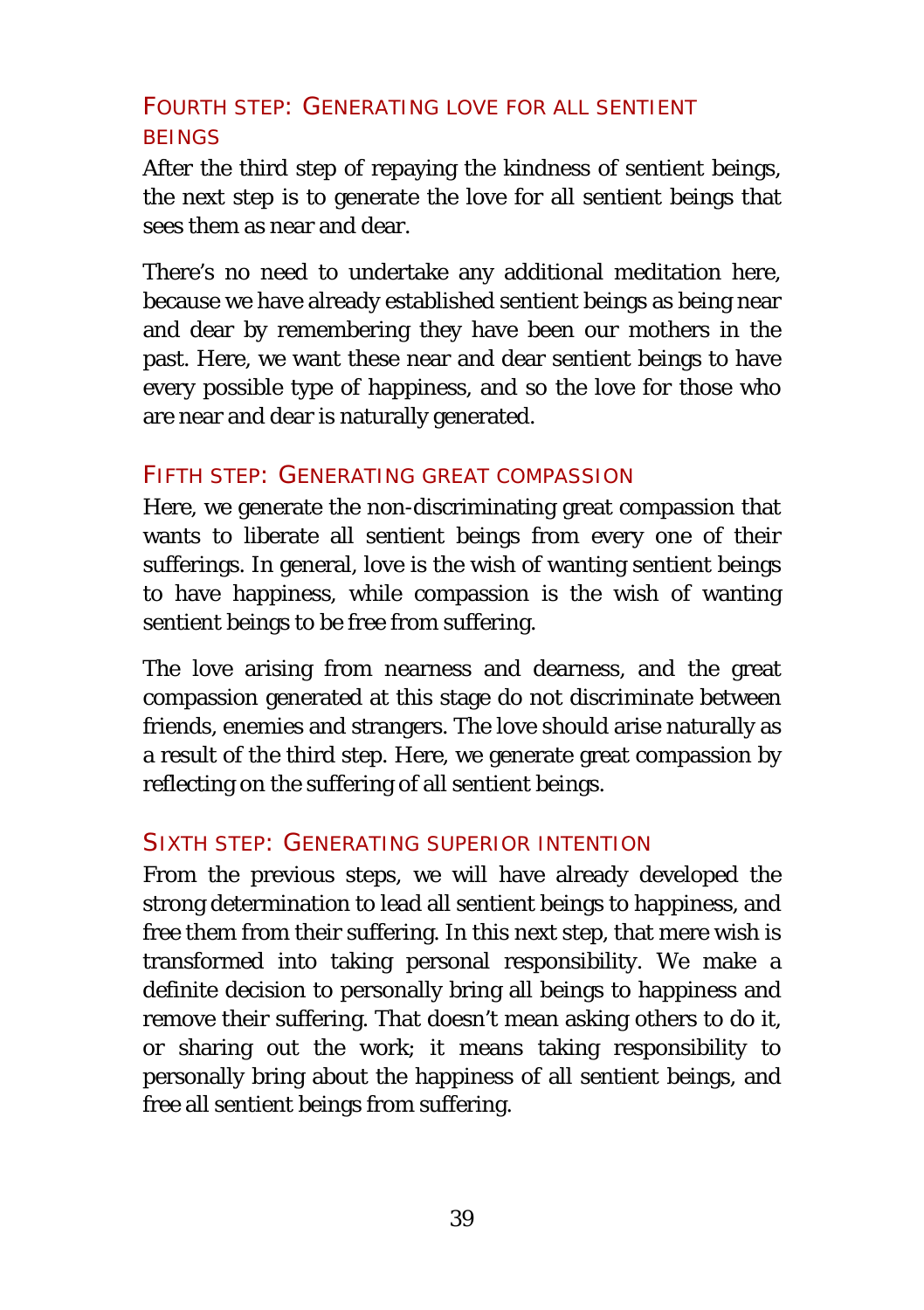### SEVENTH STEP: DEVELOPING THE WISH TO ATTAIN ENLIGHTENMENT

The goal established by our superior intention is an enormous task, well beyond us at this time. We realise that only an enlightened being could achieve this. So we generate the strong wish to attain the state of an enlightened being ourselves, in order to be able to accomplish that intention of bringing about the welfare of all sentient beings.

# <span id="page-42-0"></span>The definition of having generated the mind of enlightenment

[This is not part of Lama Tsongkhapa's original text, but has been added here following Pabongka Rinpoche's outline]

*If like the mother whose cherished son has fallen into a pit of fire And who experiences even one second of his suffering as an unbearable eternity, Your reflection on the suffering of all mother sentient beings Has made it impossible for you to bear their suffering for even one second And the wish seeking enlightenment for their sake arises without effort, Then you have realised the supreme precious mind of enlightenment.* 

In brief, the measure of having generated bodhicitta is when this thought of wanting to attain buddhahood in order to achieve the welfare of all sentient beings naturally arises, day and night.

That completes two of the three principal aspects of the path: generating renunciation and bodhicitta.

#### FOLLOWING UP WITH ACTIONS

Generating bodhicitta by itself will not suffice  $-$  it needs to be followed up with action.

This entails practising the **six perfections** to subdue your own continuum:

• The perfection of **generosity** accomplishes the happiness of other sentient beings.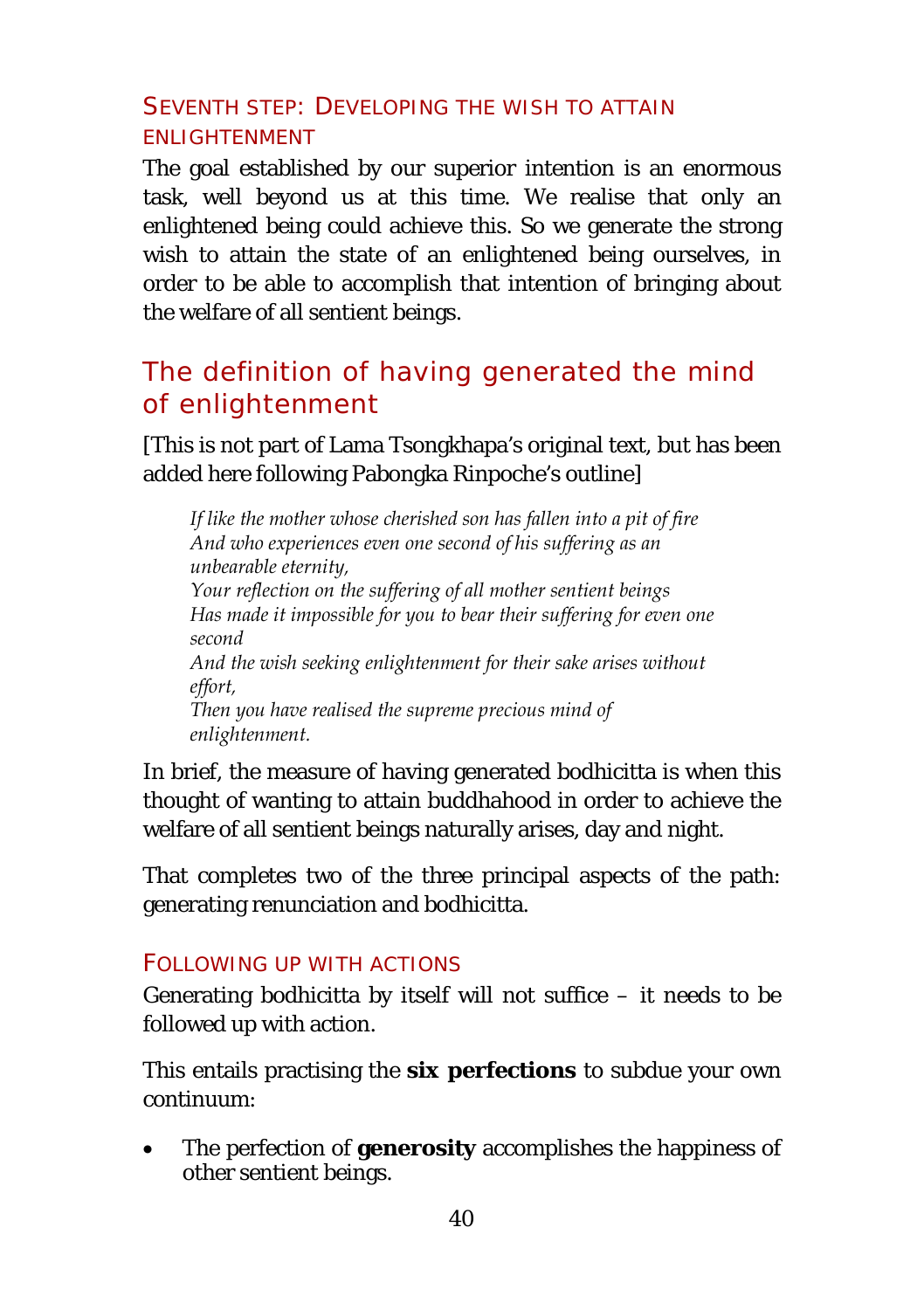- The practice of **morality** protects other sentient beings from harm.
- The practice of **patience** counteracts anger.
- The practice of **enthusiasm** develops joy in Dharma practice.
- The fifth perfection is **concentration**, which arises through the force of enthusiasm
- The sixth perfection is the **wisdom** that is built on the foundation of meditative concentration.

### THE FOUR ACTIONS FOR GATHERING DISCIPLES

All the actions of a bodhisattva need to be practised in association with the four actions for gathering disciples, described here.

- **Pleasant speech:** When meeting people, greet them kindly with a smile and a gentle hello.
- **Meaningful teaching:** When explaining the Dharma, teach according to the needs and abilities of the listeners. Teach in a pleasant and gentle manner, and don't teach anything that would distress them or cause agitation.
- **Generosity:** People are attracted to those who are generous, so give them things like cups of tea, and so forth. If you lecture a child all the time, you know they won't listen, but if you give a child presents, they will listen to what you have to say. Through the motivation of wanting to benefit others, you practise generosity, with the result that you will gain the confidence of your disciples. Then, when you go on to explain the aspects of the Dharma in greater depth, they will be more willing to listen, which will be of benefit to them in this life and the next.
- **Concordant action**: Just as you encourage your students to practise in accordance with what they have learned, you must also practise what you have explained.

In general, any activity that we do with bodhicitta motivation is a bodhisattva practice. If, before eating or drinking, we generate the bodhicitta motivation, thinking, 'I am eating or drinking in order to be able to become enlightened for the benefit of all sentient beings', then even these mundane actions will become bodhisattva actions. This is quite an important point, since we have to eat and drink on a regular basis.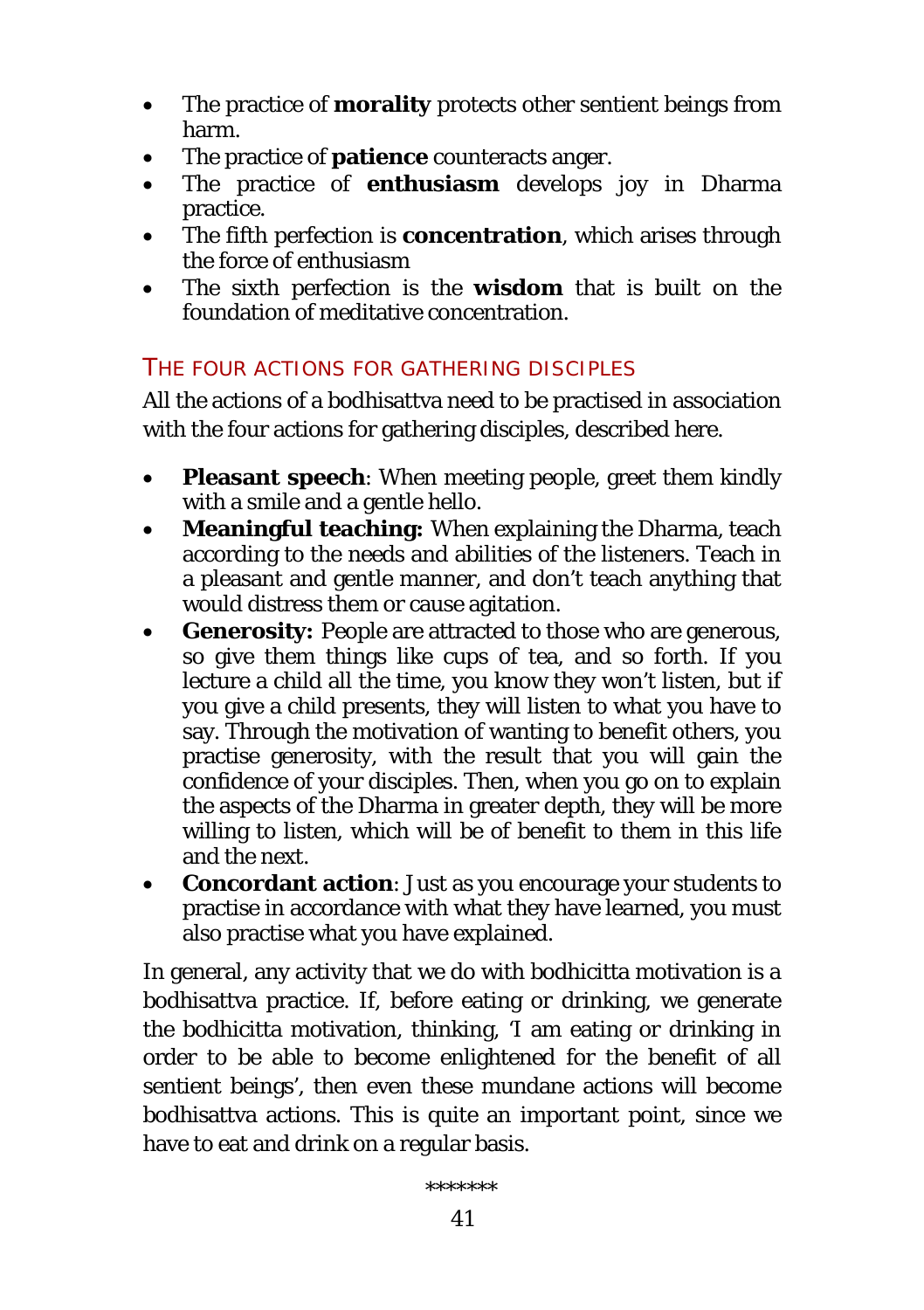# <span id="page-44-0"></span>Correct View

Having generated renunciation and bodhicitta, you also need to have the correct view in order to attain enlightenment.

### <span id="page-44-1"></span>The reason to meditate on the right view

*9. Without the wisdom realising ultimate reality, Even though you have meditated on renunciation and the mind of enlightenment You cannot cut the root cause of cyclic existence. Therefore, attempt the method to realise interdependent origination.* 

With renunciation and bodhicitta, you enter the path of accumulation. However, you cannot progress to the next step, which is the path of preparation, without the realisation of emptiness. Of course, there's no need to mention that without progressing beyond the path of preparation, you can't become enlightened.

As it says in the verse, you cannot cut the root of cyclic existence without the wisdom that realises ultimate reality. The root of cyclic existence is self-grasping, and the only antidote that can uproot self-grasping is the realisation of emptiness. Renunciation and bodhicitta can, of course, lessen self-grasping, but by themselves, they cannot completely uproot it. To do that, you need to generate the wisdom realising emptiness. Therefore, you need to strive to understand interdependent origination.

Emptiness and interdependent origination come down to the same thing. If you have an understanding of emptiness, implicitly you also have an understanding of interdependent origination. And if you have an understanding of interdependent origination, implicitly you also have an understanding of emptiness. This point is unique to the Prasangika school of Buddhist tenets.

In order to progress to the state of enlightenment, we need to achieve the unification of method and wisdom. If a bird wants to fly, it needs a pair of wings, and those two wings need to work harmoniously for the bird to able to soar high into the sky.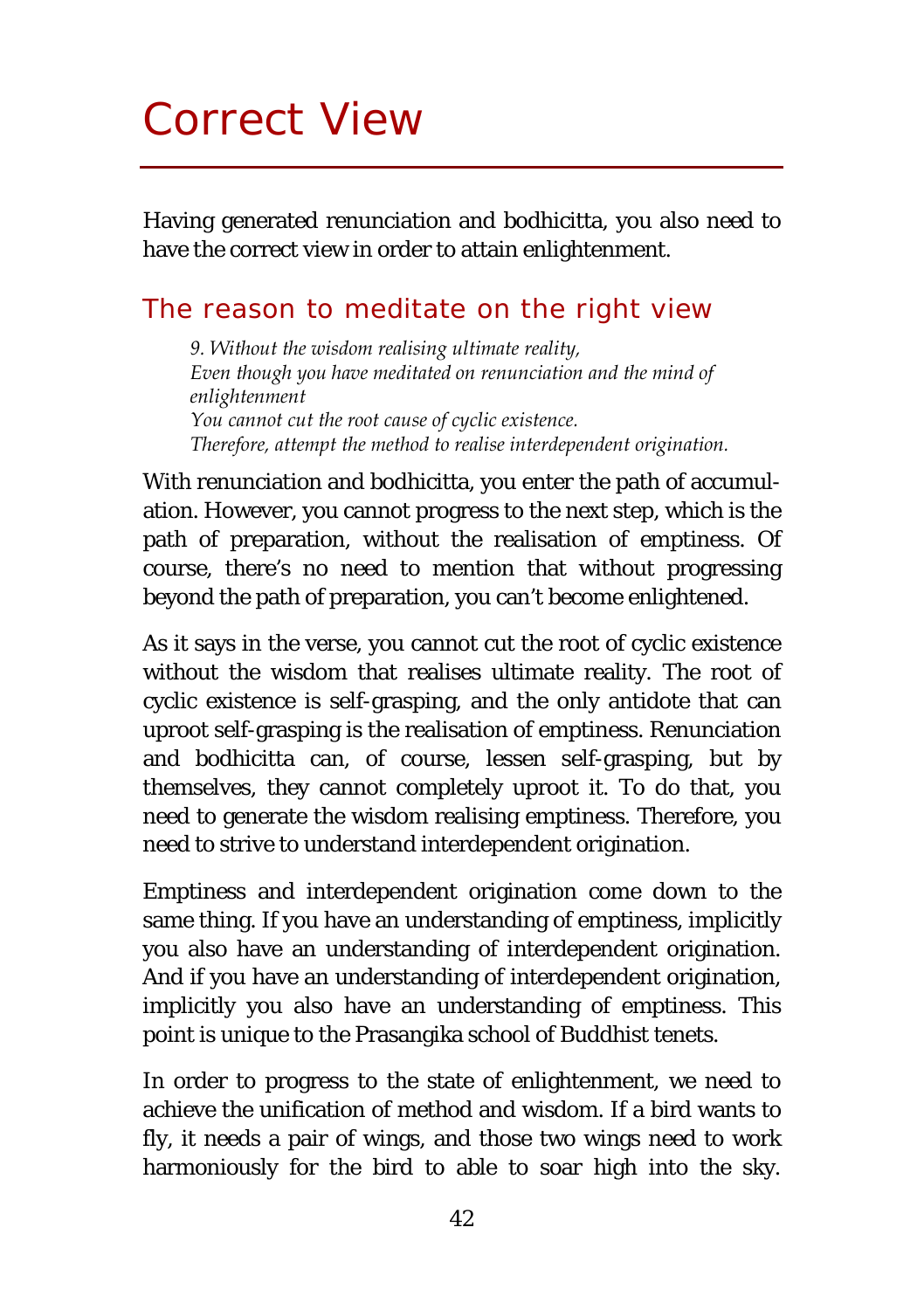Likewise, attaining the state of enlightenment needs wisdom as well as method. With the single wing of method, we won't be able to fly into the sky of enlightenment. Both method and wisdom need to work in harmony in order for us to attain enlightenment.

In essence, this is the presentation of the basis, path and result: the basis is the two truths; the path is the union of method and wisdom; and the result is the two bodies of a buddha.

Without initially identifying this ignorance that is the root of cyclic existence, we won't be able to abandon that root. So, the first step is to identify this ignorance.

Initially, the thought at grasping at 'I' is generated. After that, we grasp at 'my body', 'my mind' 'my home', 'my possessions', and so forth. Then, from that grasping at 'I' and 'mine', attachment and aversion are generated, and out of that attachment and aversion, we engage in actions that accumulate different types of karma. So through that grasping at 'I', we create the cause to experience the samsaric sufferings explained earlier.

So we shouldn't point the finger at outside causes as being the root of all samsaric sufferings and problems. Rather, we have to point to the internal cause of ignorance as the source of our suffering. From this understanding arises the motivation, 'I will definitely have to abandon this self-grasping that is the cause of my suffering', which is essential for developing an understanding of emptiness.

This is an important point to contemplate. We need to view selfgrasping as the enemy, which requires us to first see the faults of that self-grasping. Without the motivation of abandoning selfgrasping, we won't be able to generate the wisdom realising emptiness. So it is important to begin by recognising the shortcomings of self-grasping, viewing self-grasping as the enemy, and then generate the wish to be rid of that self-grasping.

You can't get rid of self-grasping in the same way as you would pull out a thorn. It's not that easy. The way to abandon selfgrasping is by analysing its mode of perception i.e. the way selfgrasping apprehends its objects. We have to investigate whether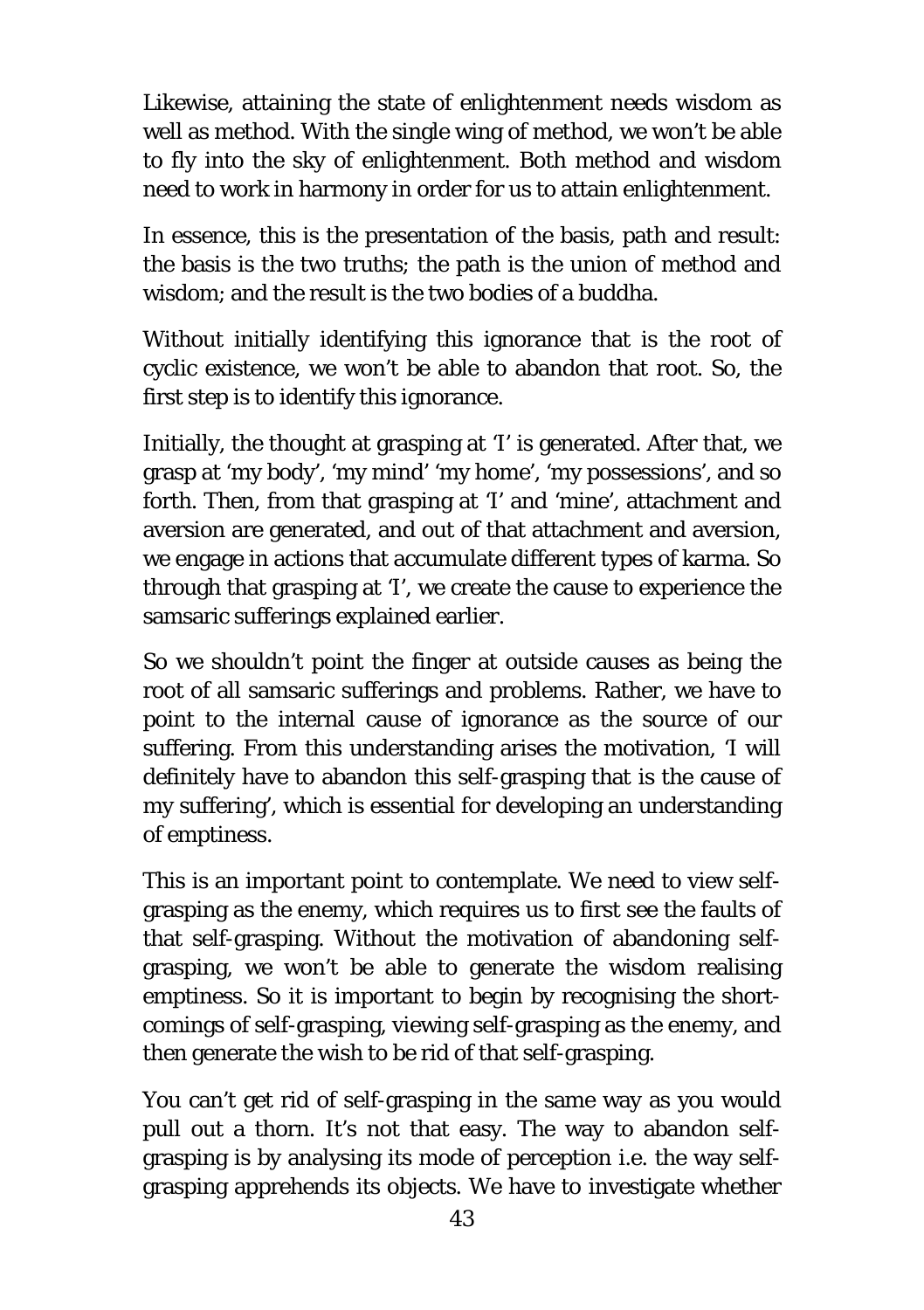self-grasping is a mind that is concordant with reality, or whether it is a wrong mind. If self-grasping were an unmistaken mind, it would be impossible to abandon it, because it would be a mind concordant with reality.

When we investigate what a correct consciousness is, this analysis will only reinforce our conception of that consciousness, and make the objects of that consciousness clearer. For example, if we look at the consciousness that perceives the colour blue, and we see that blue really exists, then that will reinforce the perception of blue and make it clearer. If self-grasping were an unmistaken mind, that's how it would be.

If, on the other hand, self-grasping is a mistaken mind, it can be opposed. For example, if we look into the distance, we can mistake a rock for a human being. Then, as we get closer to the object and investigate it, we find that our original perception was mistaken, and that it is only a large rock and not a human being. It is the same with self-grasping. If self-grasping were an unmistaken mind, this would reinforce the perception of the object of self-grasping. However, self-grasping is a mistaken mind, because there is a difference between what self-grasping apprehends and reality.

When we investigate, we will see that what self-grasping apprehends doesn't exist in reality. For this investigation, we use the self-grasping within our own continuum as the object of analysis, rather than external objects. When we investigate the self-grasping in our mental continuum, we will find that the 'I' that appears to that self-grasping seems completely independent of anything else. So self-grasping is grasping at this appearance of an independently existing 'I'.

Then we investigate this apprehended object of self-grasping. Does this totally independent 'I' actually exist or not? In fact, when we look for it, we will not be able to find it. The apprehended object of self-grasping, this totally independent 'I', is the object of negation. Understanding the lack of such a totally independent 'I' is the understanding of emptiness. This understanding of emptiness is the complete opposite to the way self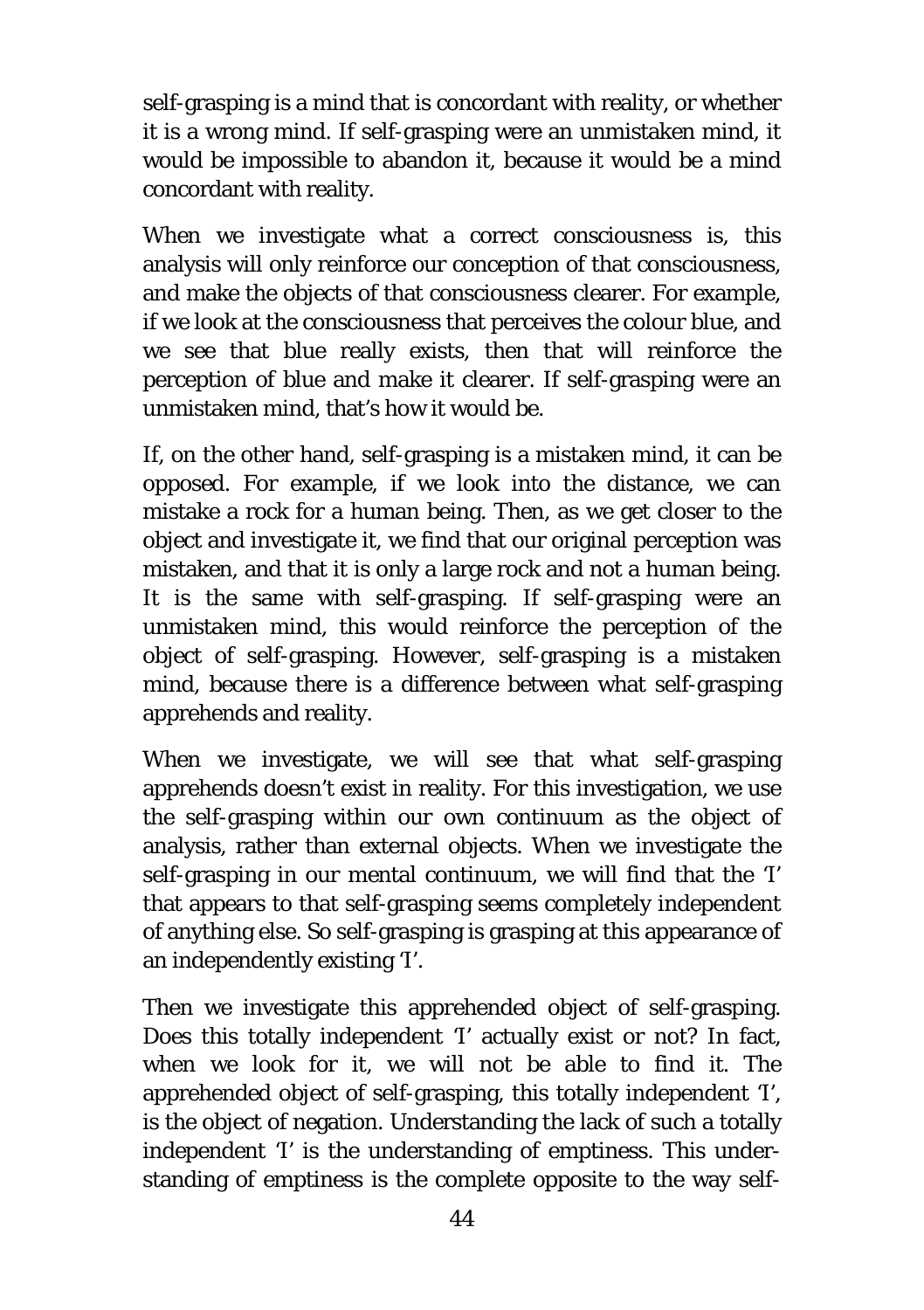grasping apprehends its object. Self-grasping apprehends the existence of a totally independent 'I', while emptiness apprehends the lack of a totally independent 'I'.

The wisdom that realises the emptiness of a self doesn't just apprehend the lack of a totally independent 'I'; it actually realises the lack of the totally independent 'I', and in such a way it can prove that self-grasping is a mistaken consciousness that is not concordant with reality. The wisdom realising emptiness is the supporting valid cogniser that proves that self-grasping is a mistaken consciousness. Because it is the complete opposite to self-grasping in the way it apprehends its object, and because it directly contradicts mistaken self-grasping, it is the direct antidote to self-grasping.

This lack of true existence is emptiness, which is synonymous with that lack of inherent existence. The 'I' lacks true existence or inherent existence because it is generated in dependence upon causes and conditions and parts. If something were to exist inherently, it would have to exist in a manner totally independent of anything else. When we find that the 'I' doesn't exist in such a manner, and that it depends upon causes and conditions – such as the basis of the aggregates, and so forth – we arrive at the conclusion is that this totally independent 'I' does not exist.

# <span id="page-47-0"></span>Showing the right view

Now that you have understood the necessity for realising emptiness and generating the correct view of emptiness, you need to understand the right view.

*10. One who sees the cause and effect of all phenomena Of both cyclic existence and the state beyond sorrow as forever infallible, And for whom all false perceptions are completely shattered, Has at that time entered the path pleasing the buddhas.*

Seeing the infallibility of cause and effect with respect to both the phenomena of cyclic existence and the state beyond sorrow, or nirvana, shatters all false perceptions. Here, 'false perceptions' refers to the apprehended object of self-grasping and the totally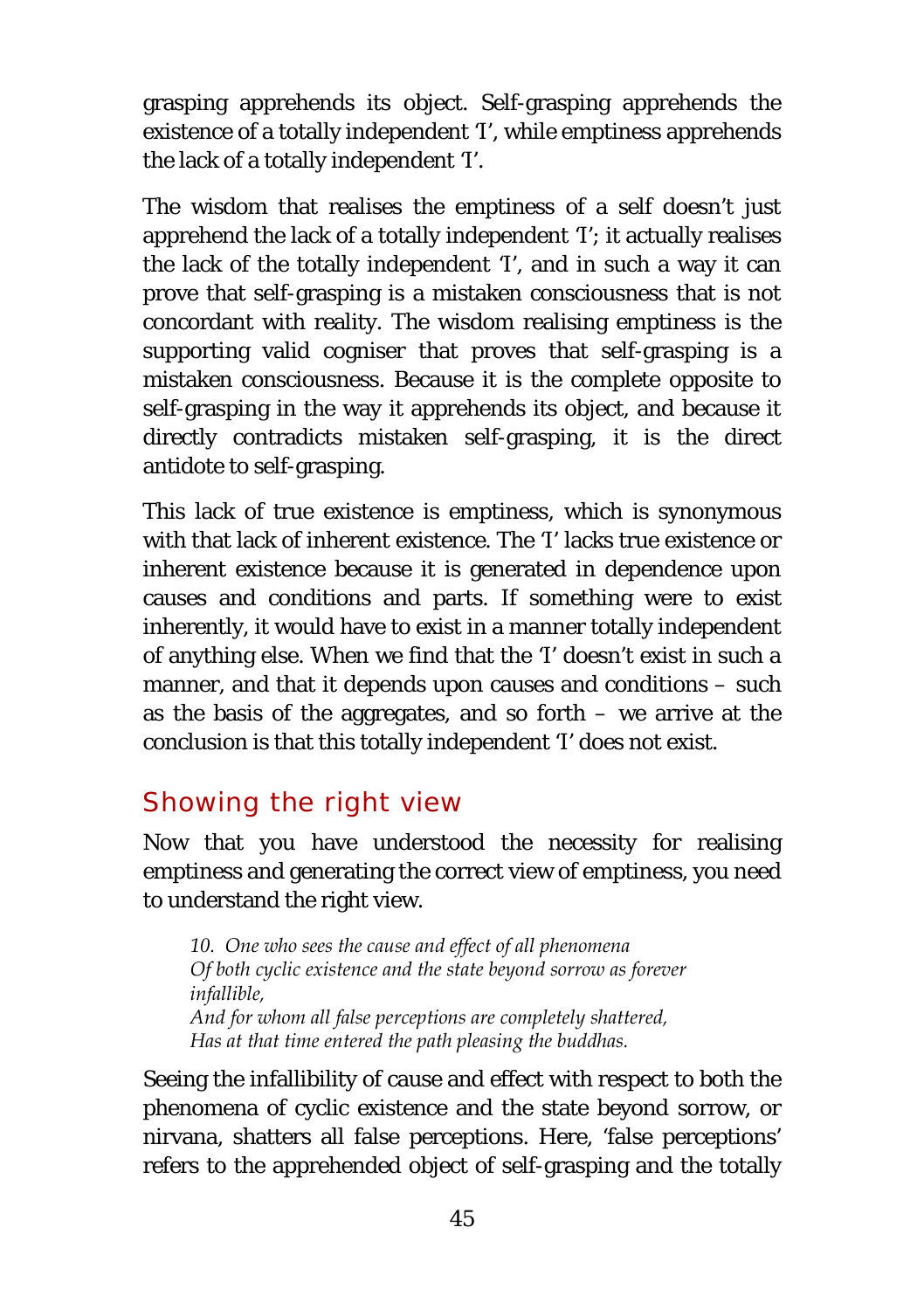independent 'I'. By destroying those false perceptions, you enter the path that pleases the buddhas.

The verse can be recast as the following syllogism, 'Take the subject "the cause and effect of all phenomena": they don't exist in the nature of the false perceptions – because they are dependent arisings'.

Because they are dependent arisings, things cannot exist in a totally independent manner, i.e. they don't exist in the way selfgrasping apprehends them. If something is totally independent, it does not depend on any causes and conditions, and is not dependent on its parts. If something is a dependent arising, it is either dependent on its causes and conditions, or it is dependent on its parts. Therefore, it cannot be a totally independent phenomenon, and hence it has to lack inherent existence.

This also means that the 'I' doesn't exist from its own side, and it lacks inherent existence because it is a dependent arising. If the 'I' were to exist inherently, the basis of imputation would also have to exist inherently. Here, the basis of imputation is the collection of the five aggregates. The 'I' that is merely imputed on this collection of the five aggregates doesn't exist from the side of the five aggregates, which it would have to do if the 'I' were to exist truly. However, the 'I' is merely labelled on the basis of the aggregates. If the basis of imputation exists from its own side then, on analysis, it would have to be findable. Here, the basis of imputation is unfindable after such an analysis.

If we analyse our perception of the 'self', it seems that the 'self' exists as part of the aggregates. On which one of the five aggregates is this 'I' or 'self' to be found? Is it the form aggregate? On analysis, we find that the form aggregate is not the 'I', because we think of ourselves as the owner of the form aggregate of our body. If the form aggregate is a possession of the 'I', the 'I' couldn't view itself as being different from the form aggregate. When we investigate each of other four aggregates of feeling, and so forth, to see whether they are the 'I', and then refute each one of them as being the 'I', then we will have refuted the object of negation. On the basis of this refutation, we generate the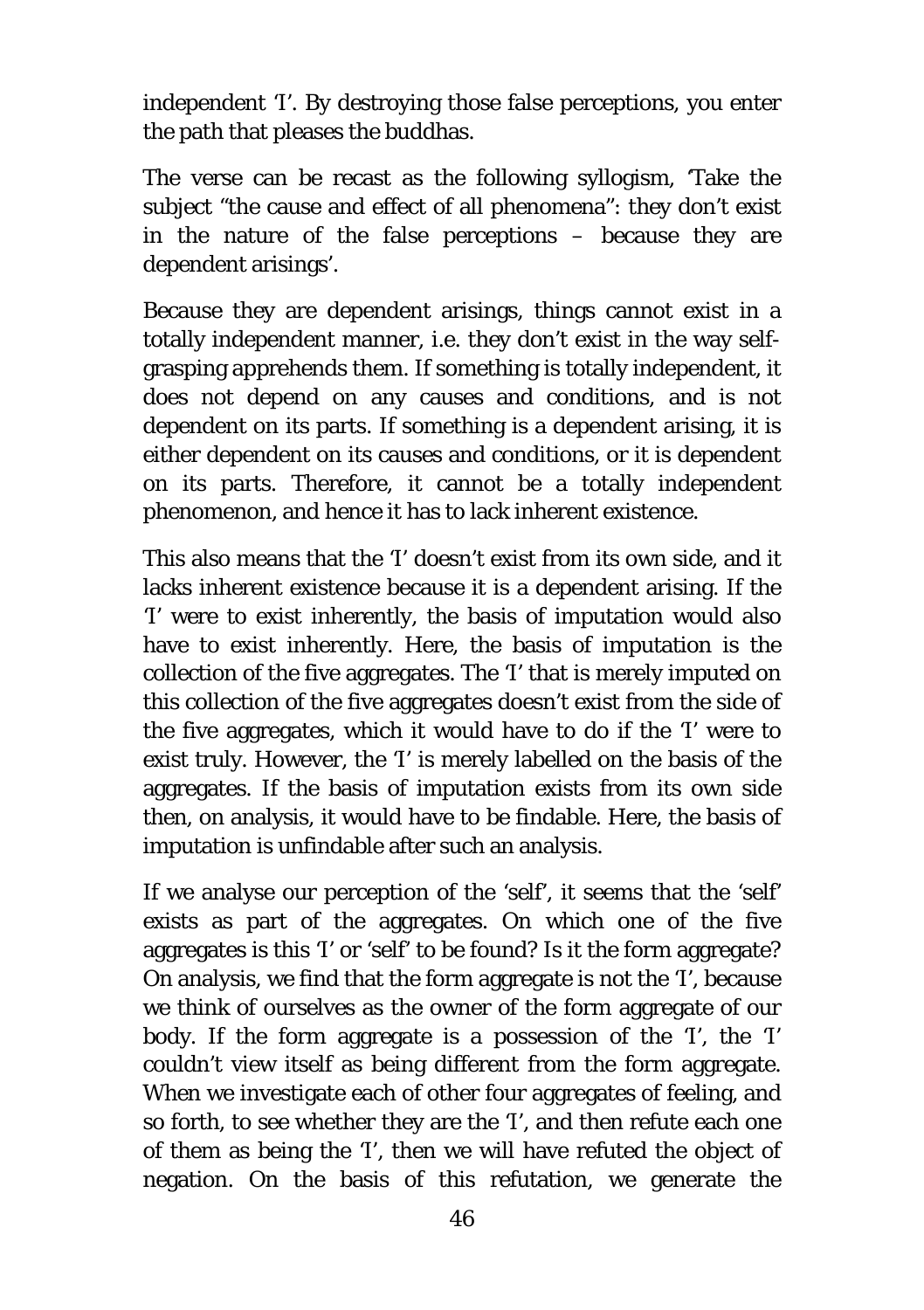understanding that the 'I' is a mere imputation, merely labelled in dependence on the basis of the aggregates.

The object of negation is the inherently existent 'I'. If the 'I' were to exist inherently, the aggregates, which are the basis of imputation, would also have to exist inherently. If that were the case, the basis of the aggregates should be findable at the time of analysis. However, since the 'I' is merely labelled on the collection of the aggregates, the 'I' cannot exist inherently, because being 'merely labelled' and 'existing inherently' are contradictory.

The syllogism above stated that the 'I' lacks inherent or true existence because it lacks the four extremes. That is because the aggregates are like a snake imputed on a rope – they are merely labelled by conception, just like a snake is imputed on a rope. At dawn or dusk when the light is dim, a coiled rope of a colour similar to a snake can be mistaken for a snake. At that point, the mind apprehending the rope as a snake is generated.

Here, the mistaken conception is thinking that the rope is the snake. If we investigate whether the snake actually exists, we will find that it is not to be found in any of the parts of the rope. Neither is the collection of the parts of the rope the snake. The snake that was initially apprehended was a mere imputation on the rope, as it could not be found in any part of the rope or the combination of the parts of the rope, or the rope as a whole. Thus, it lacks the four extremes.

Likewise, although the 'I' is labelled on the collection of the aggregates, we cannot find the 'I' in any of the parts of the aggregates. Just like the snake, the collection of the parts is not the 'I', and the 'I' is merely imputed on the collection of the aggregates.

Scientists seem to assert something very similar. They say that, although the existence of subtle particles can be asserted, these subtle particles cannot actually be found. In other words, although they exist at the time of analysis, these subtle particles cannot be found.

Because the 'I' thinks of itself as being the owner of the primary consciousness, we refer to 'my' consciousness. In other words, we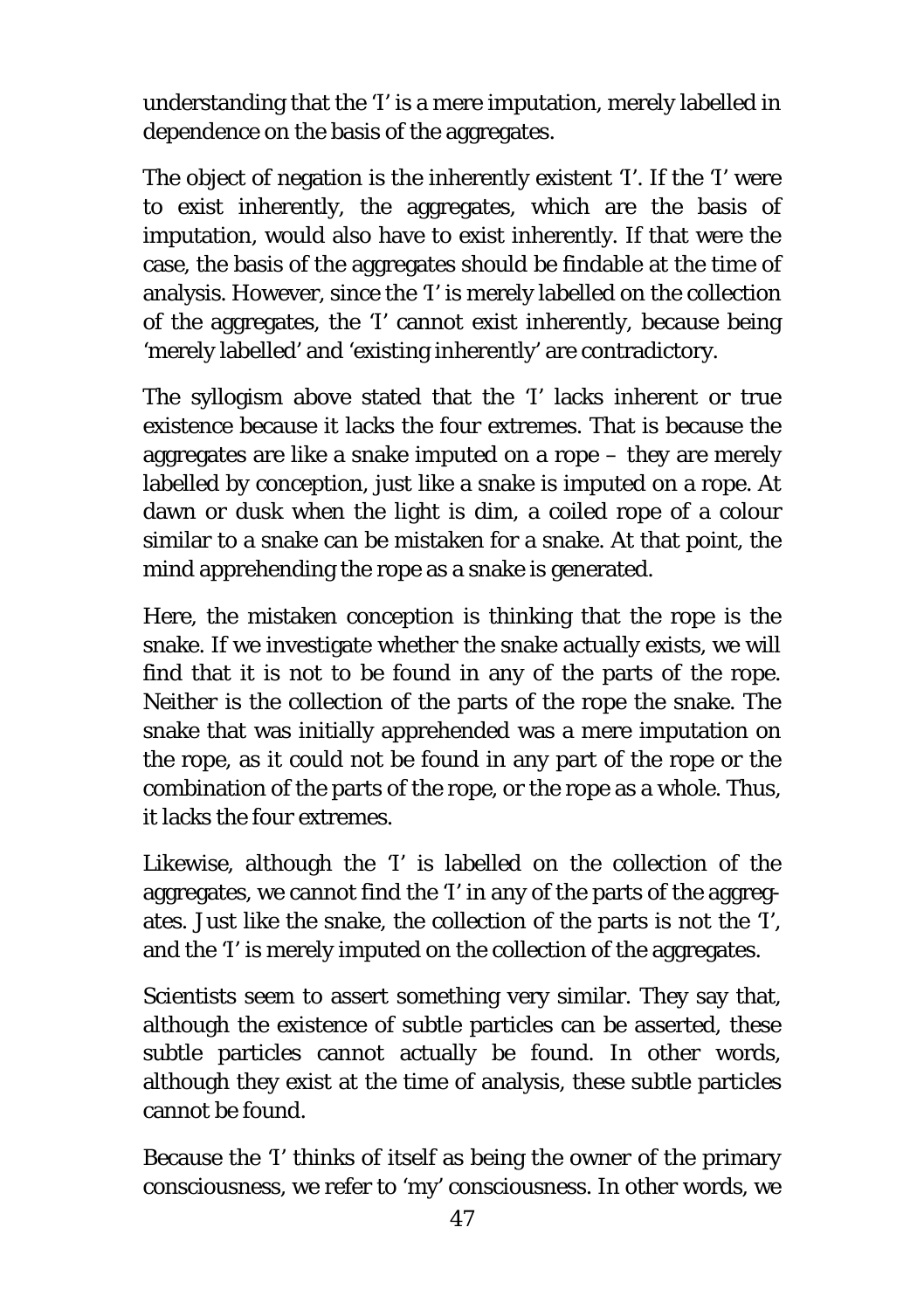are viewing the 'I' as being different from the consciousness. The lower schools of Buddhist tenets assert that the mental consciousness is an example of the 'I'. They are asserting that the basis of imputation exists inherently. Bhavaviveka said that when you're looking for the 'I', you can only find the aggregates, and when you look at what is going from life to life, the only thing that you can point to is the mental consciousness. That's why Bhavaviveka asserts that the mental consciousness is the 'I'.

# <span id="page-50-0"></span>The definition of not having completed the analysis of the right view

*11. Appearances are infallible interdependent originations; Voidness is free of assertions. As long as these two understandings are seen as being separate, One has not yet realised the intent of Buddha.*

It can happen that when you meditate on emptiness, the focus on interdependent origination fades. Likewise, when you meditate on interdependent origination, the focus on emptiness fades. For as long as you have not unified the ideas of interdependent origination and emptiness, you have not realised the intention of the Buddha.

While reflecting on how engaging in actions leads to results, and so forth, your understanding of emptiness begins to fade; and when you focus on the lack of inherent existence of a person, your understanding of cause-and-effect fades. For as long as these two understandings are seen as separate, you will not have realised the intention of the Buddha.

The totally independent person is the object of negation. By investigating this totally independent person – which is the object of self-grasping at a person – we realise that this object of self-grasping is non-existent. Then we arrive at the absence of a totally independent person, which is the absence of the object of the negation i.e. the absence of a totally independent person. This is the selflessness of a person.

When you arrive at that understanding, implicitly there is an understanding that the person is merely imputed by name.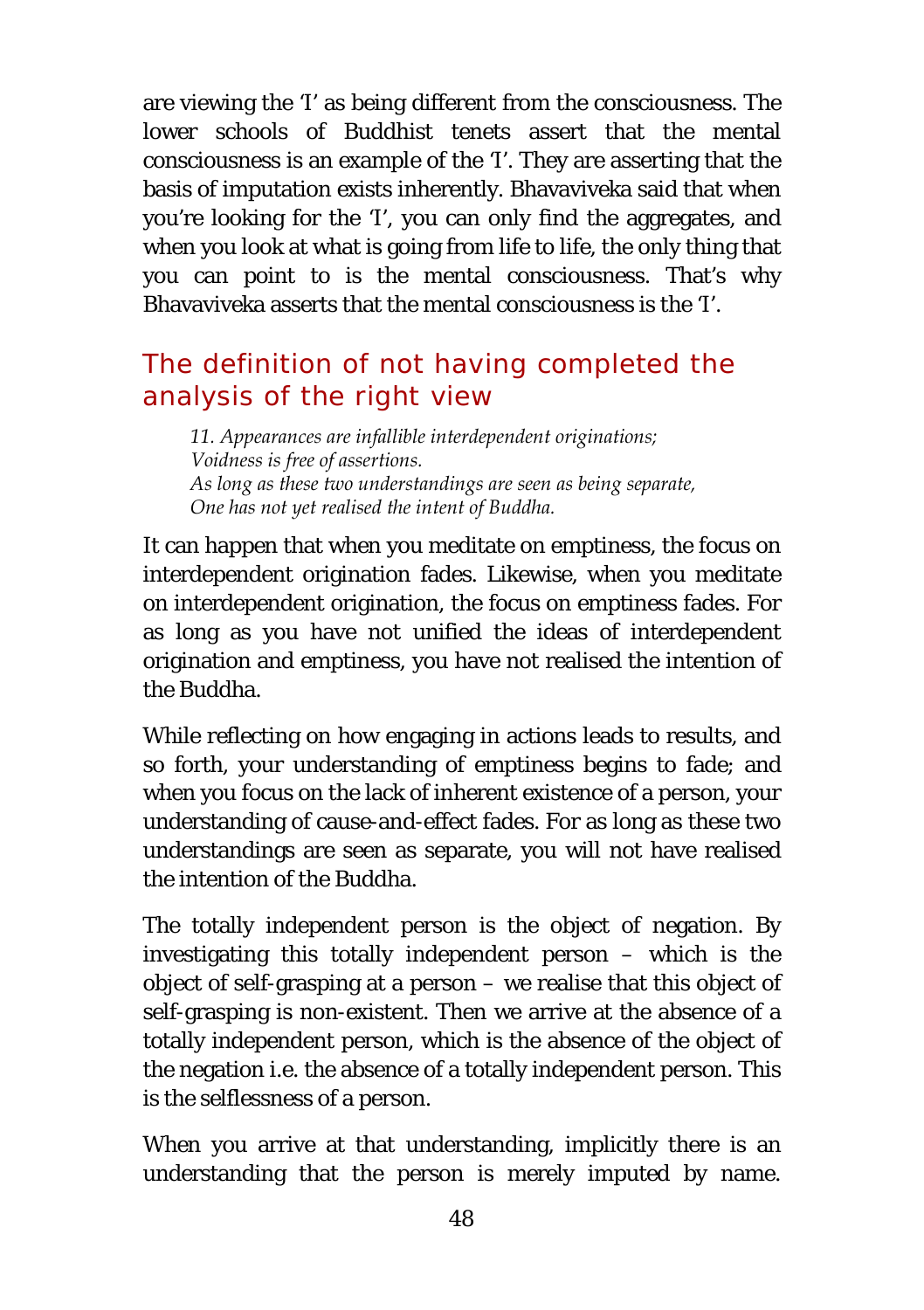However, when you meditate on the person's lack of inherent existence and arrive at the negation of a totally independent person, your understanding of the person as the creator of an action can fade into the background. For as long as that happens, you haven't understood the intent of the Buddha.

Likewise, if you think about the relationship between cause and effect and come to an understanding of how a cause produces a result, then somehow your understanding of the lack of inherent existence can fade. Again, for as long as that that happens, you haven't understood the intent of the Buddha.

What should happen is that when you arrive at the absence of the totally independent person, then, implicitly, you should generate the understanding that the person is merely imputed by name only. If that doesn't happen, you haven't understood the intent of Buddha.

# <span id="page-51-0"></span>The definition of having completed the analysis of right view

*12. When [these two understandings] are happening simultaneously without alternation, And from merely seeing interdependent origination as infallible, The definite ascertainment comes that completely destroys The way all objects are apprehended [as truly existent], At that time the analysis of the ultimate view is complete.* 

Phenomena being merely imputed on their parts is the meaning of interdependent origination. Interdependent origination refers to phenomena as dependent on being merely labelled on their parts. If phenomena didn't exist in such a way, they would be totally independent, which is the meaning of inherent existence.

If phenomena were inherently existent, they would not be merely labelled on their parts. When we negate inherent existence, we negate the total independence of the object. The absence of the independence of the object is the dependence of the object on its parts. So we arrive at the understanding that the object is merely labelled on its parts. The lack of total independence implicitly asserts that phenomena are merely labelled on their parts, or that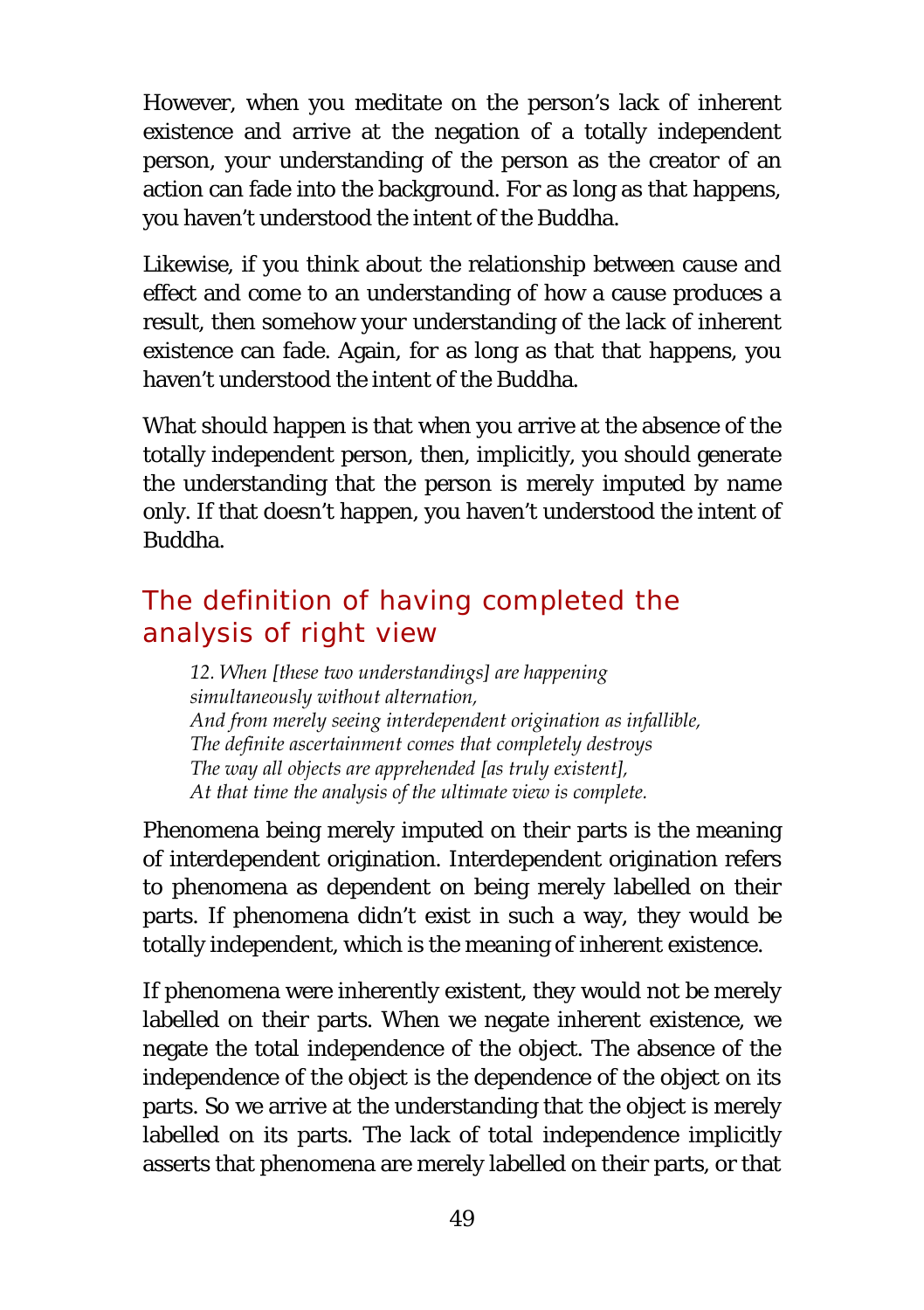they are dependent arisings. In this way, the lack of inherent existence, or emptiness, and dependent arising go hand in hand.

When we say that something does not exist inherently, we shouldn't think it doesn't exist at all. What is does mean is that it exists in dependence on causes and conditions. The opposite of not existing inherently is existing inherently, and existing inherently means existing independently of causes and conditions. By negating an existence that is independent of causes and conditions, you are implicitly asserting an existence that depends on causes and conditions. In this way, emptiness and dependent arising complement each other.

If we have a good understanding of emptiness, it will reinforce our conviction in the law of cause-and-effect. Likewise, if we have a good understanding of emptiness and think about the law of cause-and-effect, that will reinforce our conviction in emptiness. The terms 'emptiness' and 'dependent arising' are complementary. If you hear 'emptiness', that should generate an understanding of 'dependent arising'; and if you hear 'dependent arising', that should generate an understanding of 'emptiness'.

Phenomena are merely labelled in dependence on their parts, and the lack of independence of phenomena is the emptiness of phenomena. Dependent arising refers to phenomena arising in dependence upon causes and conditions. These two complement each other; by refuting one, the other is established, and vice versa.

By establishing phenomena as arising from causes and conditions – i.e. as dependent arisings – you are implicitly refuting phenomena as being totally independent. The word 'implicitly' establishes the lack of total independence of phenomena. Having understood that the dependent arising of phenomena, then implicitly you have also established that phenomena lack total independence. By establishing that phenomena are empty, you are refuting phenomena as being totally independent. By refuting that phenomena are totally independent, you implicitly establish the opposite, which is that phenomena are dependent arisings. In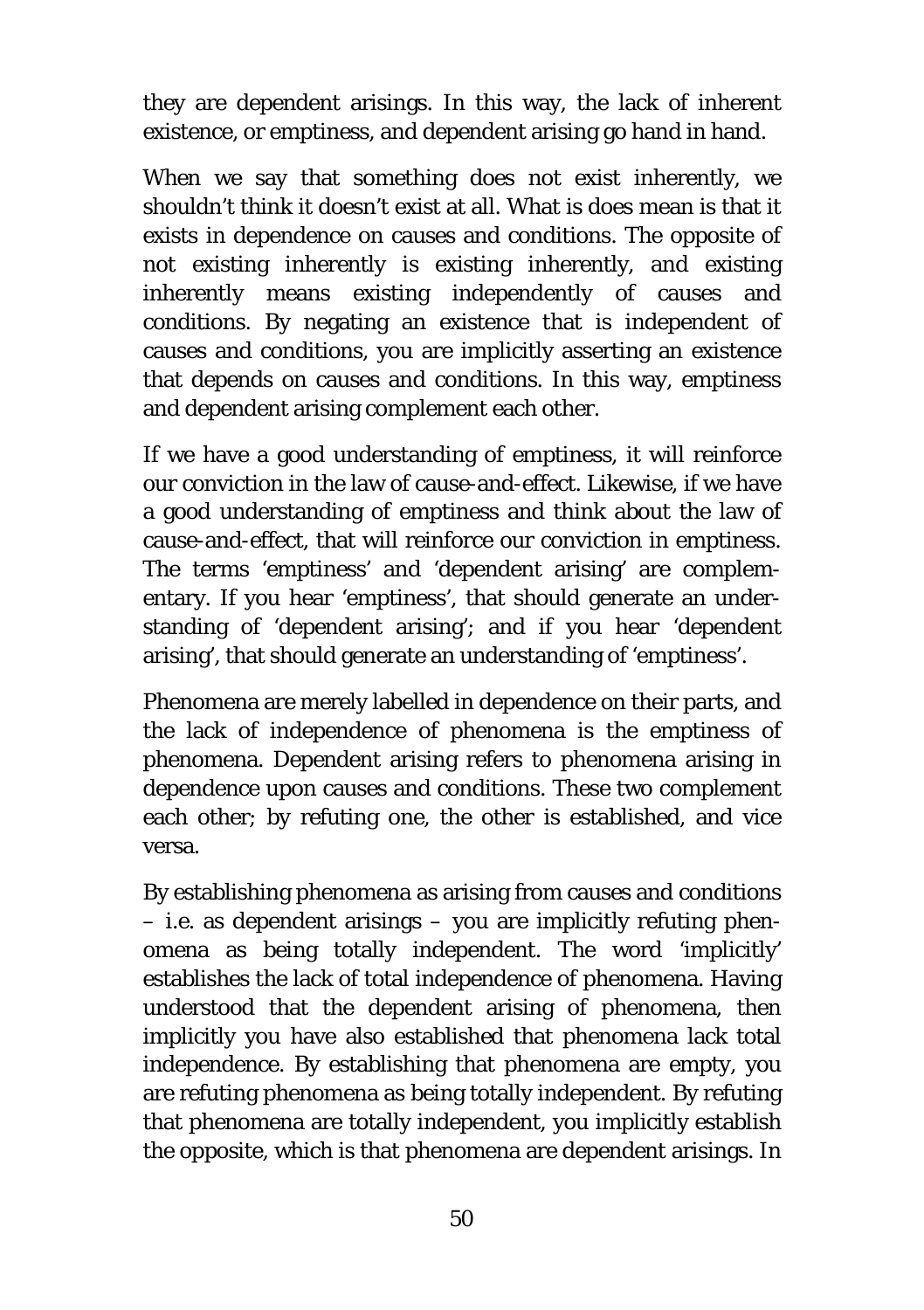this way, emptiness and dependent arising complement each other.

# <span id="page-53-0"></span>Uncommon characteristics of the Prasangika

*13. Furthermore, appearance eliminates the extreme of existence And emptiness eliminates the extreme of non-existence. When you realize how emptiness manifests in the manner of cause and effect Then you are not captivated by wrong notions holding extreme views.*

While the lower schools of tenets say that emptiness is the extreme of existence, and appearance is the extreme of nonexistence, the Prasangika assert the opposite. They say that emptiness is the extreme of non-existence, and appearance is the extreme of existence.

One uncommon characteristic of the Prasangika system is that they say appearances clear away the extreme of eternalism, and emptiness clears away the extreme of nihilism. This is the reverse of what the lower schools say. The Prasangika assert that appearances clear away the extreme of eternalism, because the mere appearance of a phenomenon shows that it has to lack true existence. Because of its mere appearance, any object lacks true existence, which clears away the extreme of eternalism, while emptiness clears away the extreme of nihilism, because mere appearance doesn't exist inherently.

Emptiness eliminates the extreme of existence. For the Prasangika, the mere appearance of phenomena establishes the lack of true existence, because their mere appearance is dependent on causes and conditions. This implicitly establishes that things are merely labelled and empty of inherent existence.

Emptiness also eliminates the extreme of non-existence or nihilism. The lack of inherent existence indicates that phenomena are produced and not independent. If something is produced, it must exist. So emptiness counteracts the extreme of nihilism.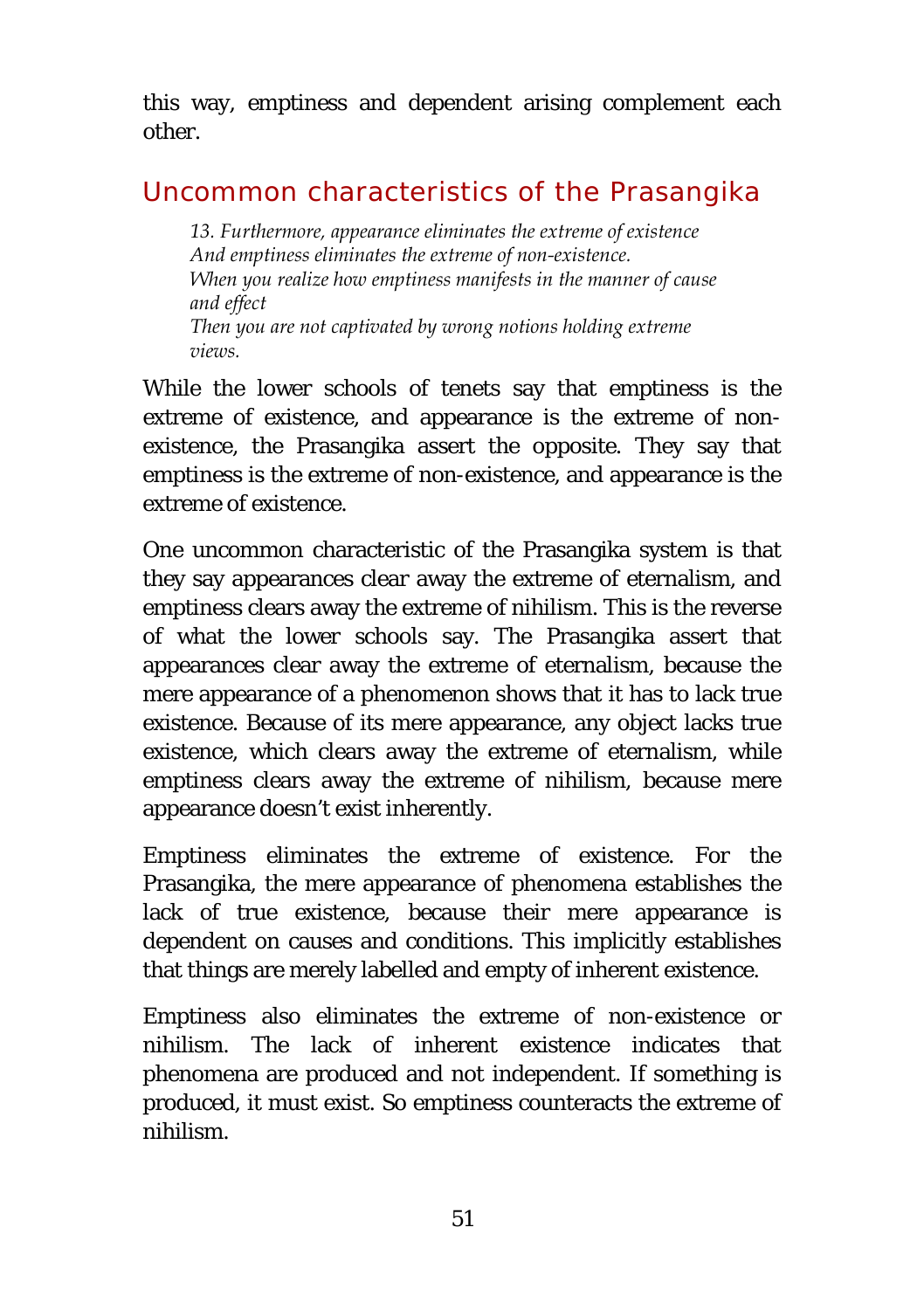The same point is made in the lines of the *Heart Sutra,* which says, 'form is emptiness and emptiness is form'. 'Form is emptiness' means that form lacks true existence and that form couldn't exist if it lacked true existence. The assertion that form implicitly lacks true existence, by virtue of its mere appearance, counteracts the extreme of eternalism. Likewise, emptiness is the lack of inherent existence, and the lack of inherent existence implicitly asserts the conventional existence of form. Therefore, emptiness negates the extreme of nihilism.

That concludes the explanation of the three principal aspects of the path – renunciation, bodhicitta and emptiness.

\*\*\*\*\*\*\*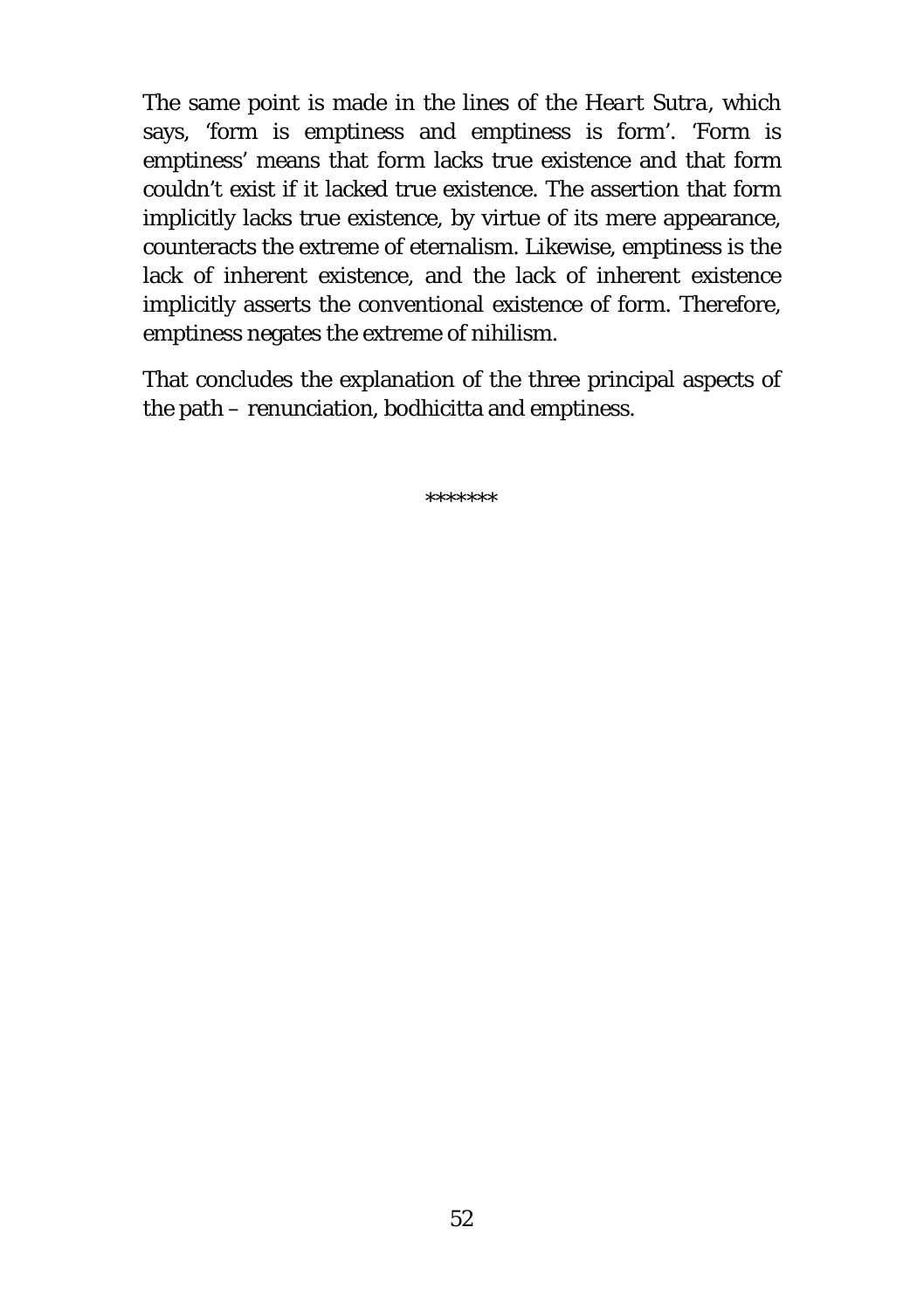# <span id="page-55-0"></span>Having Gained Definite Ascertainment, Advice on Pursuing the Practice

*14. In this way when you realise exactly The vital points of the three principal aspects of the path. Resort to seeking solitude, generate the power of effort, And quickly accomplish your final goal, my child.*

Here Lama Tsongkhapa exhorts the disciples to put into practice what they have learnt.

'When you realise exactly the vital points of the three principal aspects of the path' refers to the three essential activities of listening, contemplating, and meditating.

Wisdom arises from hearing, and that wisdom is strengthened by contemplation. The wisdom arising from contemplation is more reliable than the wisdom arising from hearing, because the wisdom arising from hearing has arisen in dependence upon an outer condition, while the wisdom arising from contemplation is more stable, because it arises through the through the force of your own reasoning.

Having developed wisdom through the actions of hearing and contemplation, you then have to go into solitude and generate the wisdom through single-pointed concentration while meditating. Then you should quickly reach your final goal.

This verse shows the necessity of meditation being preceded by contemplation and listening. Before going into solitude and practising meditation, one first has to generate the wisdom arising from listening, and the wisdom arising from contemplation. There's not much point in jumping straight into meditation without having generated these two types of wisdom.

On the other hand, once you have understood the subjects of meditation well through the wisdom arising from listening and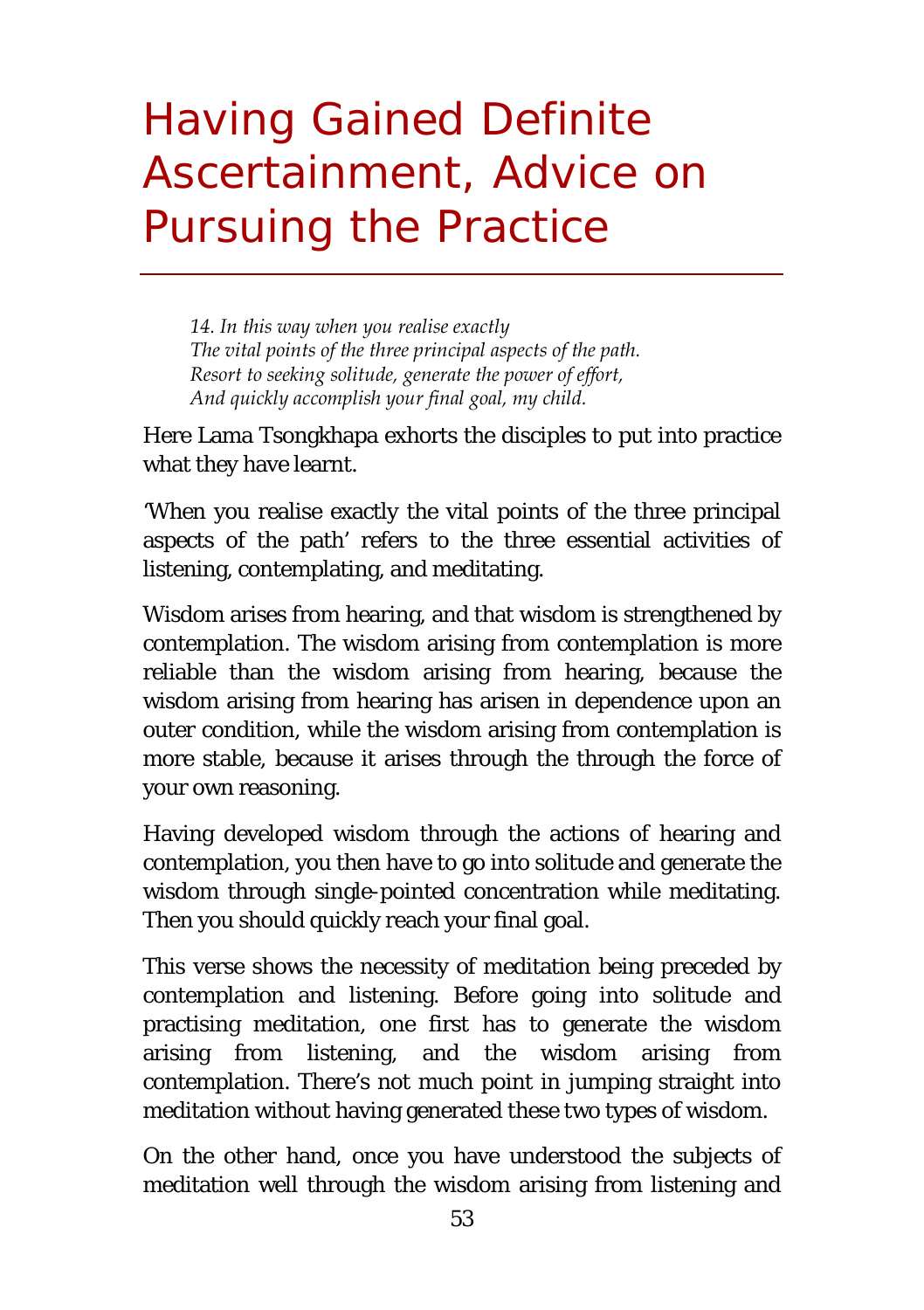the wisdom arising from contemplation, you should not procrastinate, but go straight away into solitude in order to generate the wisdom arising from meditation.

There are two places of solitude: internal mental isolation from disturbing thoughts, and external physical isolation from the disruptive behaviour of others. On a personal level, meditating in solitude means having few desires and being content with simple food, simple clothing, and a simple place to live. However, just going into the solitude of isolation is not enough. You need to practise with the power of uninterrupted enthusiasm.

Our enthusiasm is often uneven. We practise a bit of meditation, but then we get discouraged and give up. We do a few retreats trying to attain a calm abiding, and when we don't achieve it within a few months, we give up. The force of enthusiasm means a constant stream of joy in practising virtue. We need to remember that the Buddha meditated for three countless great eons in order to become enlightened, and be happy with small and consistent progress on our part.

The Kadampa masters said that you need to look far ahead and not be short-sighted. This means aspiring to the long-term goal of complete enlightenment.

A second piece of advice from the Kadampa masters is to open your mind and adopt the very expansive point of view of incorporating the whole body of the Dharma into your Dharma practice, in order to attain your aim of complete enlightenment. You should have the intention of wanting to practise the whole of the path, meaning all of the practices of the three types of beings, including the sutric and tantric paths.

Quite often, we begin to practise in a burst of enthusiasm, which fades quickly. So the third piece of advice from the Kadampa masters is that you should practise slowly and steadily, rather than in bursts of short, intense practice.

It takes a long time to reach enlightenment, and we need to be realistic about that. Otherwise, we might create stress for ourselves.